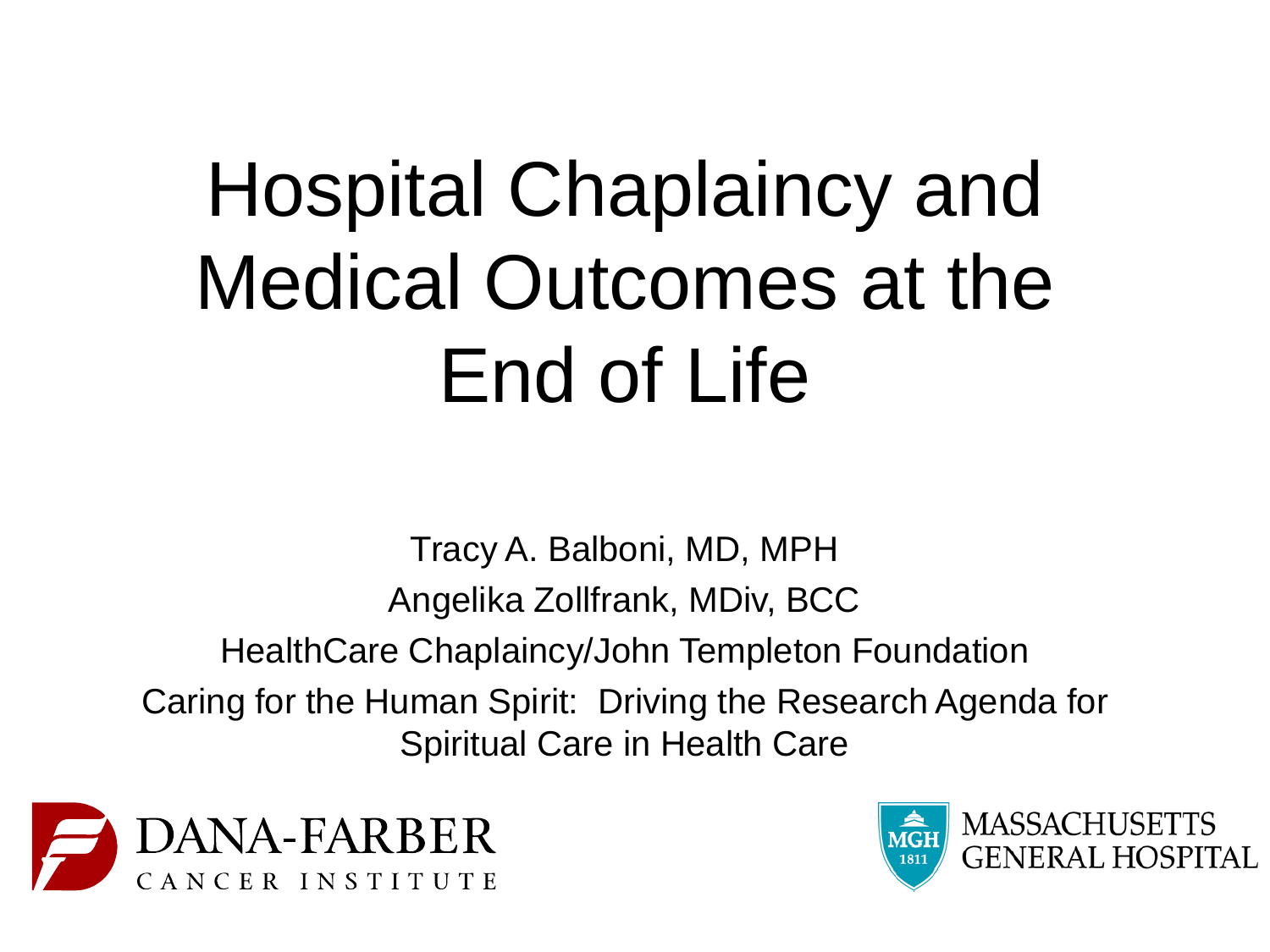# Study Team

- Angelika Zollfrank, MDiv, BCC (chaplaincy)
- Tracy Balboni, MD, MPH (rad onc/pall med)
- Holly Prigerson, PhD (psychology/pall med)
- Michael Balboni, PhD (theology/pall med)
- Kathleen Gallivan, PhD (chaplaincy)
- Kelly Trevino, PhD (psychology)
- Christine Mitchell, MDiv (chaplaincy)
- Andrea Enzinger, MD (med onc/pall med)
- Tyler VanderWeele, PhD (biostatistics/ epi)



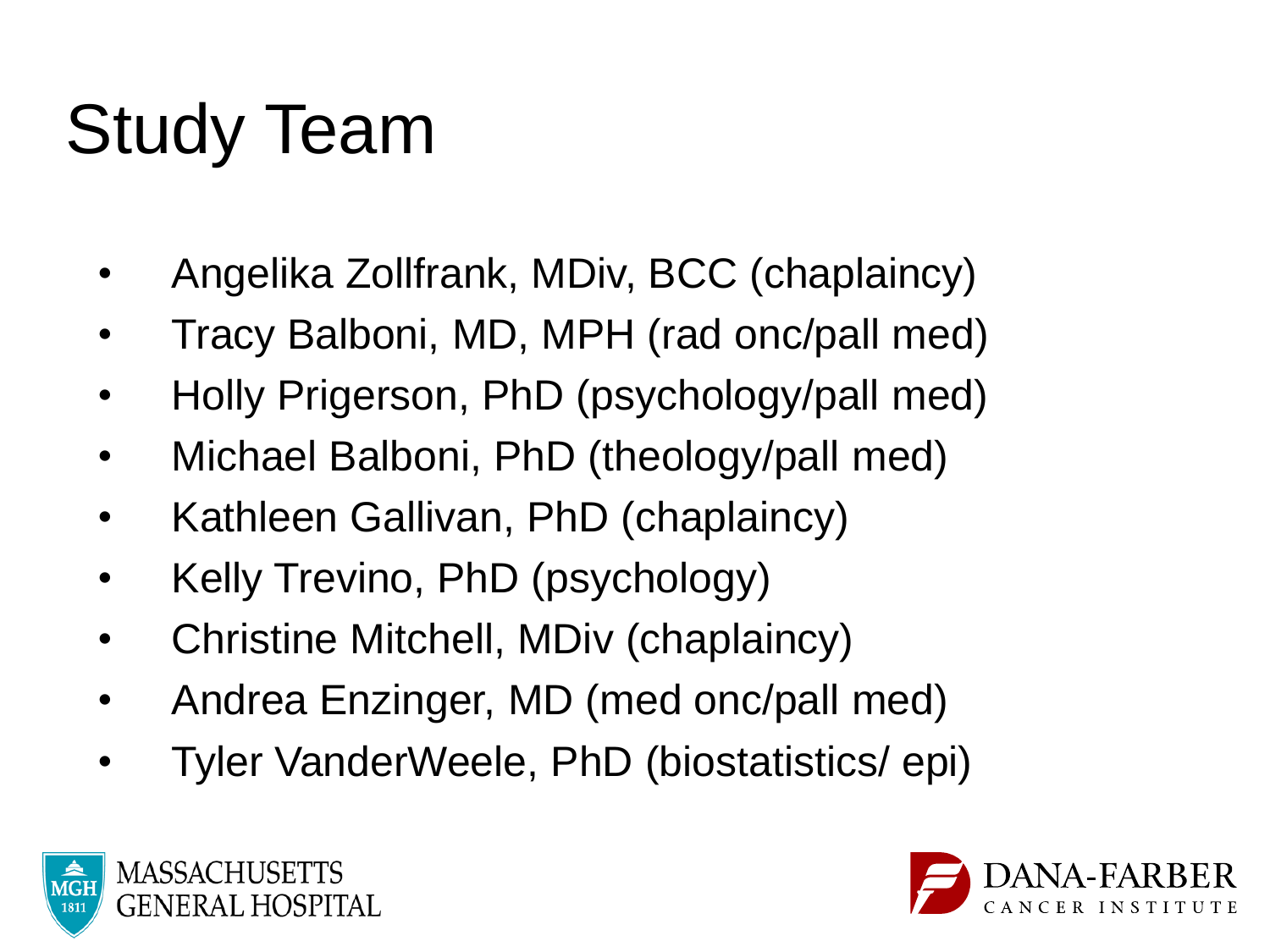## Talk Outline

- I. Study Summary
	- Background and Study Aims
	- **Methods**
	- **Preliminary Results**
- II. Study Challenges and Achievements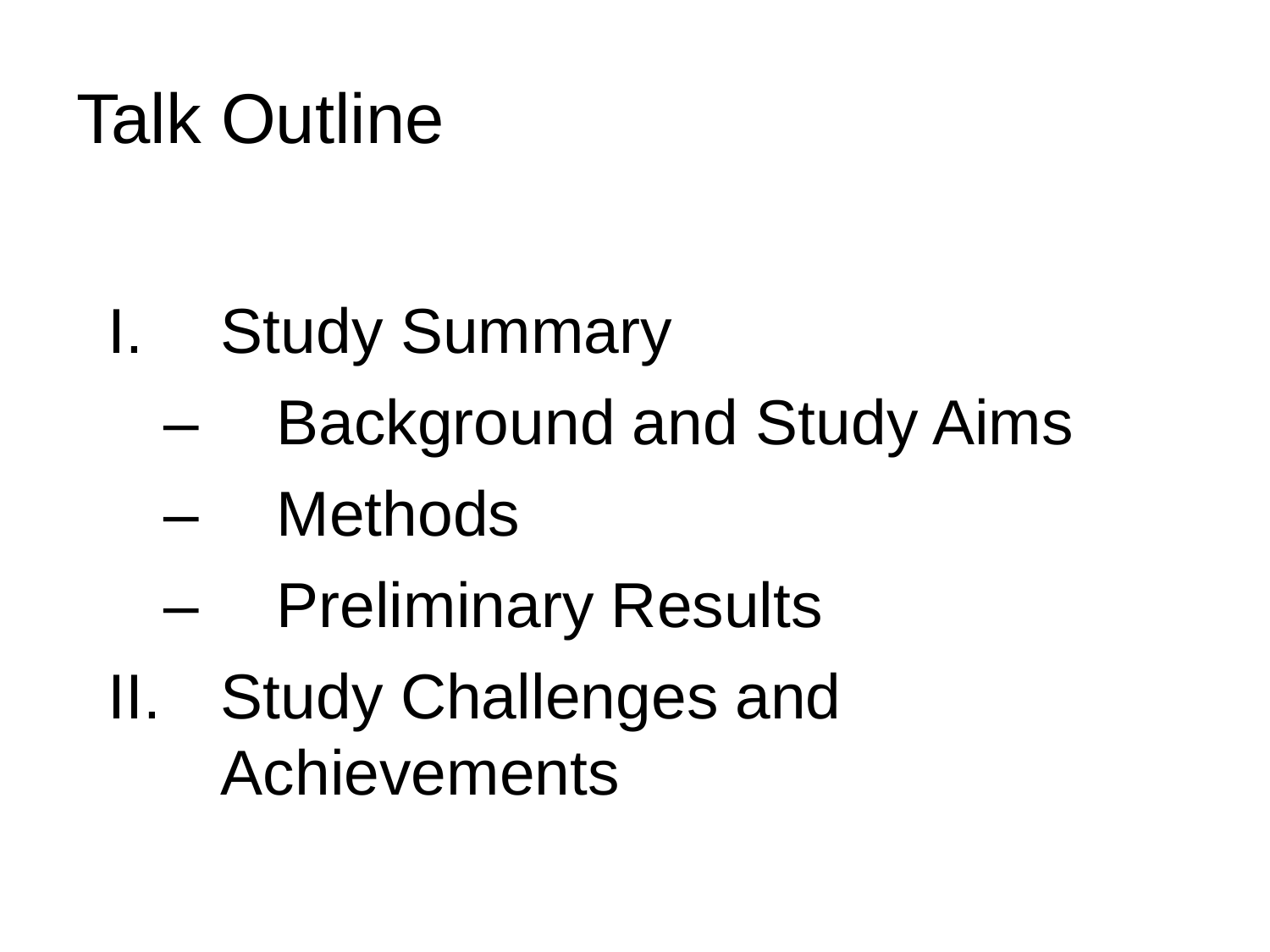Patient R/S associated with:

- Satisfaction with care
- ↑ QOL
- EOL preferences
- EOL decisions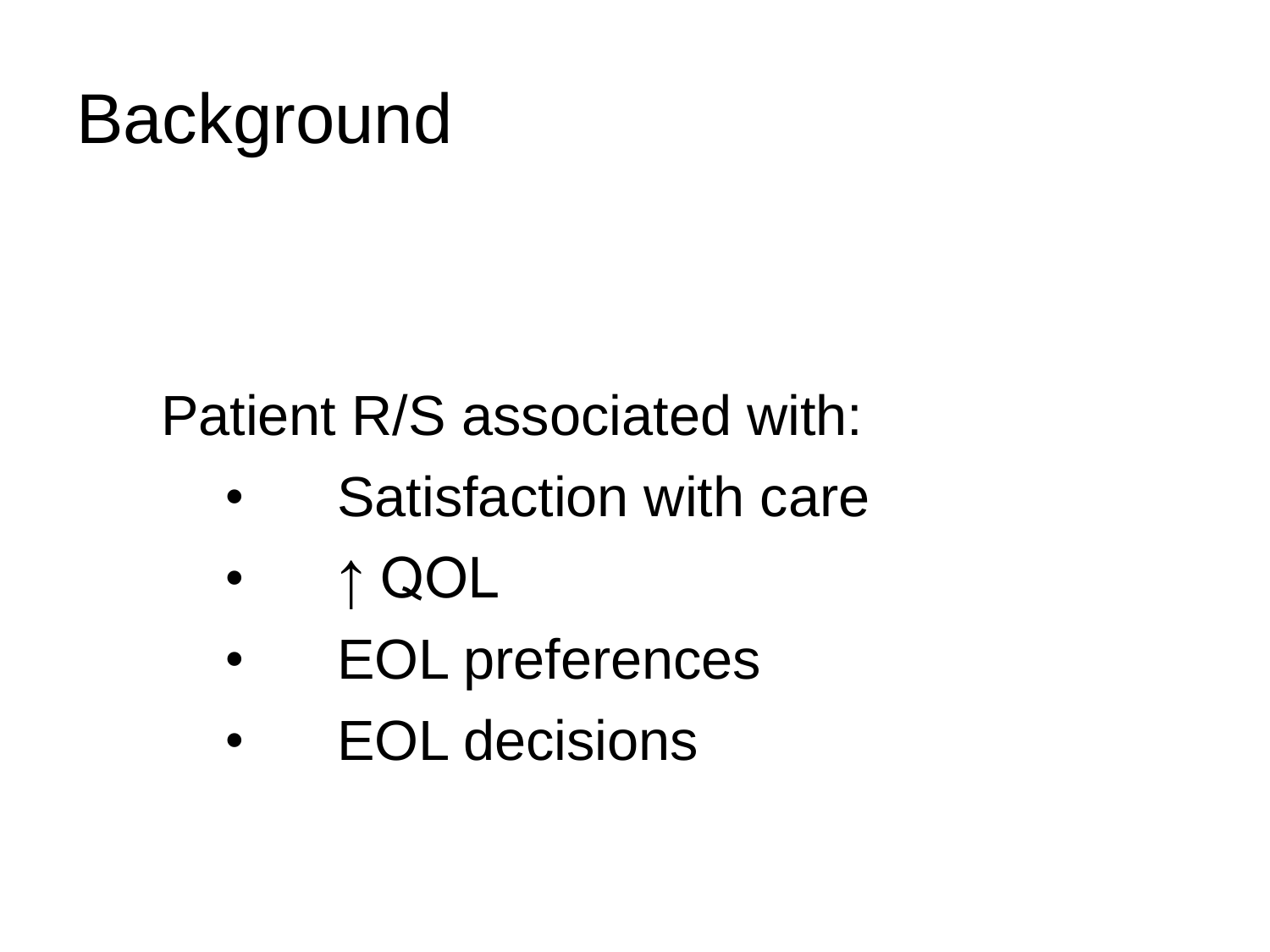### Spiritual Care from medical professionals:

- ↑ hospice
- ↓ intensive treatment
- Cost differences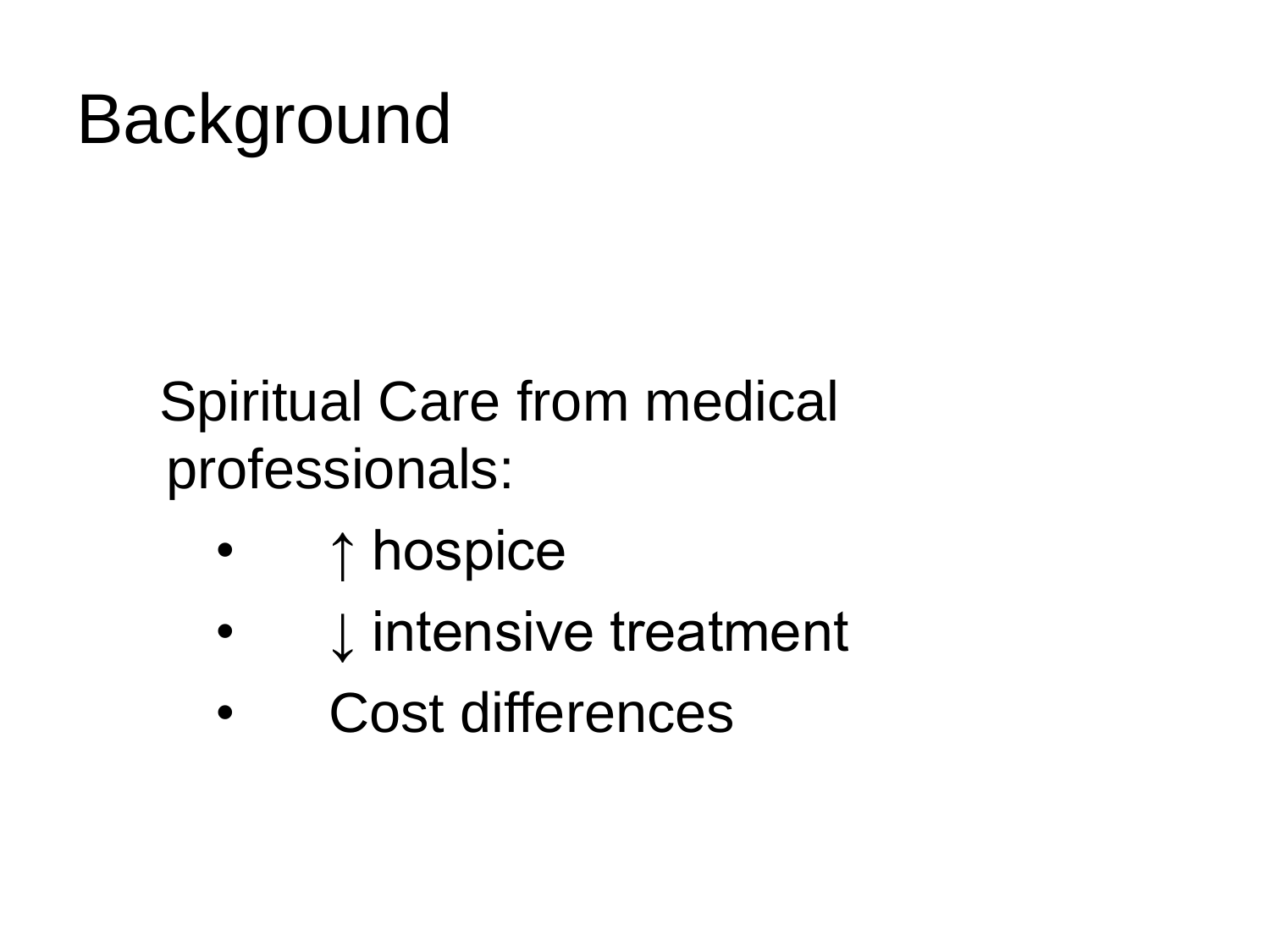Chaplaincy and patient outcomes

- Single-item measure in CwC
- Unknown frequency of visits
- Unknown content of visits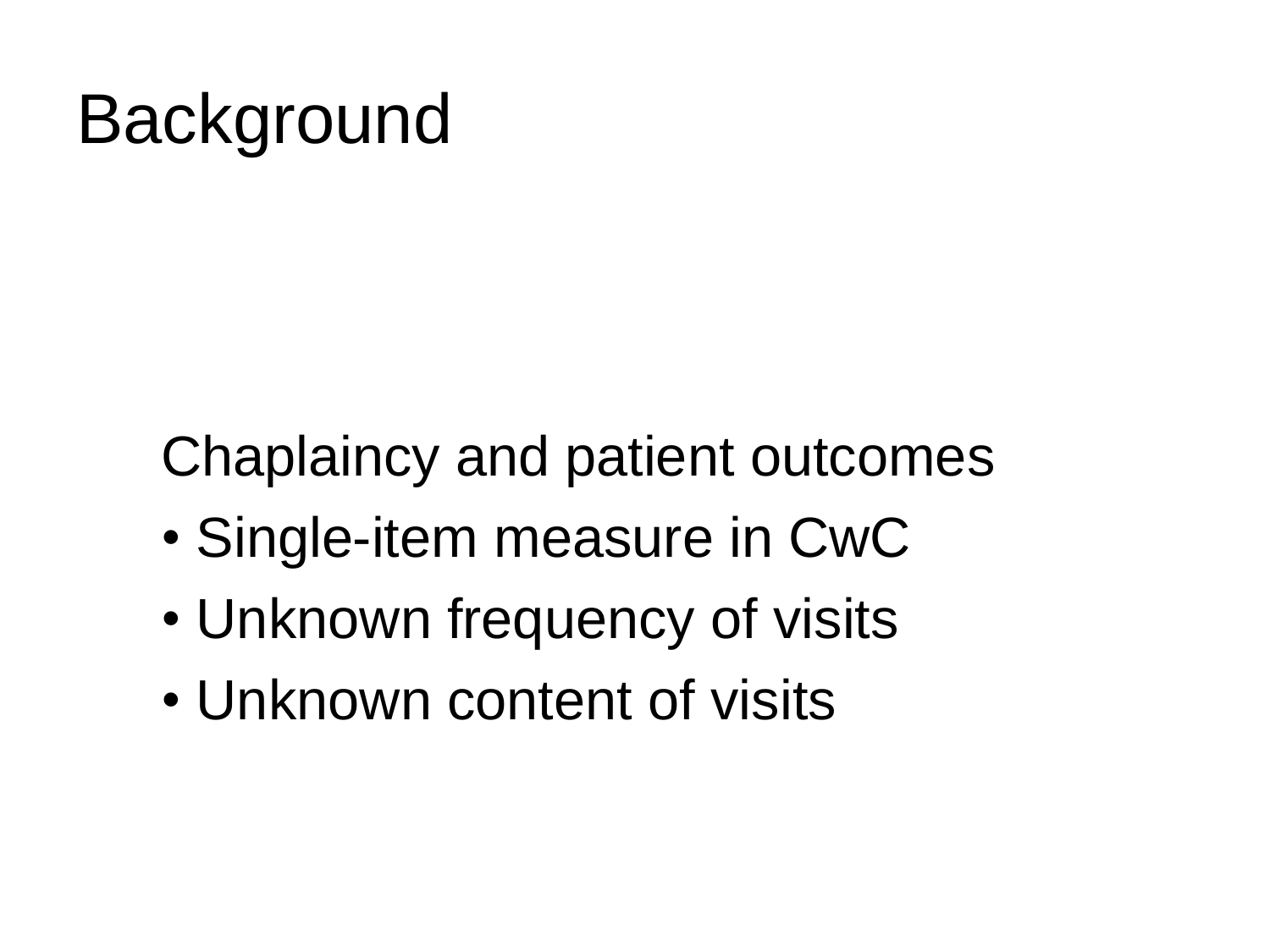### **Potential Mediators**

Chaplaincy **EOL** 

- Religious Beliefs and EOL care
- Illness acceptance
- Medical attitudes (e.g. EOL preferences)

**outcomes**

- Therapeutic alliance
- Spiritual care from clergy & RN/MD
- Health Communication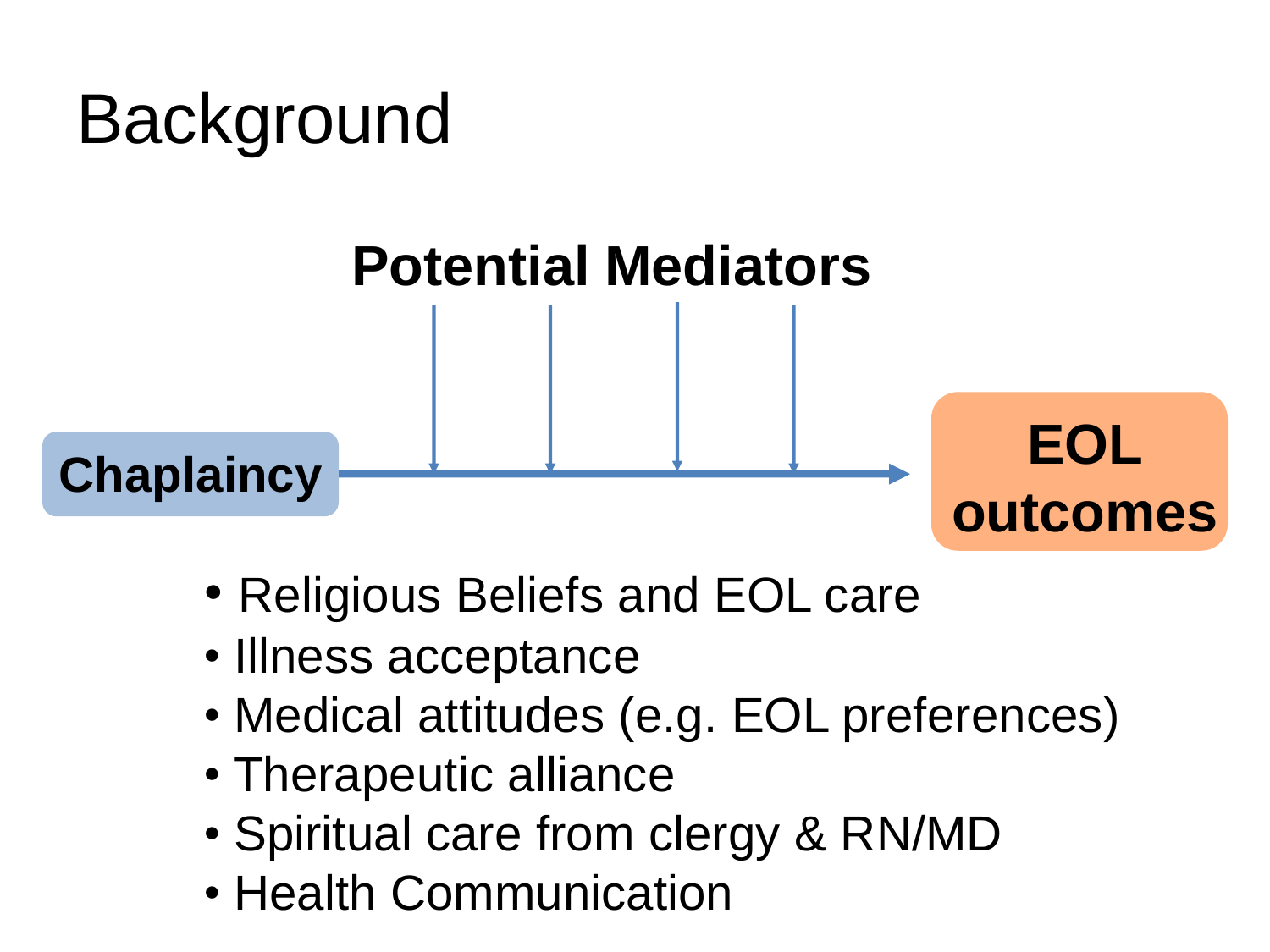## Overview of Study Aims



#### **Outcome Measures**

- 1.Spiritual Well-being 2.QOL
- 3.Medical Outcomes
- Goal attainment
- **Hospice**
- Aggressive interventions
- Health care costs

#### **Patient views of chaplaincy**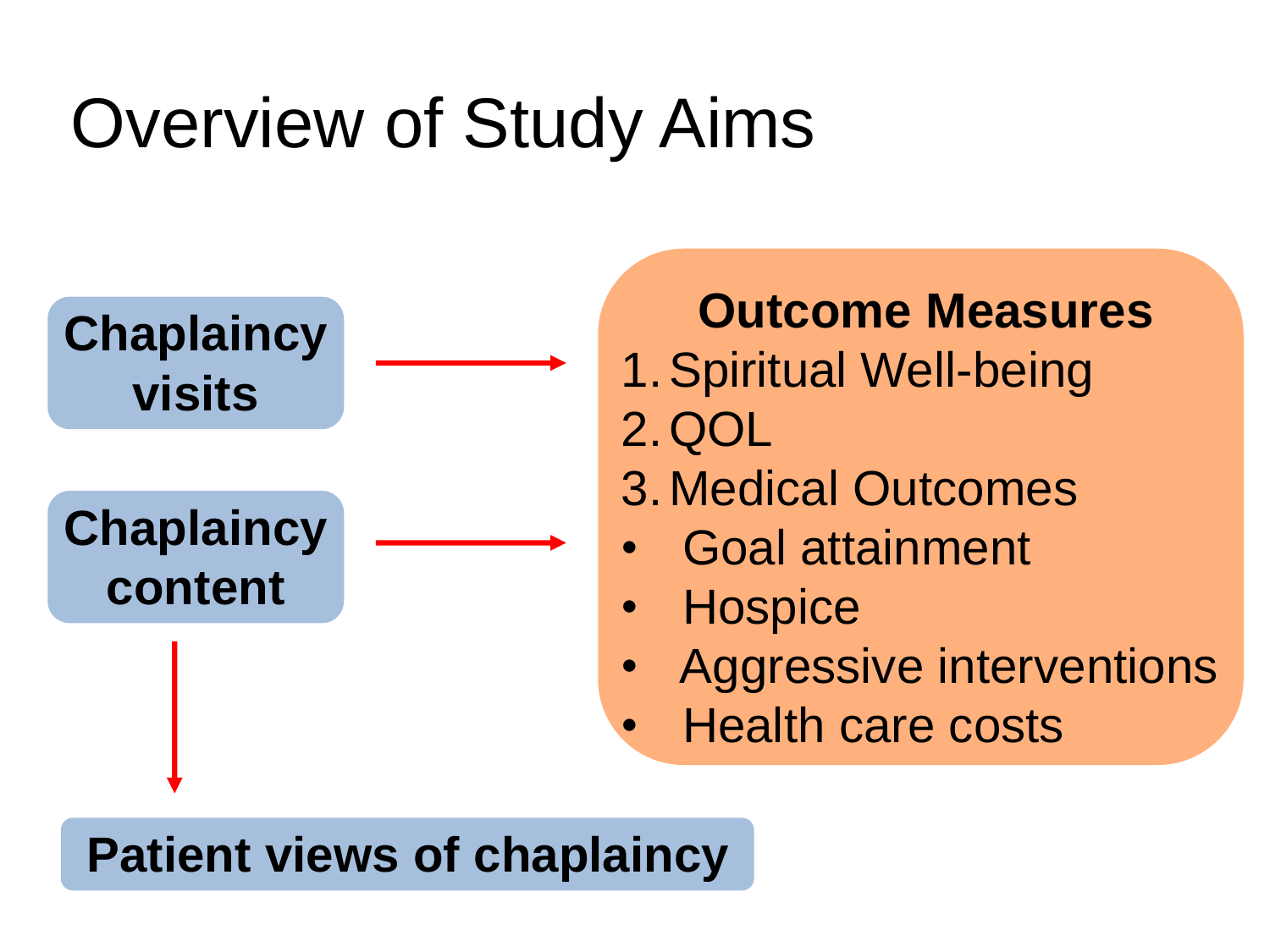## Study Aim #1

To examine the relationship between frequency of chaplaincy visits and patient quality of life and health care services outcomes, including identification of mediators of these relationships (e.g., treatment preferences, spiritual struggle/peace).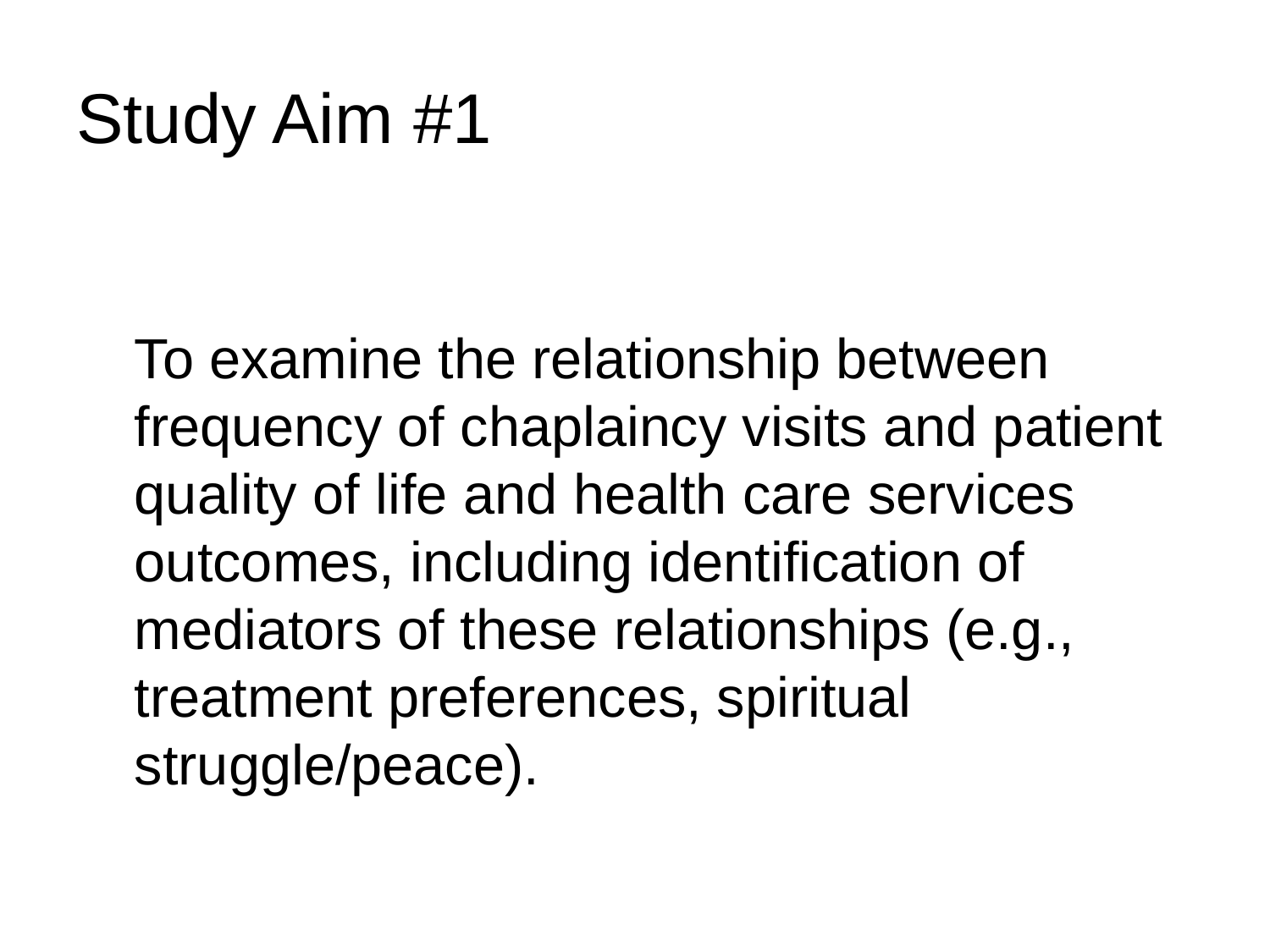## Study Hypothesis #1

Greater frequency of chaplaincy visits will be associated with better quality of life, greater hospice care, less aggressive medical interventions, and reduced medical care costs at the end of life.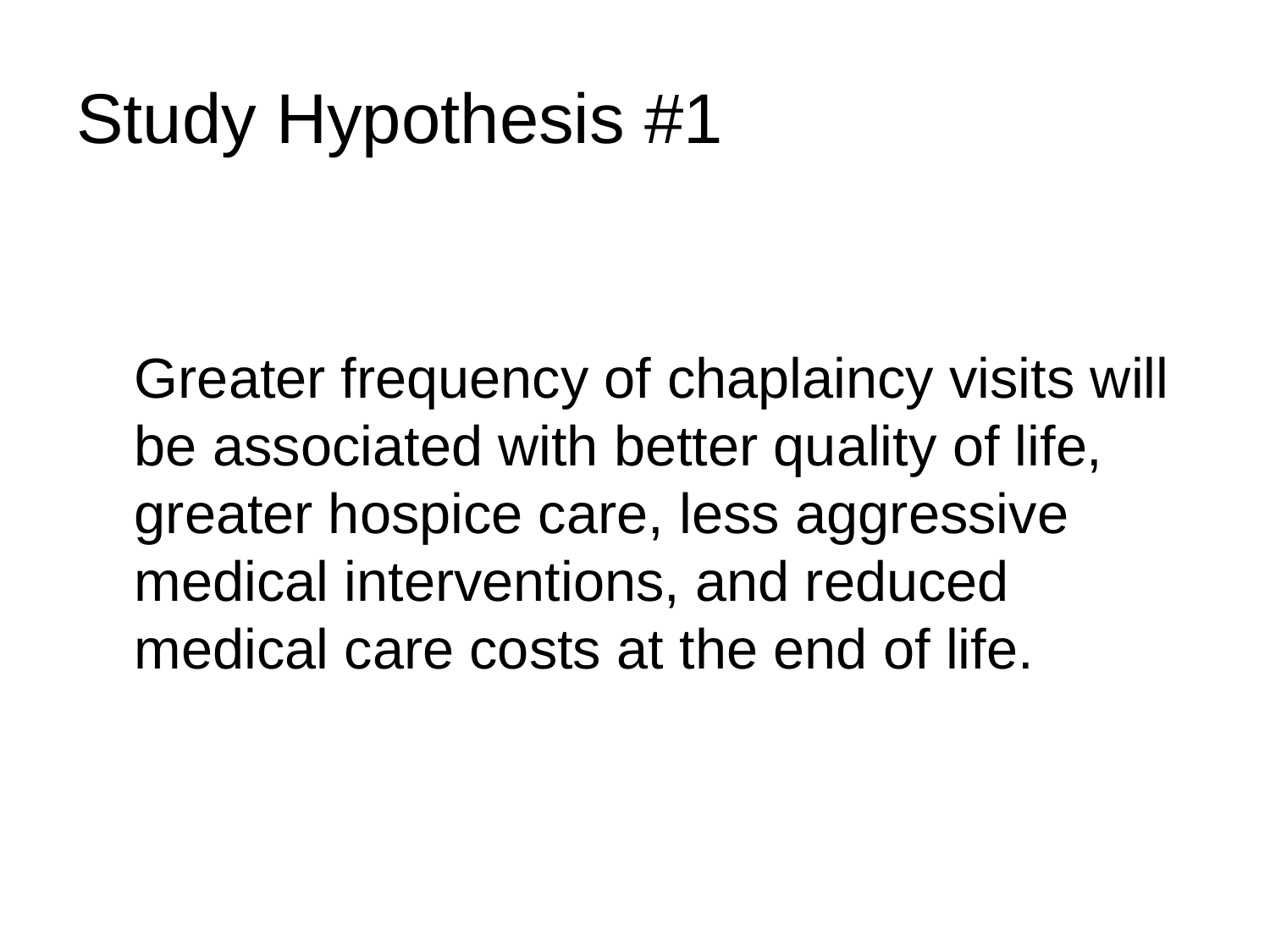### Study Aim #2

To examine the relationship between specific chaplaincy content and patient quality of life and health care services outcomes, including identification of mediators of these relationships (e.g., treatment preferences, spiritual peace).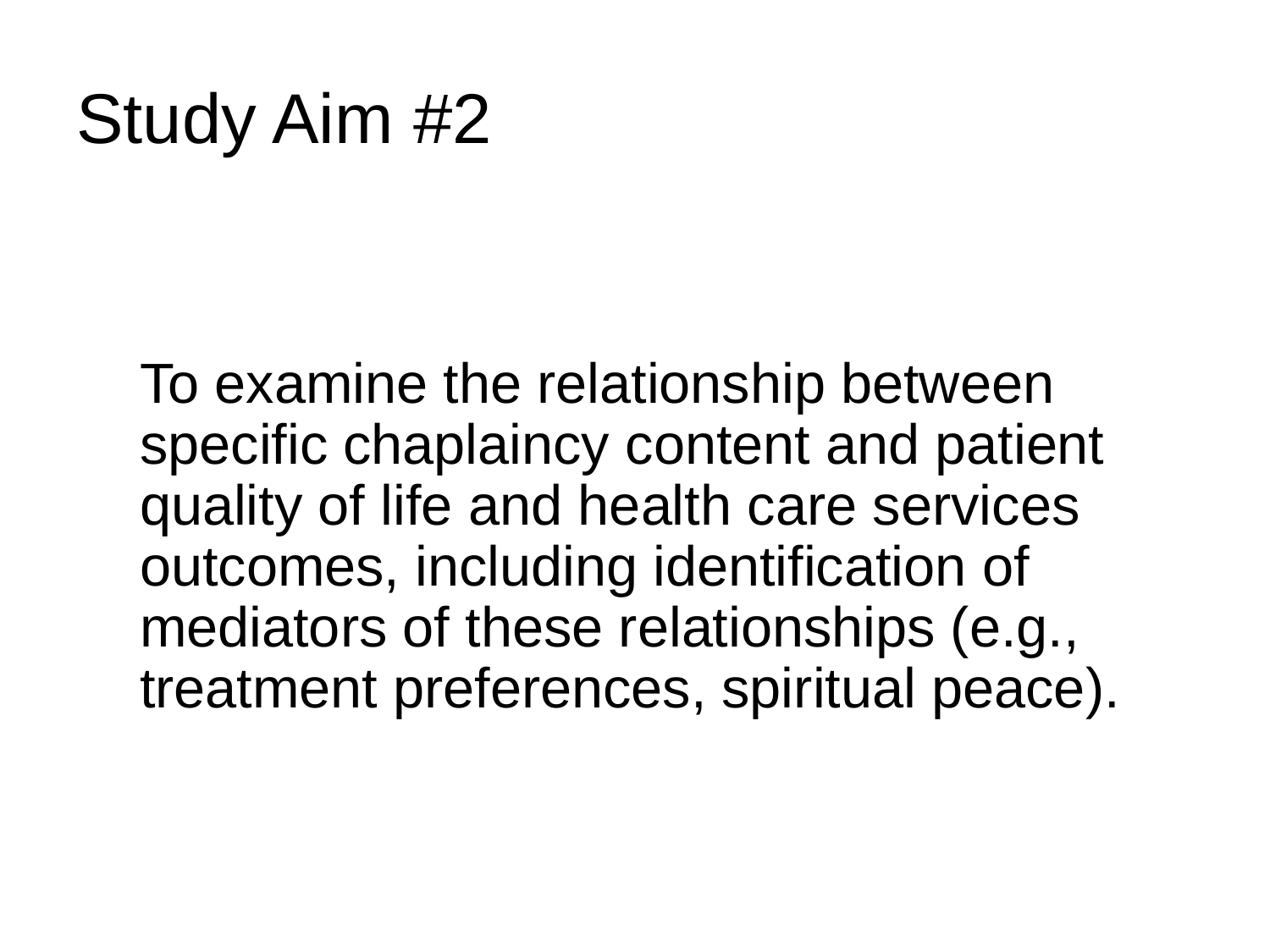## Study Hypothesis #2

Specific elements of chaplaincy visits will be associated with improved patient quality of life, greater hospice, reduced aggressive medical interventions, and reduced health care costs at the end of life.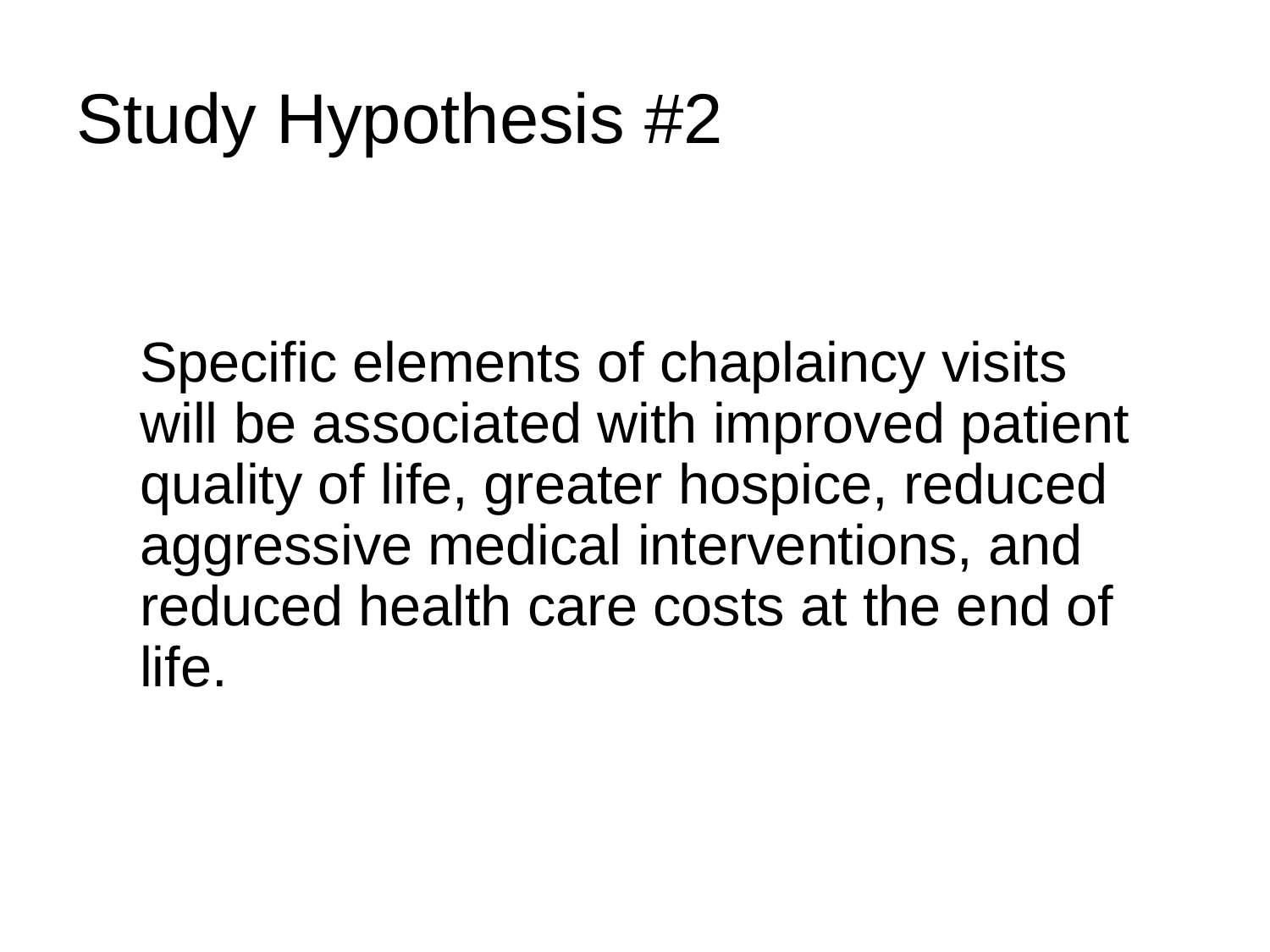## Study Aim #3

To explore patients' views of chaplaincy services and identify aspects of these services viewed as beneficial to patients at the end of life.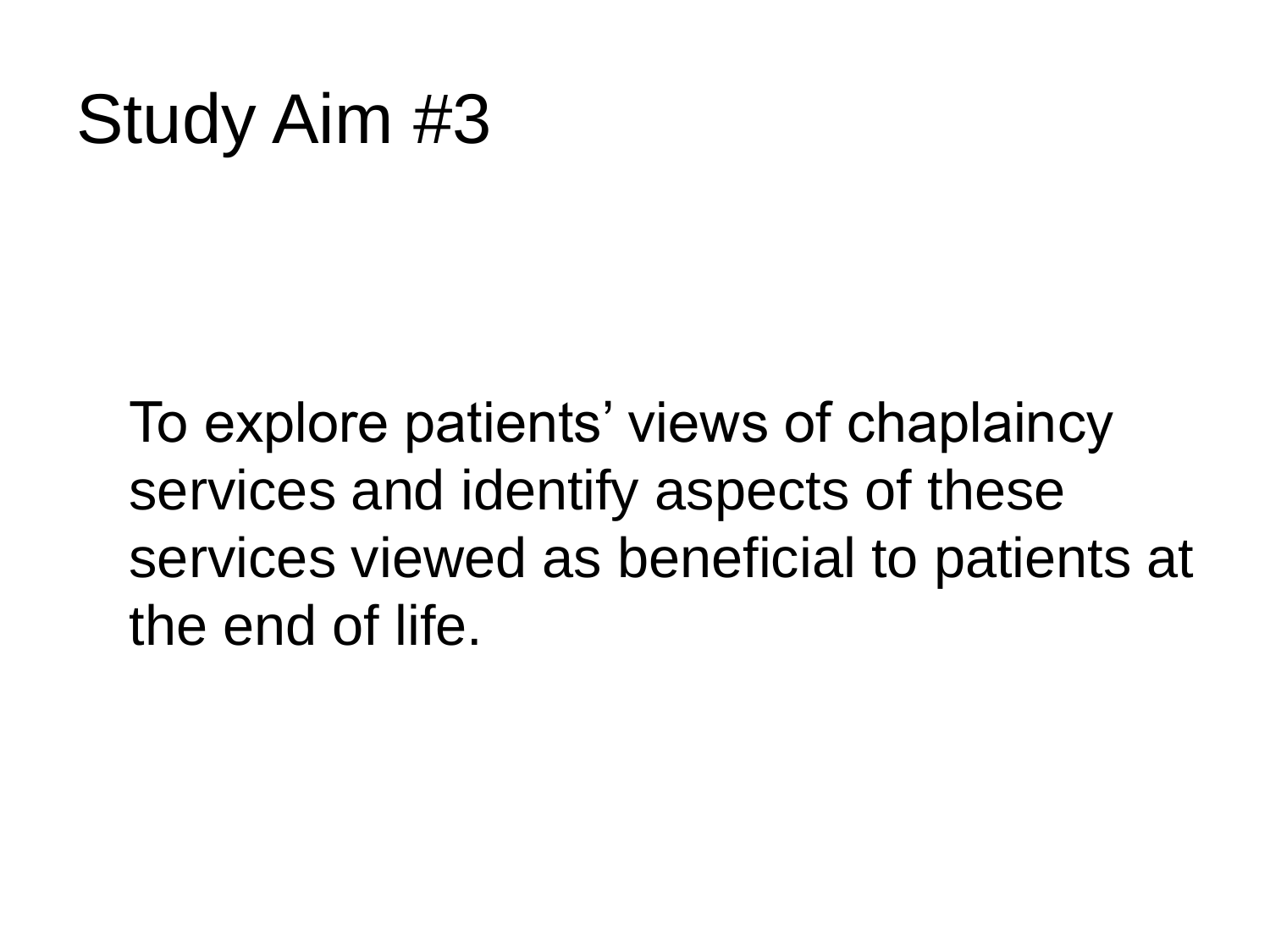### Qualitative Exploration

What are patients' views of their chaplaincy experiences, including the elements viewed as beneficial at the end of life?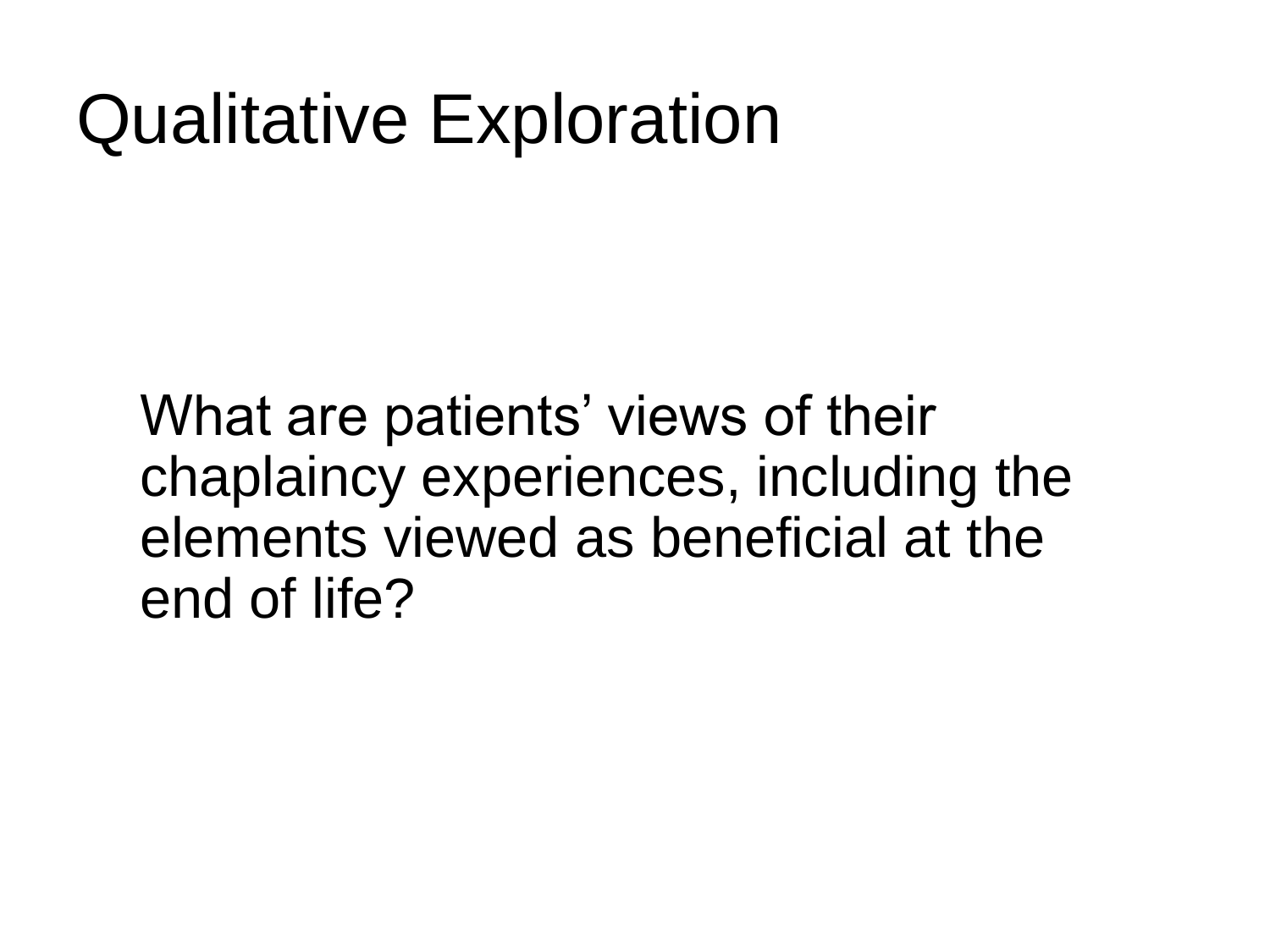## Methods: Coping with Cancer II

- NCI/NIH study, Holly Prigerson, PI
- 600 advanced cancer patients, 200x3: Black, Latino, White
- Eligibility criteria:
	- Advanced cancer diagnosis and failure, ineligibility for, or declining of first-line chemotherapy
	- Age 21 or greater
	- English-speaking, without cognitive impairment
	- No hospice or palliative care at enrollment
- 10 Sites/6 cities: Boston, New Haven, Richmond VA, Dallas, Albuquerque, Pomona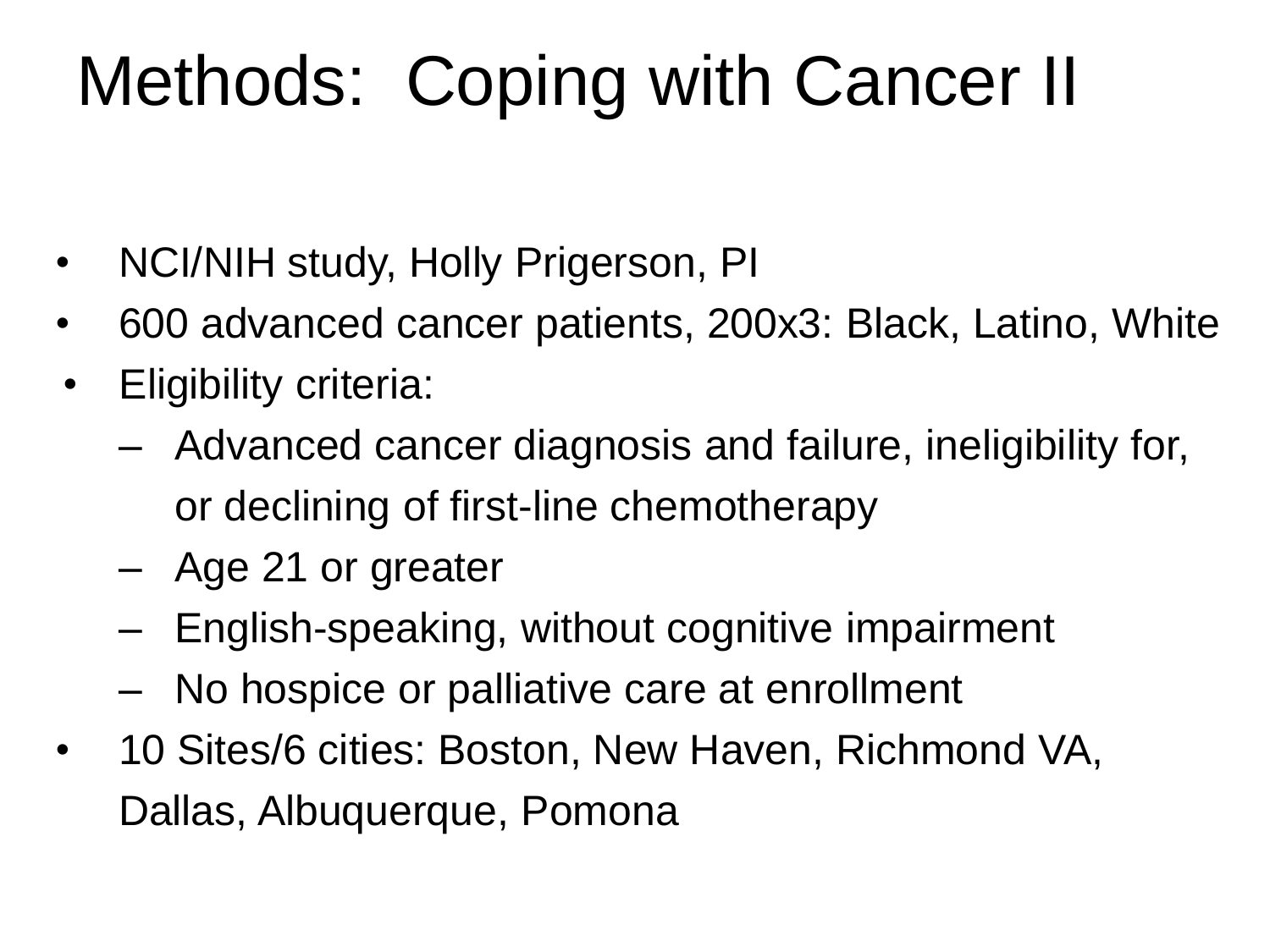### CwC2 Protocol Schema



**Chaplaincy Measures**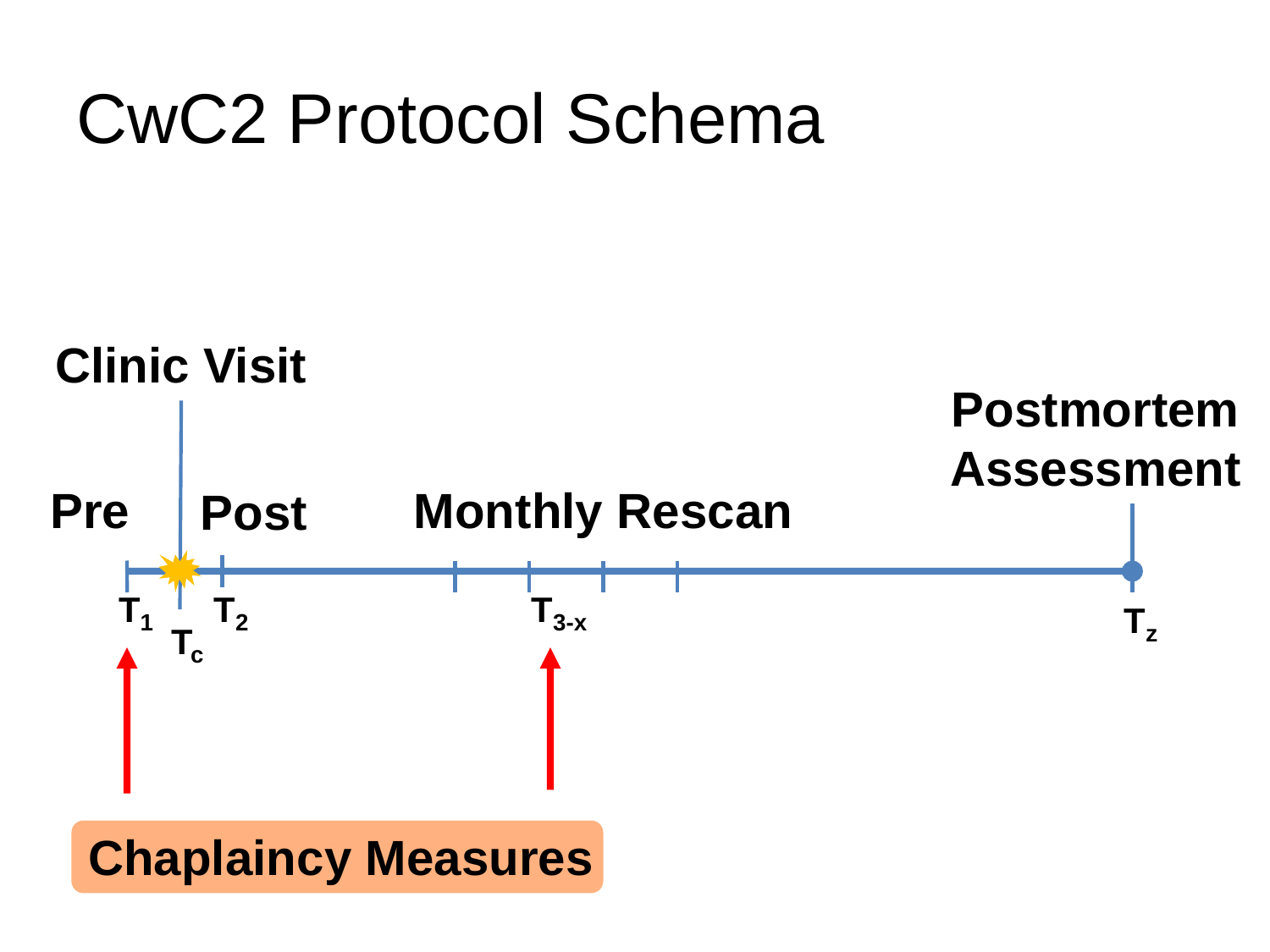# Patient Survey Instruments

### **Pt** T<sub>1</sub>

- Demographics (DEM)
- Diagnostic understanding
- McGill QOL
- Evaluation of Health (PEH)
- Preferences for prognostic info (PROG PREF)
- Cognitive Function
- Interaction with health care
- EOL knowledge (TACT)
- Future visit info

### $Pt T<sub>2</sub>$

- Post-Visit Assessment (PVA)
- McGill QOL
- PEH
- PROG PREF
- Communication (HCP)
- Communication Goals (ISEE)
- Peace Scale
- Pref Aggressive (TX PREF) TX PREF
- Human Connection Scale (THC)
- **R/S Beliefs EOL care (7 items)**
- **Rel Com R/S support (2 items)**
- **MD Spiritual support (2 items)**
- **+ Rel Coping (3 items)**
- **Brief MMRS (6 items)**
- **Chaplaincy services (5 items)**
- **Spiritual QOL (1 item)**
- **Pt T3-x**
- DEM
- PVA
- McGill QOL
- PEH
- PROG PREF
- TACT
- 

- **Chaplaincy services**
- **Spiritual QOL**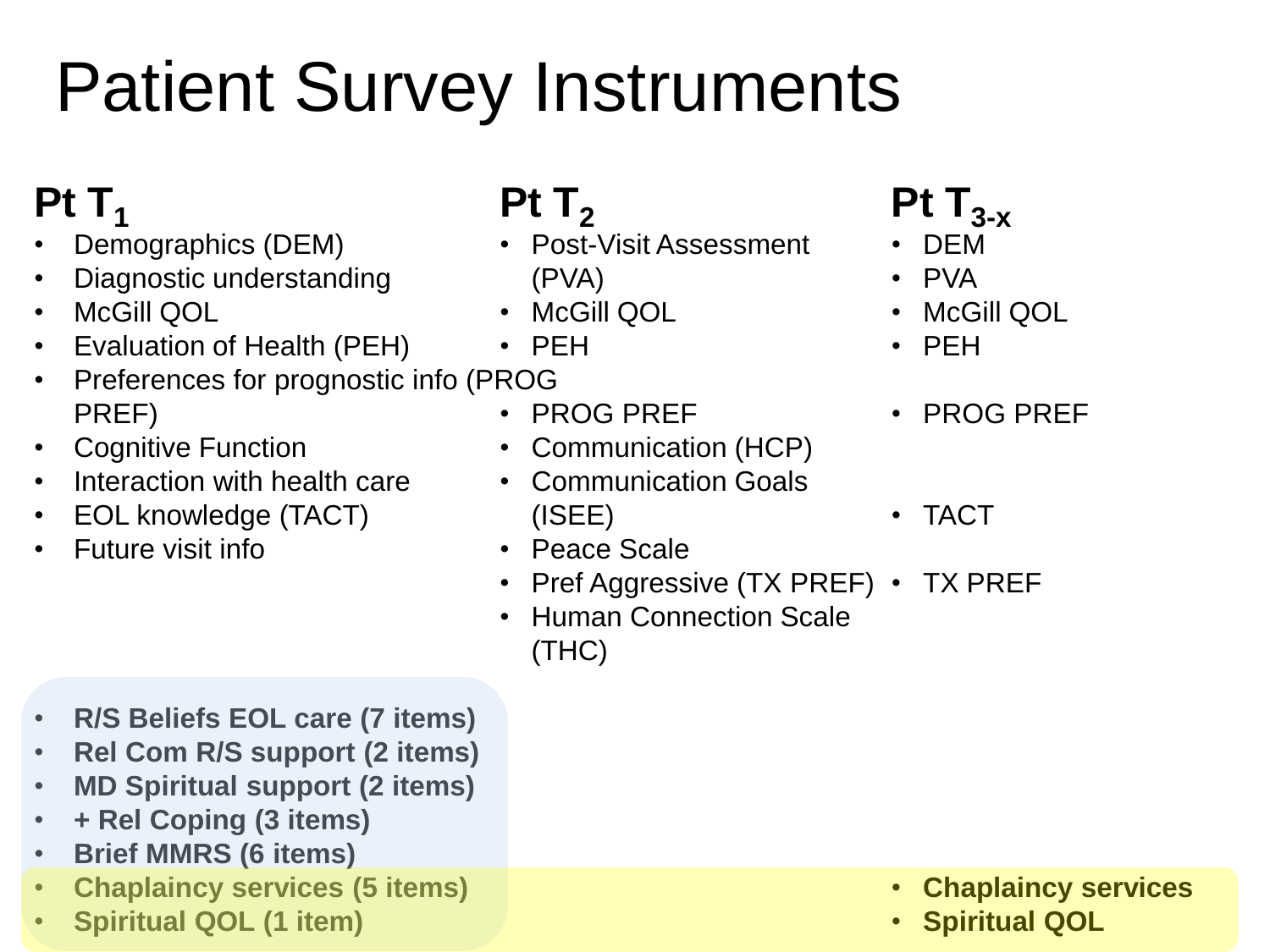## Chaplaincy Service Frequency

Have you been visited by a hospital or clinic chaplain [in the last month]? No

 $\sqcap$ Yes  $\neg$ REF  $\sqcap$ DK **□Missing** 

If yes, approximately how many times?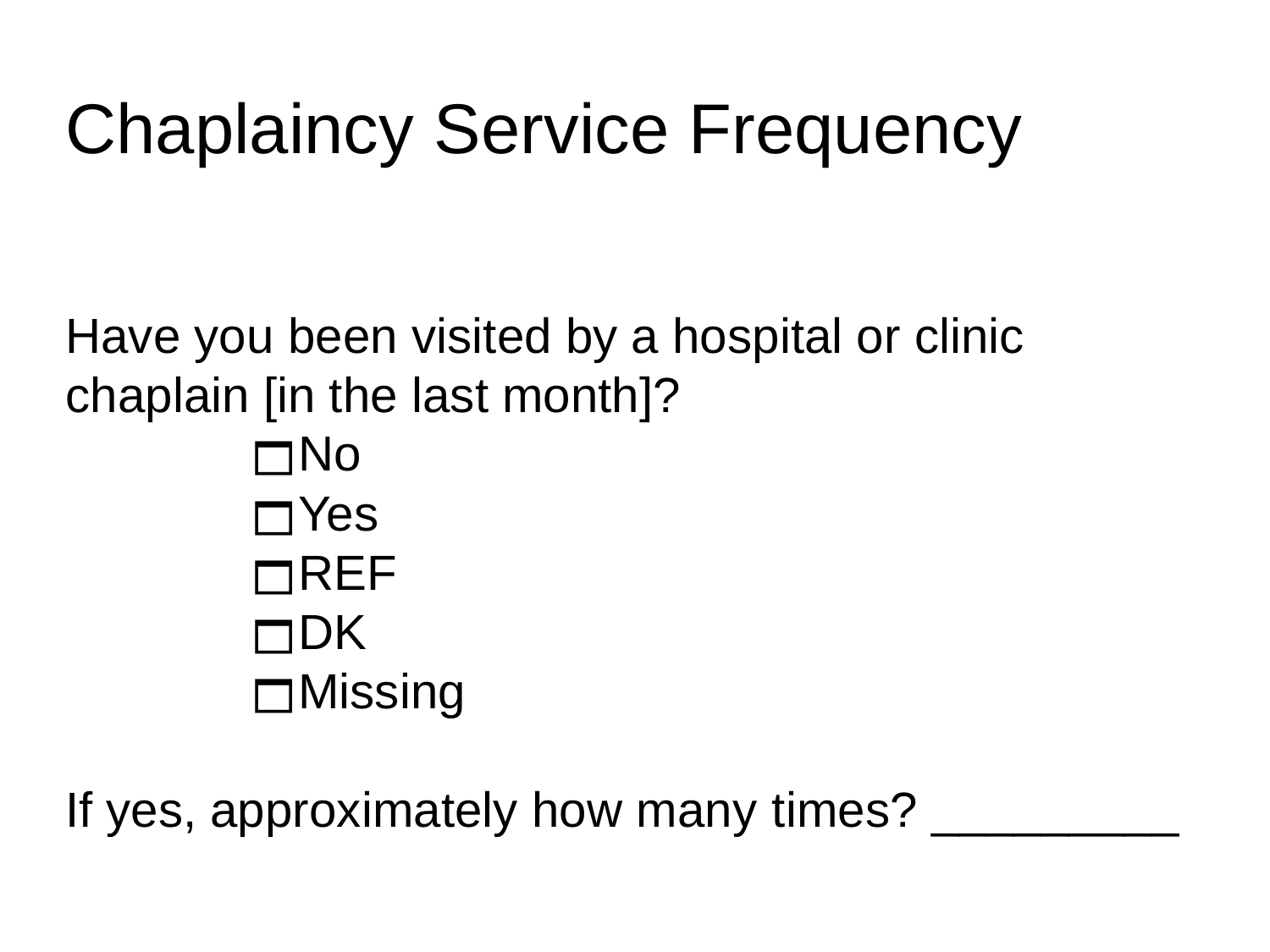# Chaplaincy Service Checklist (new)

In order to help chaplains better serve patients, we would like to understand what the chaplain did during your visit(s). I'm going to read you a short list, and after each one please say "yes" if the chaplain did it during your visit:

- $\Box$  Express sympathy & compassion?
- Listen to spiritual concerns?
- Talk about forgiveness?
- Pray?
- Offer a religious ritual (e.g. communion) or read Scripture?
- $\Box$  Help you connect with a religious community or clergy member?
- $\Box$  Talk about sources of meaning?
- Talk about death or an afterlife?
- Help you sort through medical decisions?
- Talk about sources of peace?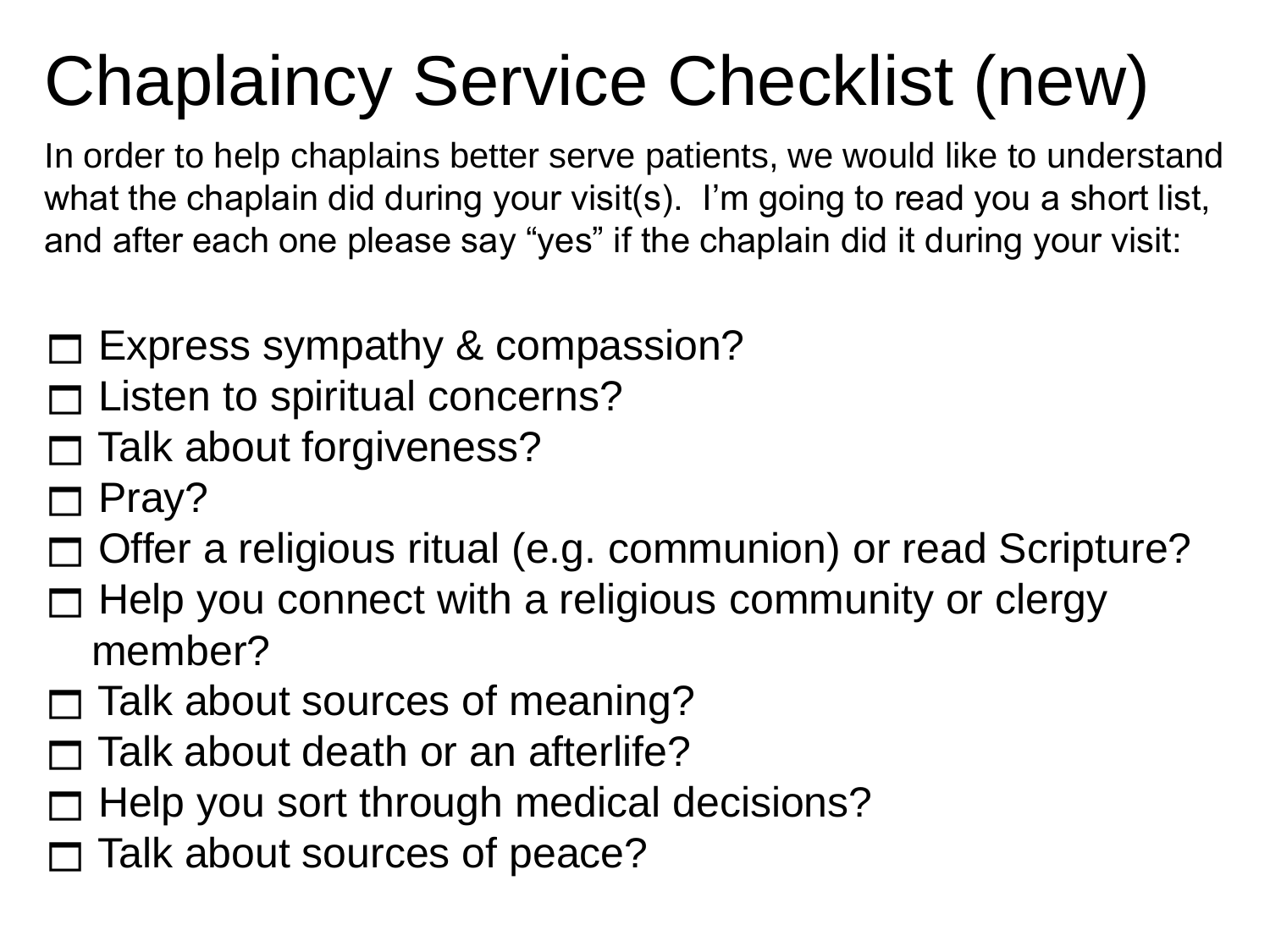## Chaplaincy Global Assessment

Overall, how helpful was your time with the chaplain?

 $\Box$  Not helpful at all  $\Box$  Helpful to a small extent Moderately helpful

- $\Box$  Largely helpful
- Completely helpful

Please explain why your time with the chaplain was helpful or not helpful? (new)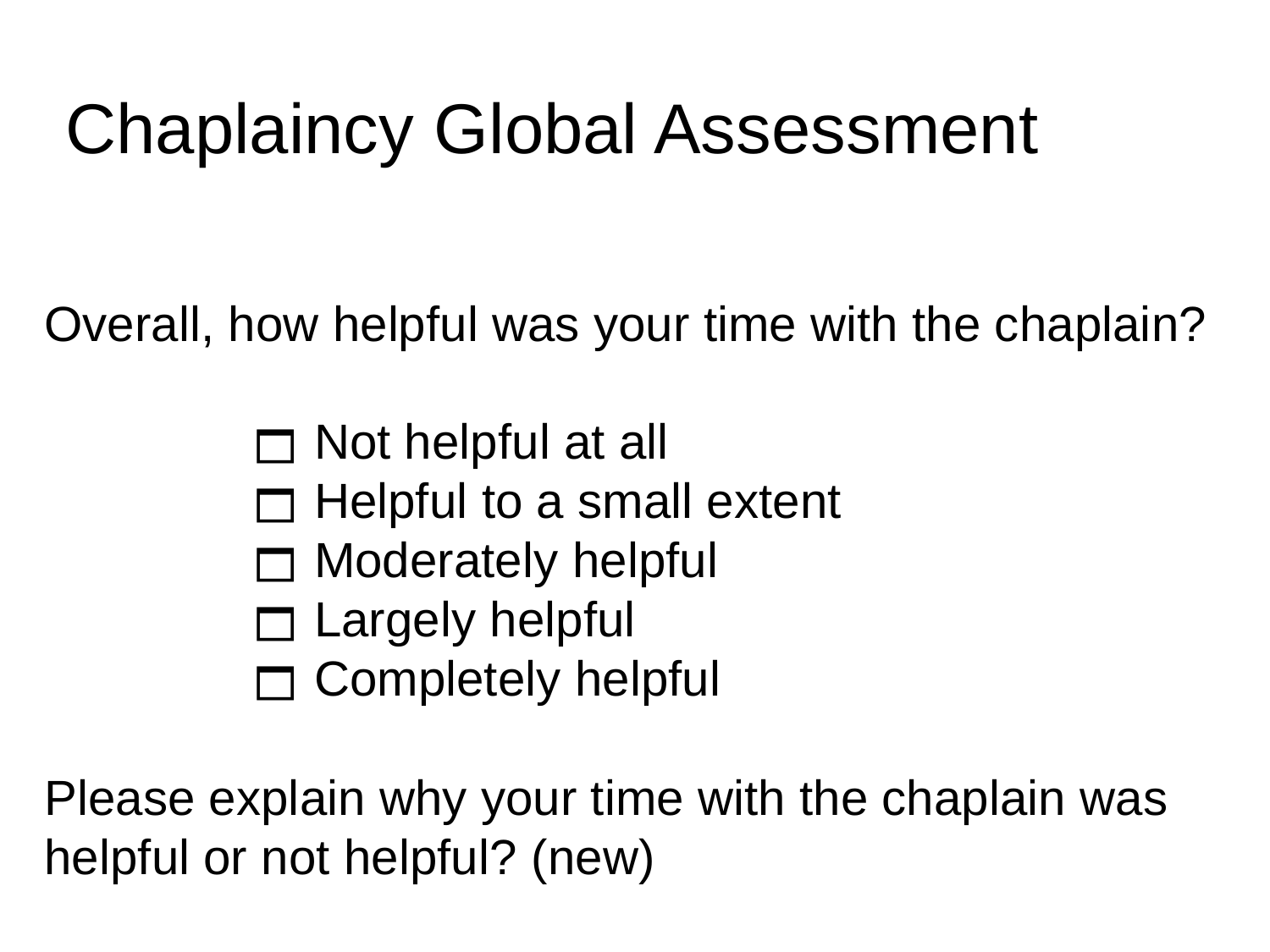## Spiritual Quality-of-Life (new)

Please rate your overall quality of your spiritual life over the past two days. Please use a scale from the worse to the best it could be.

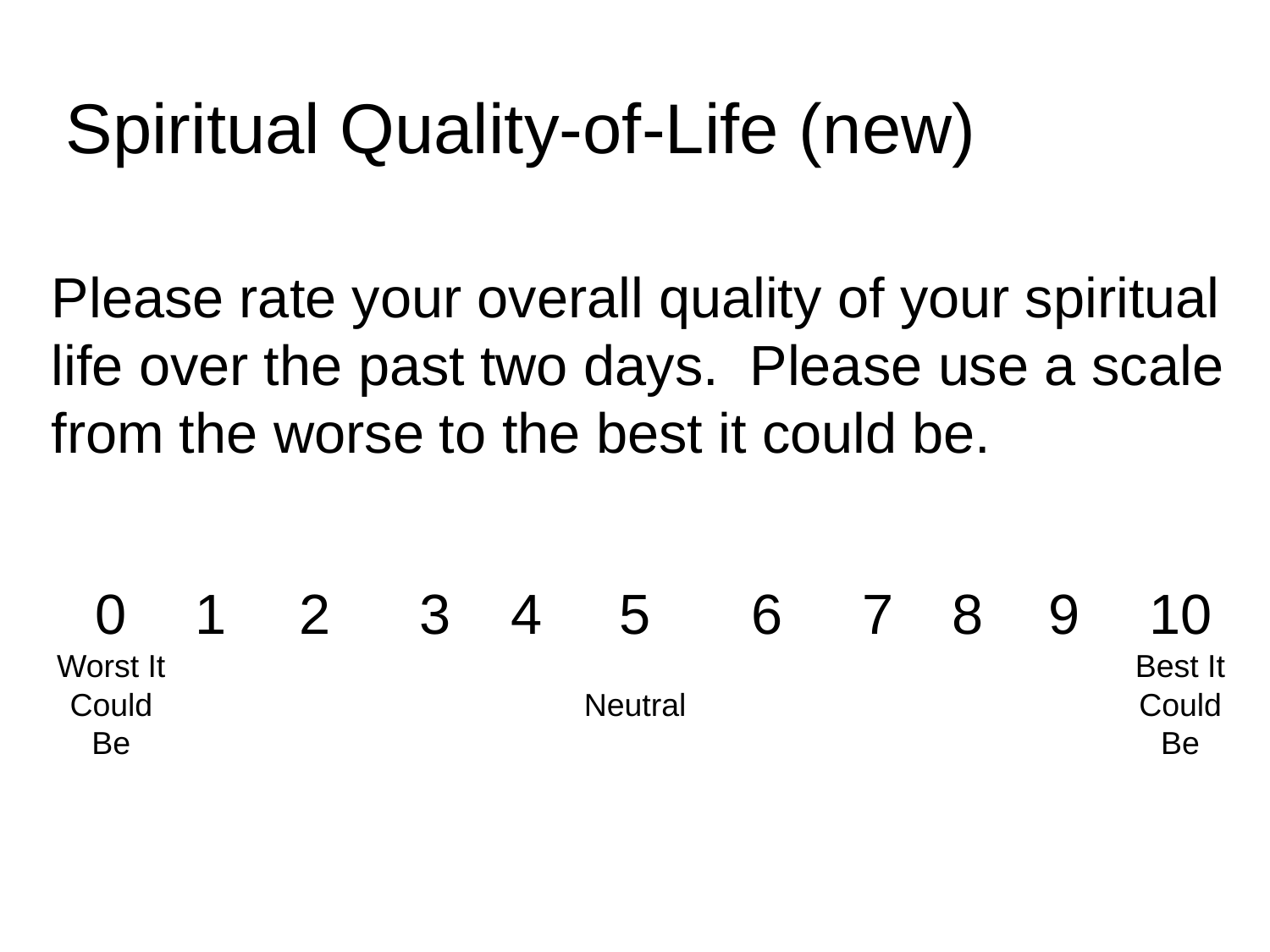## Preliminary Results: Sample Characteristics (N=282)

- Average age 60 yrs
- 65% female
- All with advanced, incurable cancers
- 78% with KPS of 70 or higher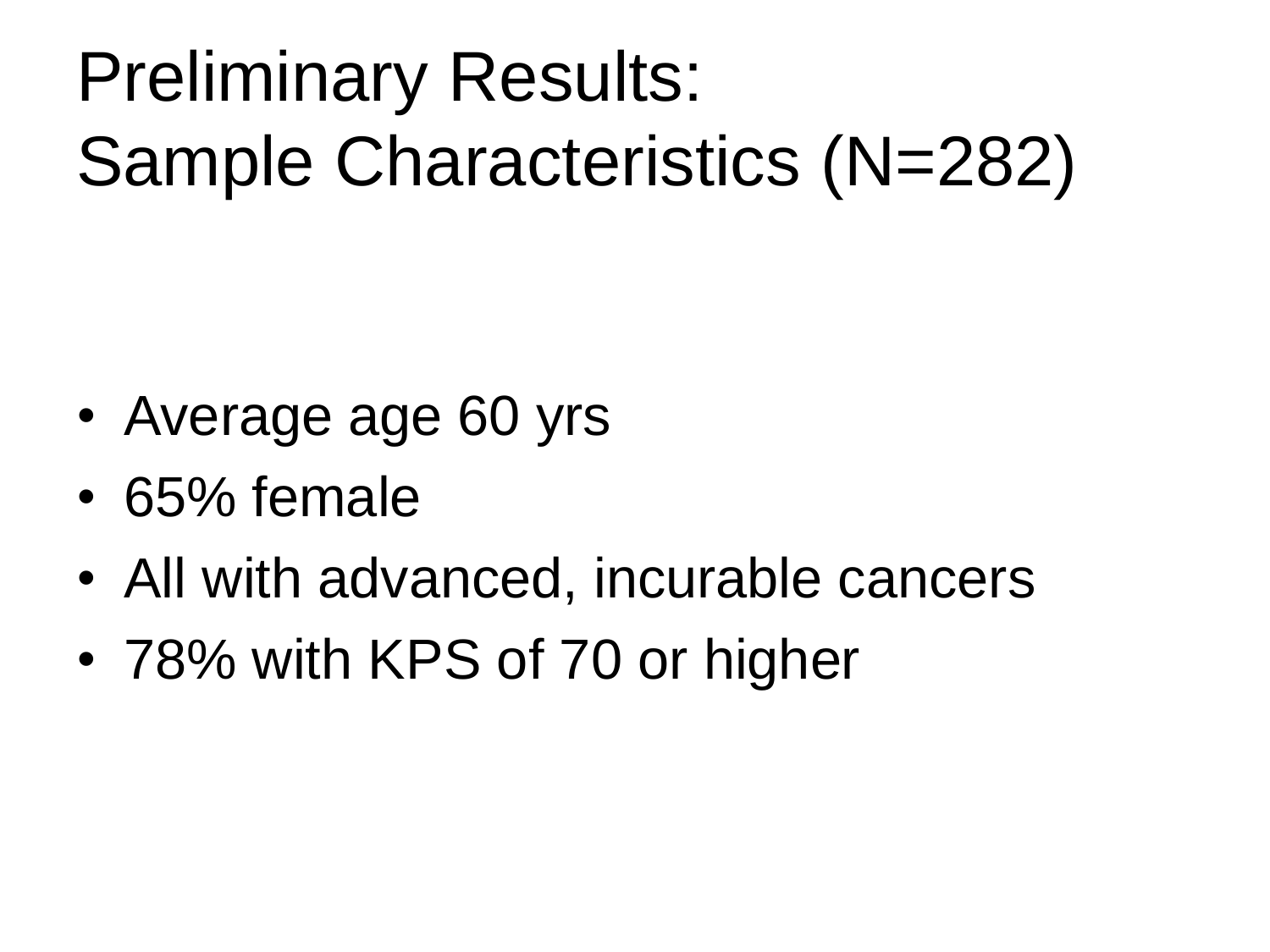## Preliminary Results

### Religious Affiliation

- 18% Baptist
- 36% Catholic
	- 7% Jewish
	- 6% None
- 16% Other
- 16% Protestant

**Religiousness** 10% Not at all 22% Slightly 35% Moderately 33% Very

**Spirituality** 7% Not at all 13% Slightly 37% Moderately 43% Very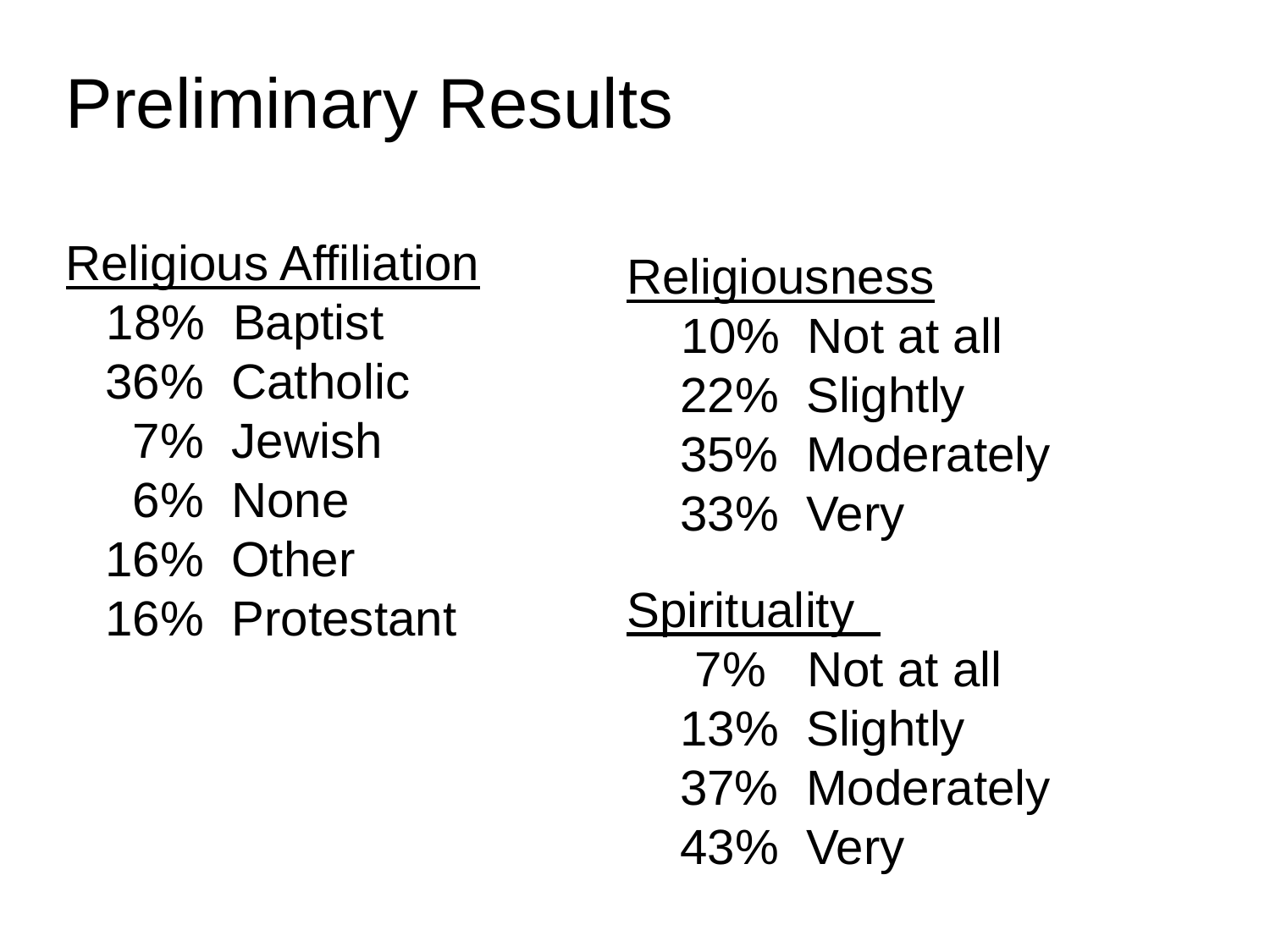## Religious Beliefs and EOL Care

|                                      | <b>Total</b> | <b>Whites</b> | <b>Blacks</b> | Latino   |
|--------------------------------------|--------------|---------------|---------------|----------|
| N=133 at time of analysis in 2/2013  | $n = 133$    | $n = 87$      | $n = 29$      | $n = 17$ |
| My belief in God relieves me of      |              |               |               |          |
| having to think about EoL medical    |              |               |               |          |
| decisions                            | 42%          | 27%           | 82%           | 53%      |
| I accept every possible medical      |              |               |               |          |
| treatment because my faith tells me  |              |               |               |          |
| to                                   | 61%          | 55%           | 79%           | 59%      |
| Agreeing to a DNR order is against   |              |               |               |          |
| my religious beliefs                 | 8%           | $1\%$         | 30%           | 7%       |
| I am giving up on my faith if I stop |              |               |               |          |
| treatment                            | 25%          | 19%           | 43%           | 24%      |
| God can perform a miracle and        |              |               |               |          |
| cure me                              | 67%          | 51%           | 96%           | 88%      |
| I must endure medical procedures     |              |               |               |          |
| because suffering is God's testing   | 27%          | 14%           | 66%           | 31%      |
| Faith helps me endure suffering      |              |               |               |          |
| from medical treatments              | 54%          | 44%           | 79%           | 63%      |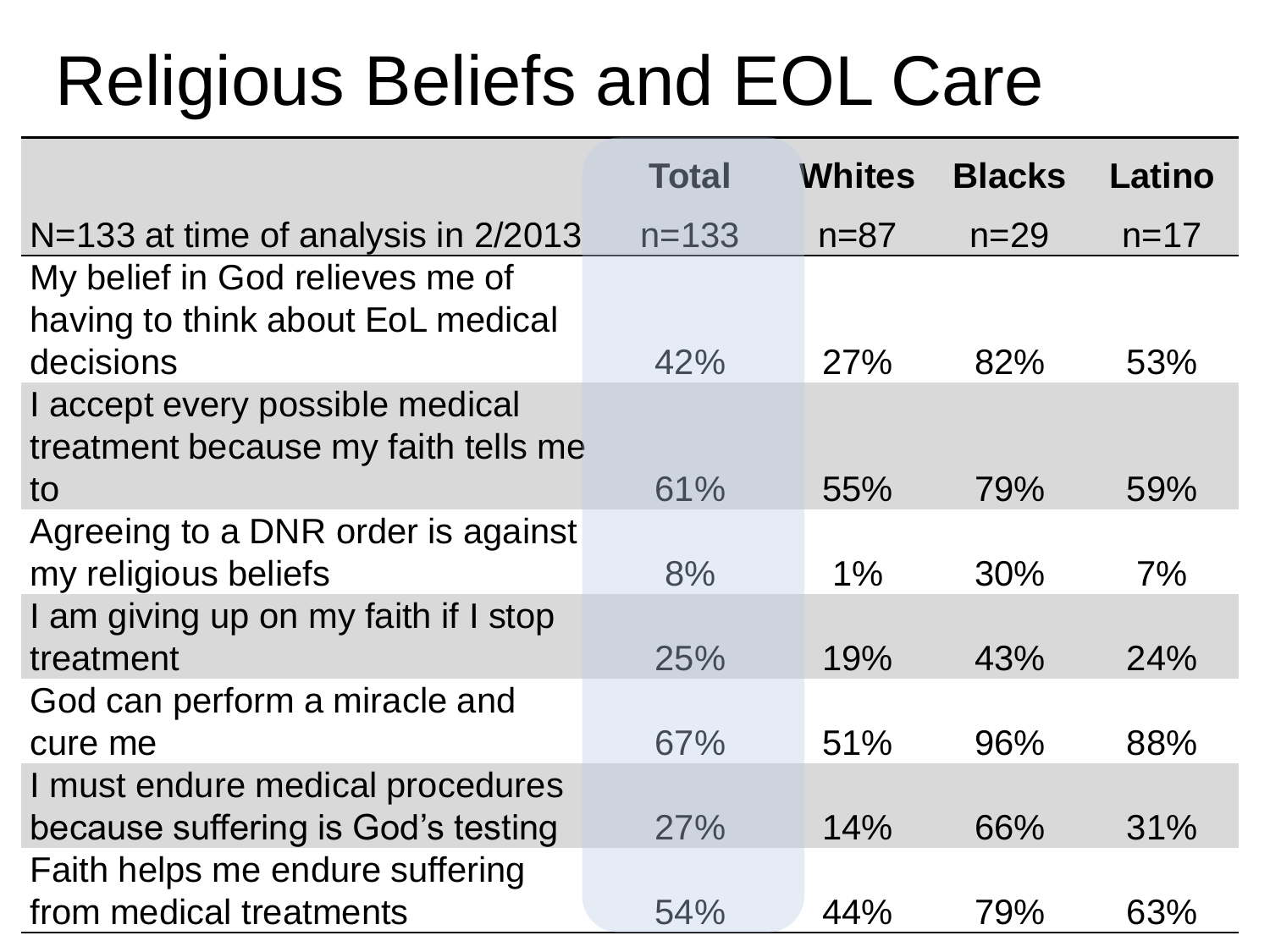# Racial/ethnic Differences in Religious Beliefs about EOL Medical Care

|                                                                                | <b>Black vs White</b> |         | <b>Latino vs White</b> |               |
|--------------------------------------------------------------------------------|-----------------------|---------|------------------------|---------------|
|                                                                                | <b>OR</b>             | D       | <b>OR</b>              | $\mathcal{D}$ |
| My belief in God relieves me of having to<br>think about EoL medical decisions | 12.8                  | $-.001$ | 3.1                    | .04           |
| I accept every possible medical treatment<br>because my faith tells me to      | 3.1                   | .03     | 1.2                    | .78           |
| Agreeing to a DNR order is against my<br>religious beliefs                     | 36.2                  | .001    | 6.1                    | .21           |
| I am giving up on my faith if I stop<br>treatment                              | 3.2                   | .01     | 1.3                    | .67           |
| God can perform a miracle and cure me                                          | 26.4                  | .002    | 7.3                    | .01           |
| I must endure medical procedures<br>because suffering is God's testing         | 11.7                  | $-.001$ | 2.8                    | .10           |
| Faith helps me endure suffering from<br>medical treatments                     | 4.9                   | .002    | 2.1                    | .18           |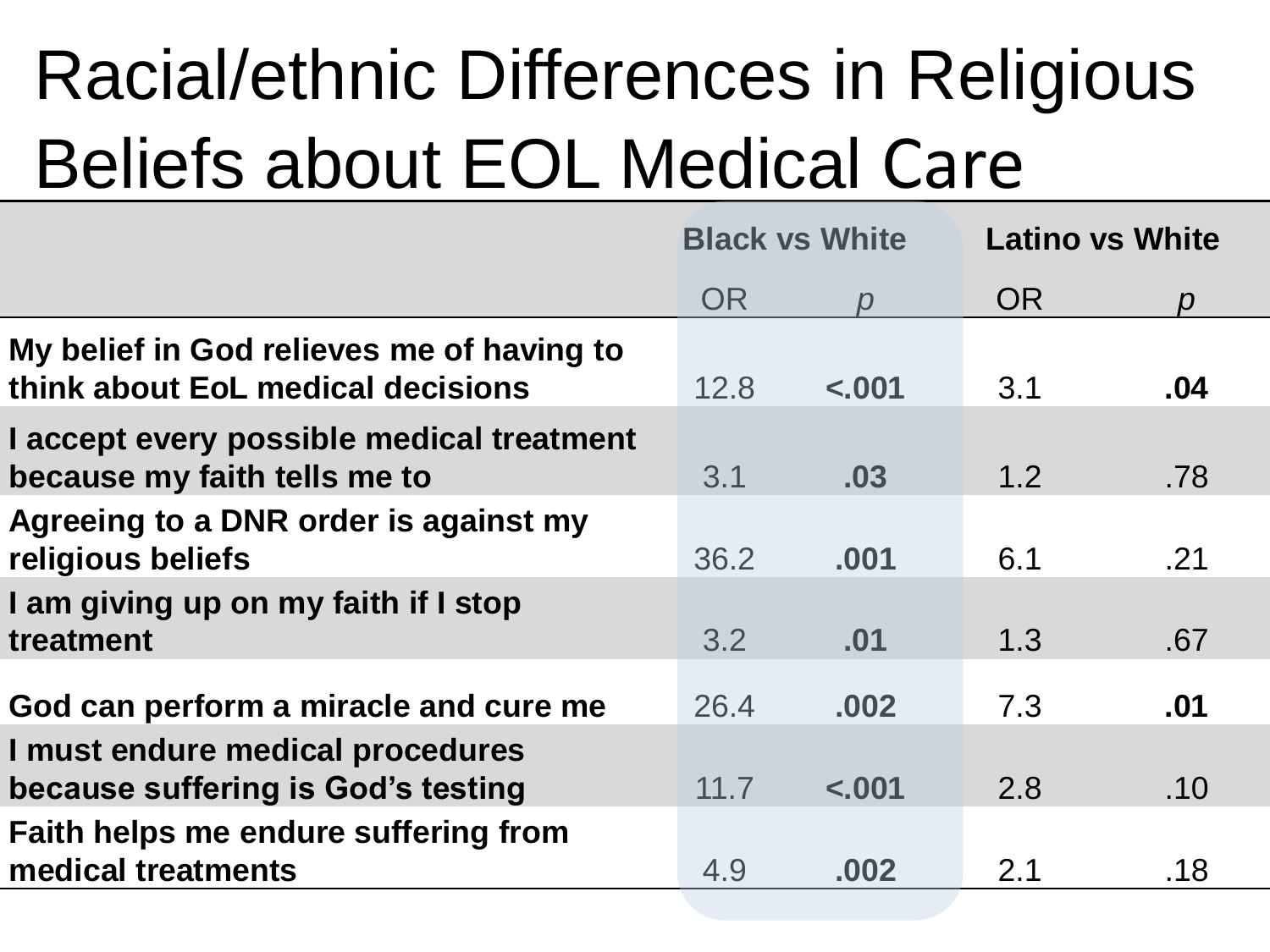## Preliminary Data: Religious Beliefs about EOL Medical Care

- Created score for religious beliefs about EOL care (RBEC, factor analysis  $\rightarrow$  single factor)
- MVA to assess relationship of religious beliefs score with EOL treatment preferences (Support item)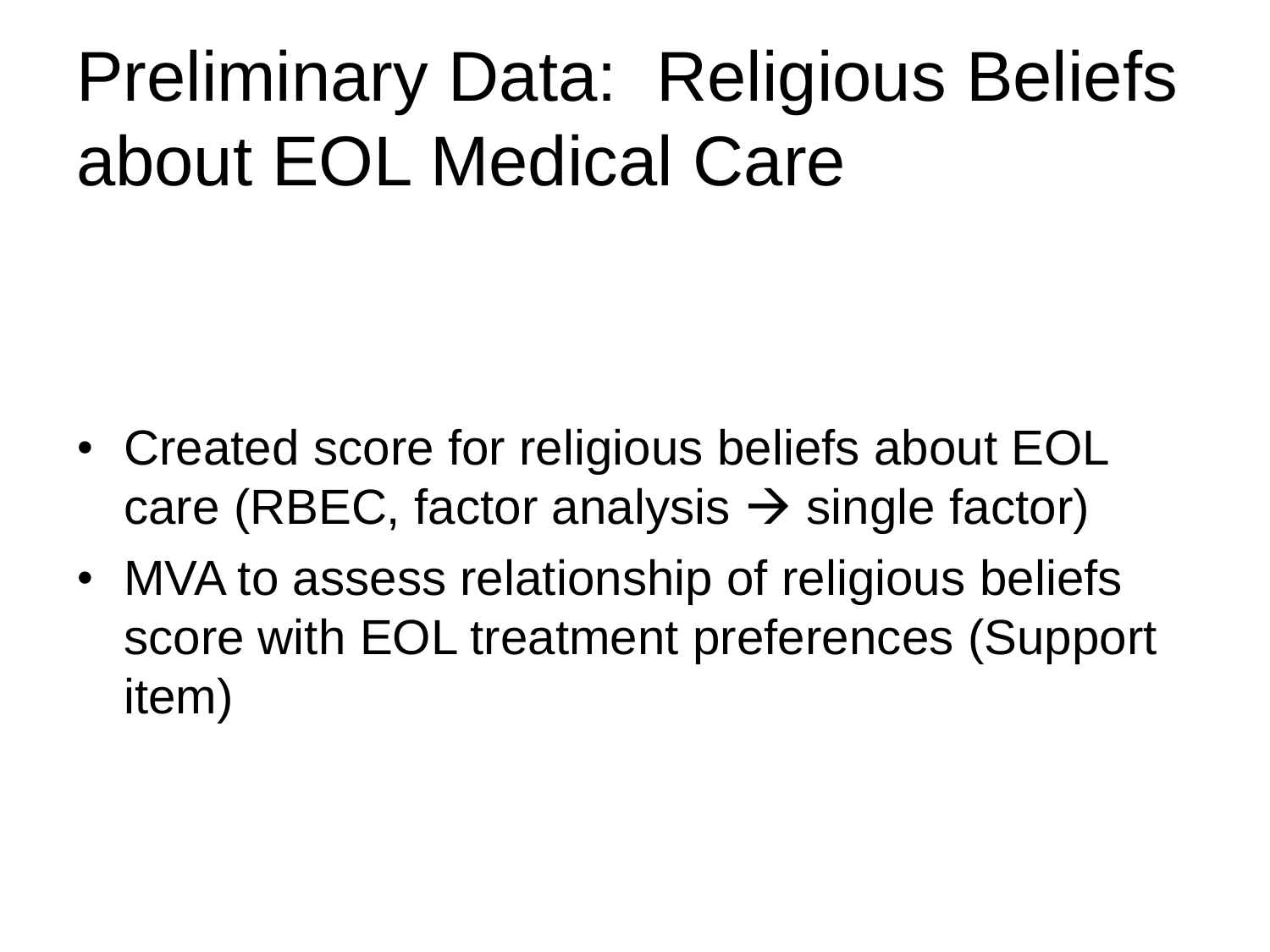## Preliminary Data: Religious Beliefs about EOL Medical Care

MVA included any significant confounding factors (e.g., demographics, religious tradition)

- RBEC predicted greater preference for aggressive EOL care (AOR=2.49, *p*=.003)
- Though race/ethnicity predictive of treatment preference in UVA, no longer predictive in MVA.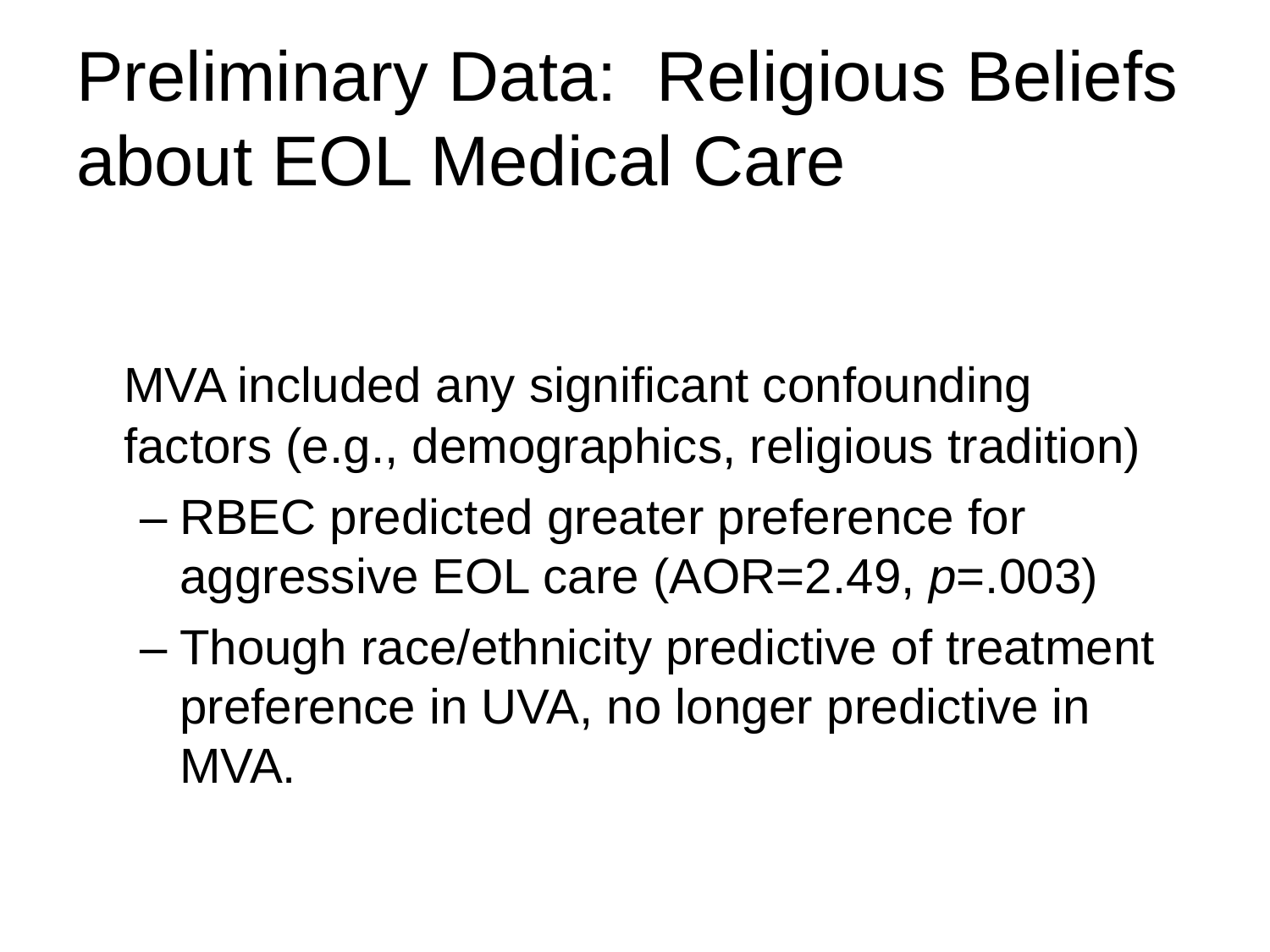## Summary: Religious Beliefs about EOL Medical Care

- Religious beliefs about EOL medical care are common, and significantly more so among racial/ethnic minority patients
- Religious beliefs about EOL medical care are related to greater preference for aggressive EOL medical care
- Religious beliefs about EOL medical care may be a mediating factor in the relationships of race to greater aggressive care at life's end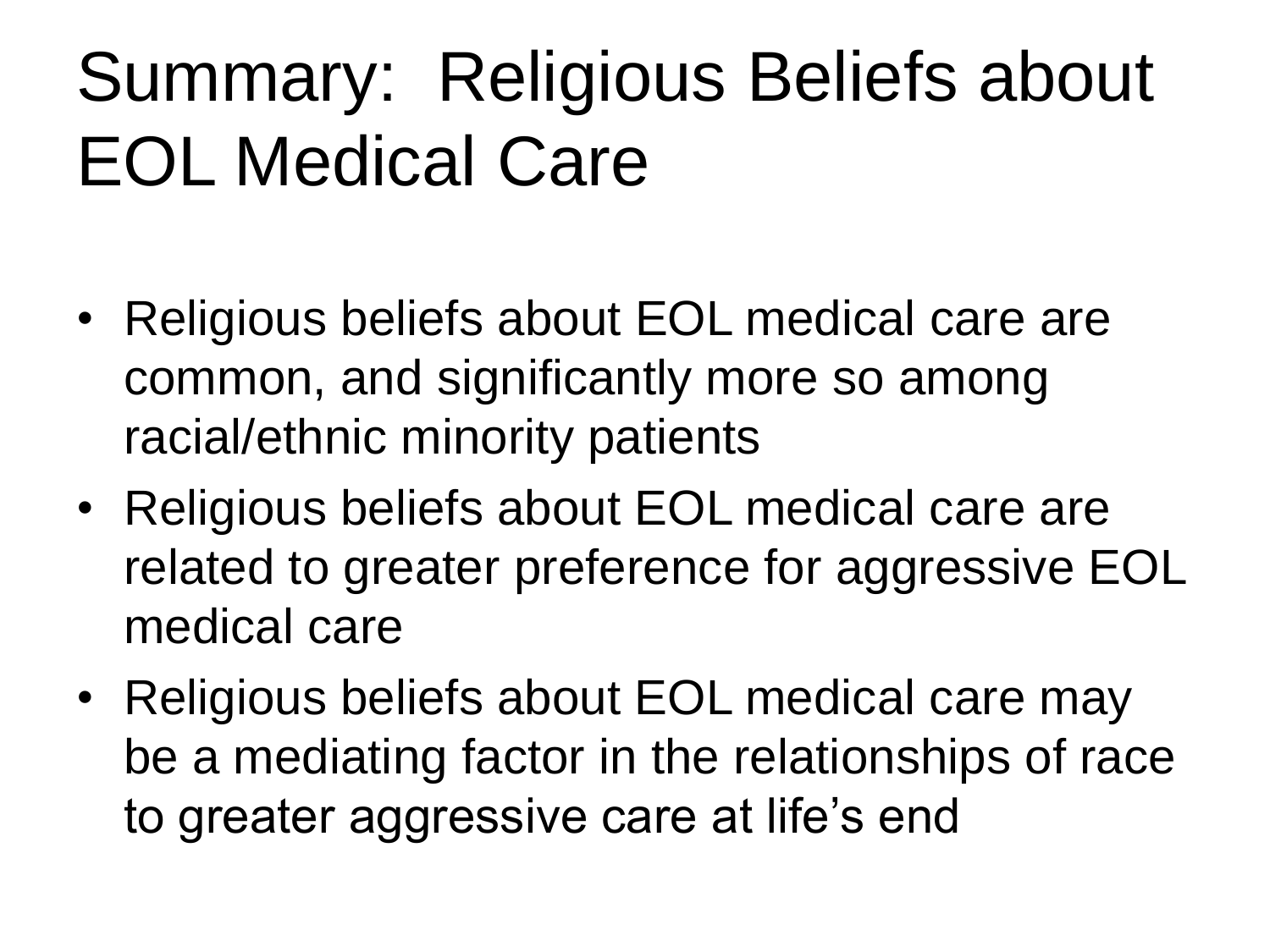## Preliminary Data: Chaplaincy Visits

Have you been visited by a hospital or clinic chaplain?

- 52% No
- 48% Yes

Chaplaincy visits reported at monthly follow-ups

- 87% No
- 13% Yes

Approximately how many visits?

- Baseline Average 3 visits
- Monthly follow-up Average 1 visit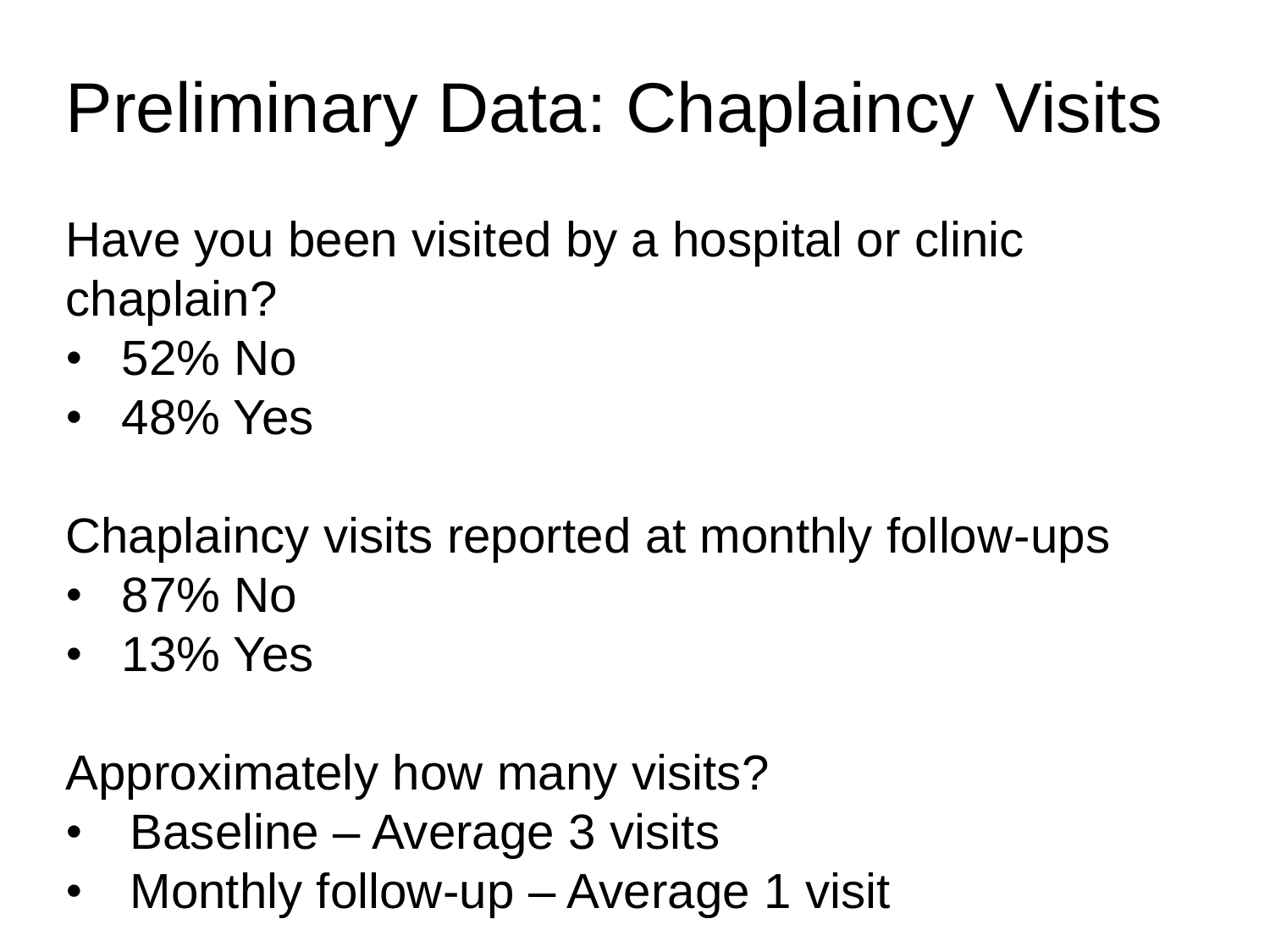## Preliminary Data: Chaplaincy Visits

Overall, how helpful was your time with the chaplain?

| Baseline (N=122) |        |                           | Follow up $(N=6)$ |
|------------------|--------|---------------------------|-------------------|
|                  |        | 21% Completely helpful    | 1                 |
|                  |        | 25% Largely helpful       |                   |
|                  |        | 27% Moderately helpful    | $\mathcal{S}$     |
|                  | $16\%$ | Helpful to a small extent | 1                 |
|                  |        | 11% Not at all helpful    |                   |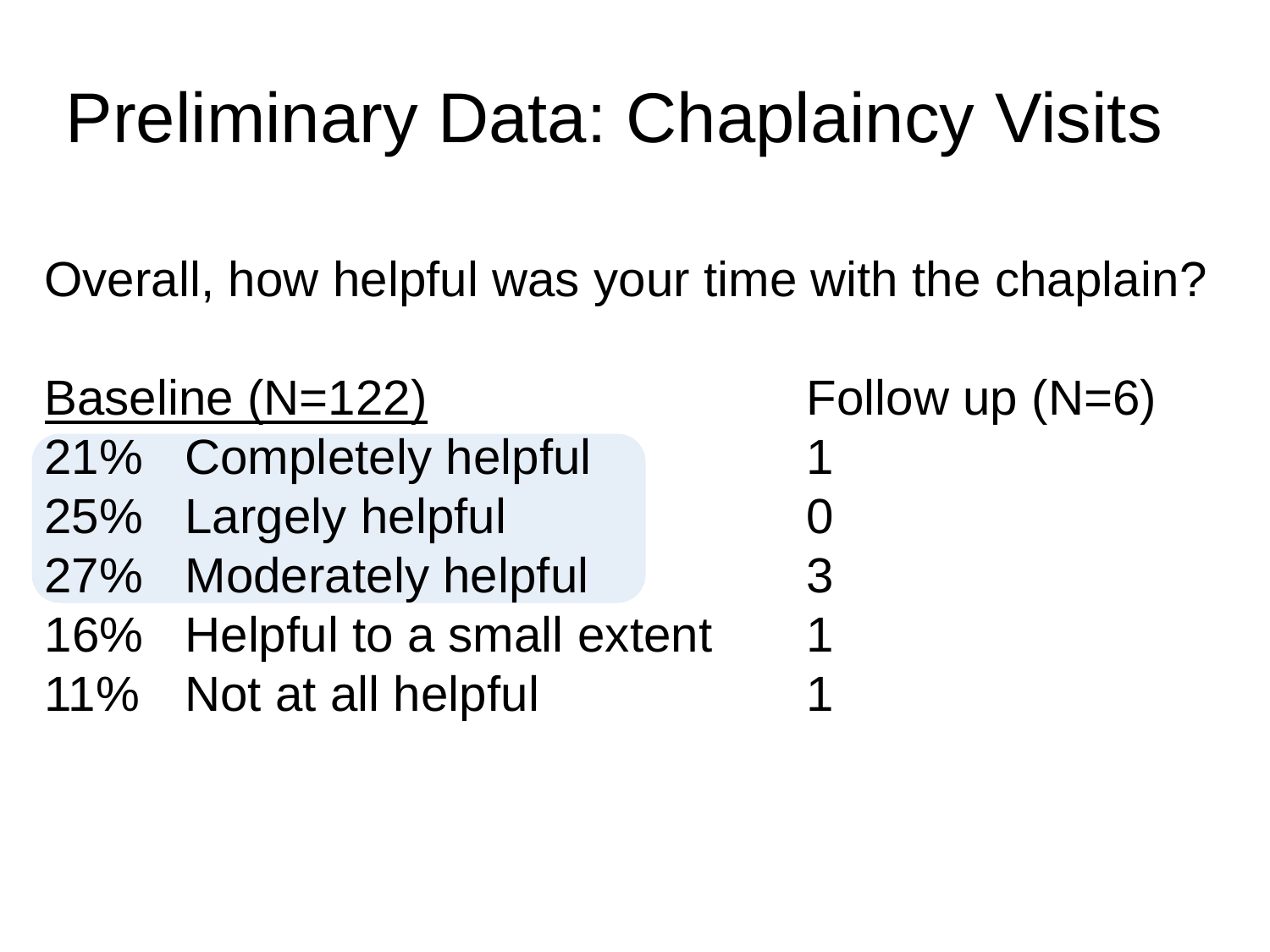| <b>Patient-reported Components of</b>                            | $N = 31$               |
|------------------------------------------------------------------|------------------------|
| <b>Chaplain's Visit</b>                                          | <b>Assessed Visits</b> |
| Talk about sources of peace?                                     | 4(13%)                 |
| Help you sort through medical decisions?                         | 2(7%)                  |
| Talk about death or an afterlife?                                | 2(7%)                  |
| Talk about sources of meaning?                                   | 5(16%)                 |
| Help you connect with a religious<br>community or clergy member? | 2(7%)                  |
| Offer a religious ritual (e.g. communion) or<br>read Scripture?  | 14 (45%)               |
| Pray?                                                            | 24 (77%)               |
| Talk about forgiveness?                                          | 7(23%)                 |
| Listen to spiritual concerns?                                    | 16 (52%)               |
| Express sympathy and compassion?                                 | 27 (87%)               |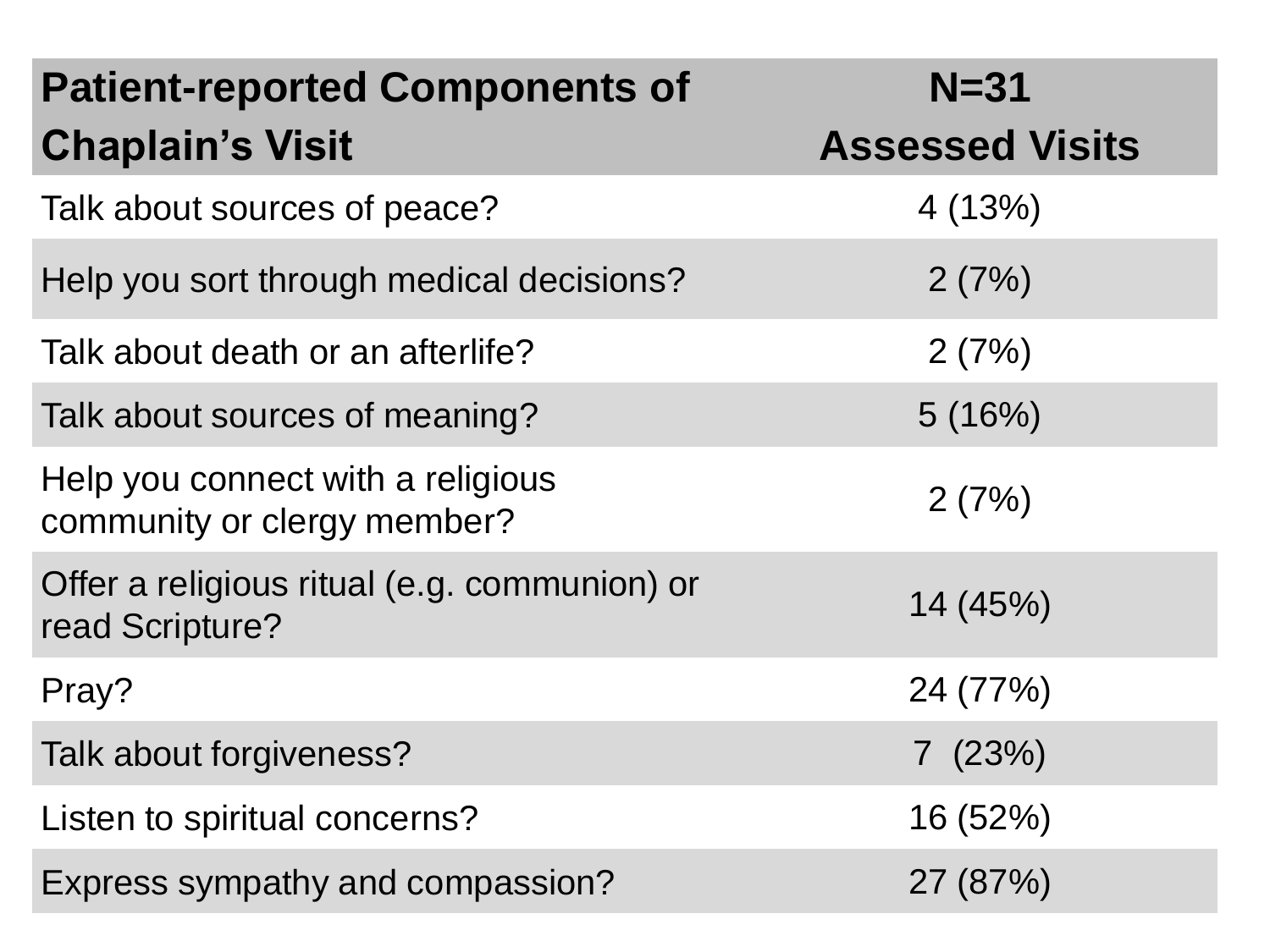## Summary of Preliminary Data: Chaplaincy Visits

- Baseline: 48% have been visited (on average three times) by chaplaincy
- Follow-up: 13% have been visited (on average once)
- 73% view these visits as at least moderately helpful
- In preliminary assessment, most common components prayer, listening to spiritual concerns, empathy/compassion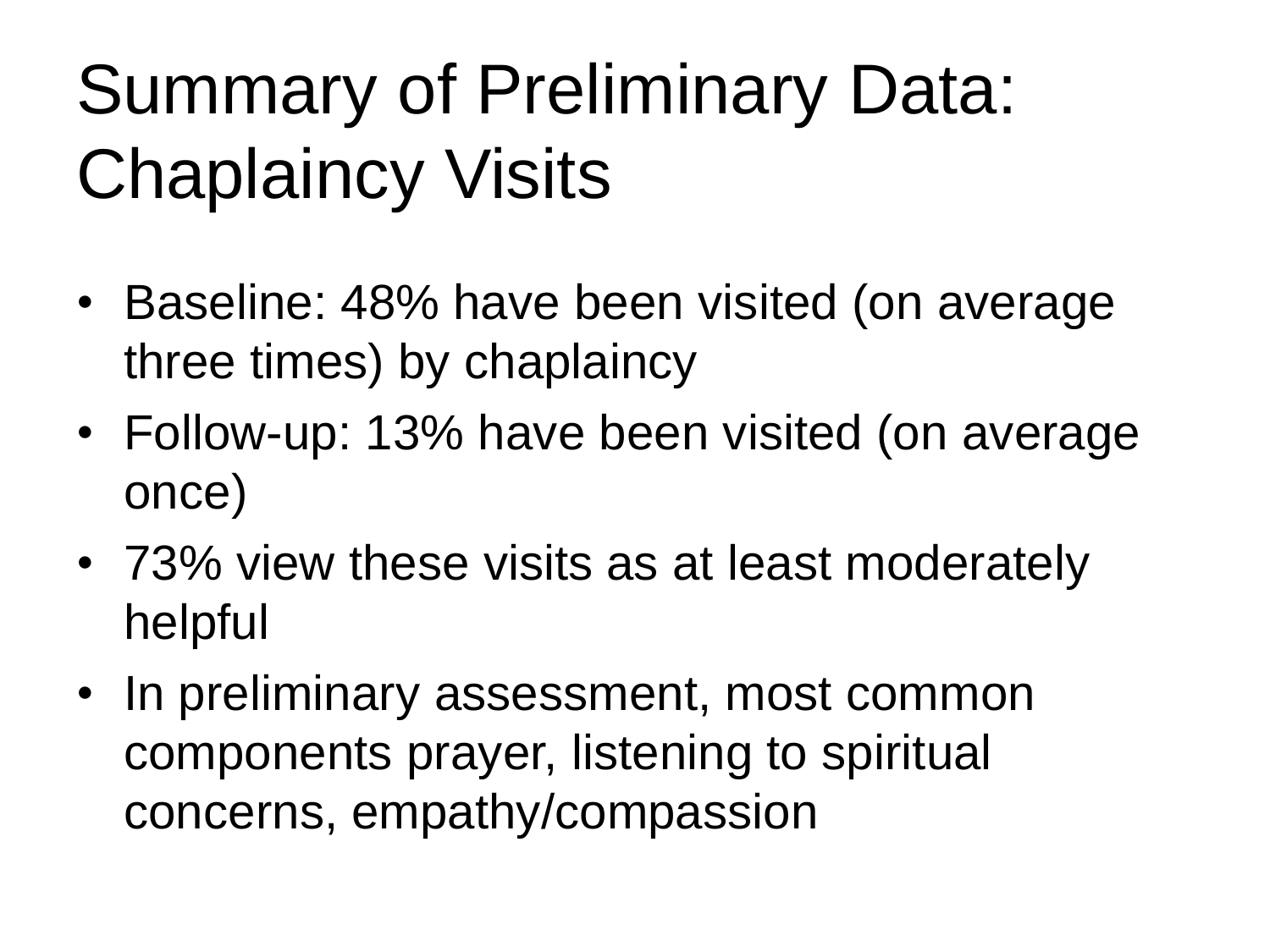## Preliminary Data: Spiritual QOL

| <b>Overall Quality of Spiritual</b> | <b>Baseline</b> | <b>Follow-Up</b> |
|-------------------------------------|-----------------|------------------|
| <b>Life</b>                         | $(n = 47)$      | $(n=45)$         |
| Best it could be - 10 -             | 14 (30)         | 14(31)           |
| $9 -$                               | 4(9)            | 3(7)             |
| $8 -$                               | 15(32)          | 17(38)           |
| $7 -$                               | 4(9)            | 2(4)             |
| $6 -$                               | 4(9)            | 0(0)             |
| $5 -$                               | 5(11)           | 8(18)            |
| Worst it could be - 0-4 -           | 1 $(2)$         | 1(2)             |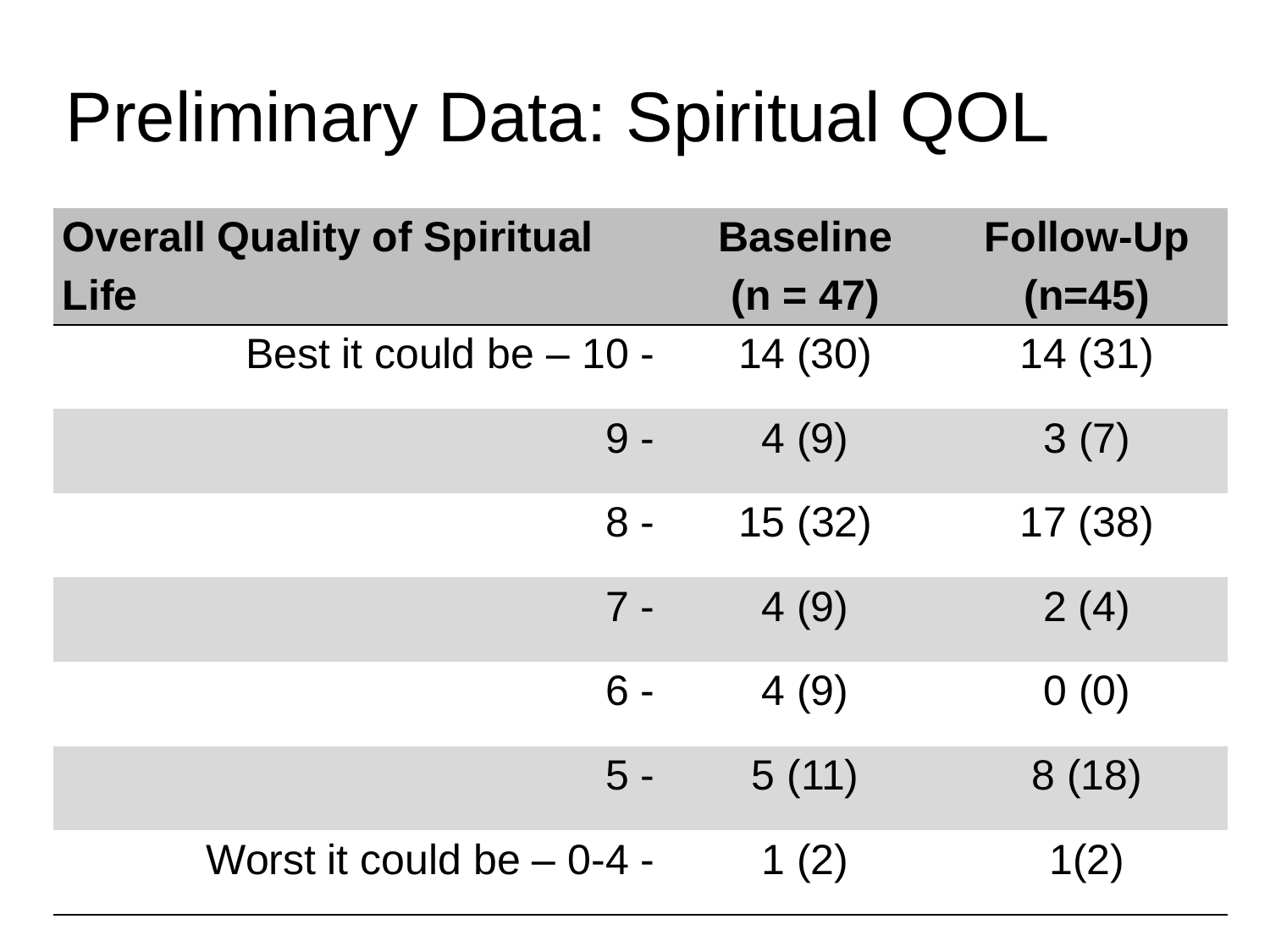## Summary of Preliminary Data

- Considerable progress thus far in research collection
- Much continued data maturation to occur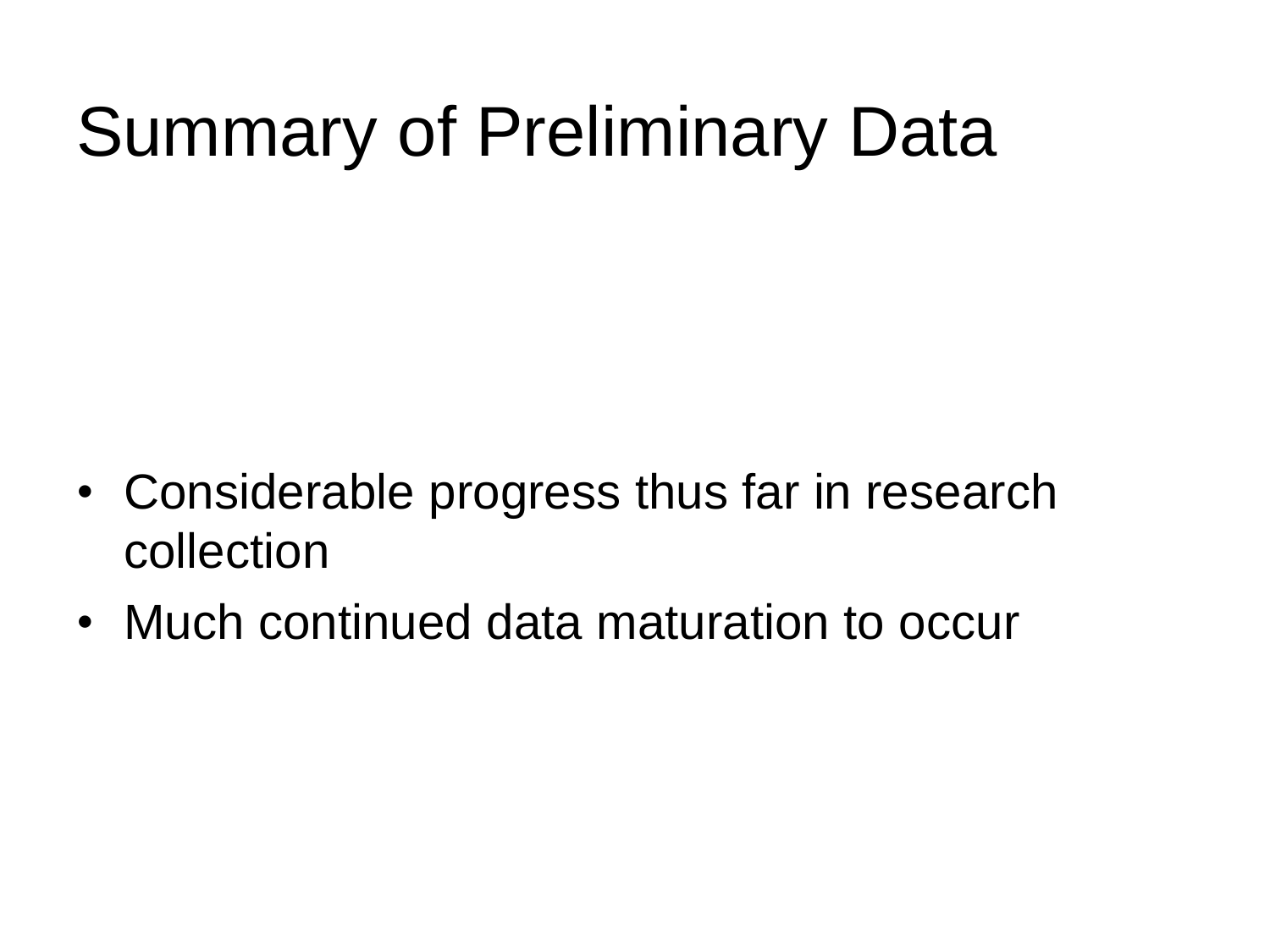## Study Challenges

- Lengthy IRB delay (outside our control)
- Lengthy process of awaiting data acquisition (working with a large cohort study)
- Multi-institutional meeting coordination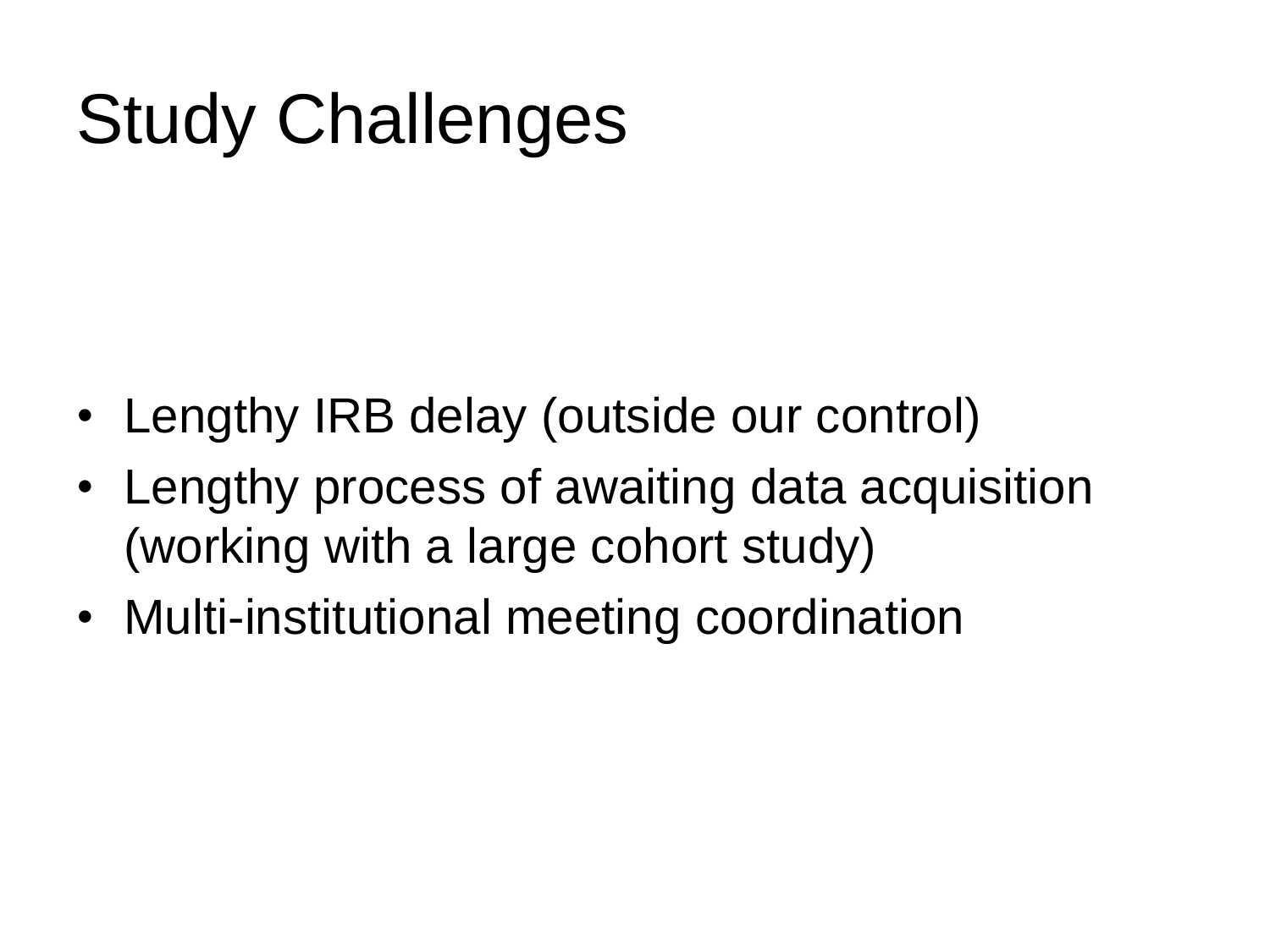## Team Achievements

Chaplaincy authorships:

- Angelika Zollfrank:
	- − "Teaching Healthcare Providers to Provide Spiritual Care: A Pilot Study" *Academic Medicine*
	- − *"*Examining Forms of Spiritual Care Provided in the Advanced Cancer Setting" *Journal of Palliative Medicine*
	- − "Negative Religious Coping as a Correlate of Suicidal Ideation in Patients with Advanced Cancer" *Psycho-Oncology*
	- − "Nurse and Physician Barriers to Spiritual Care Provision at the End of Life" *Journal of Pain and Symptom Management*

#### • Kathleen Gallivan:

− "Provision of Spiritual Support to Patients with Advanced Cancer by Religious Communities and Associations with Medical Care at the End of Life" *JAMA Internal Medicine*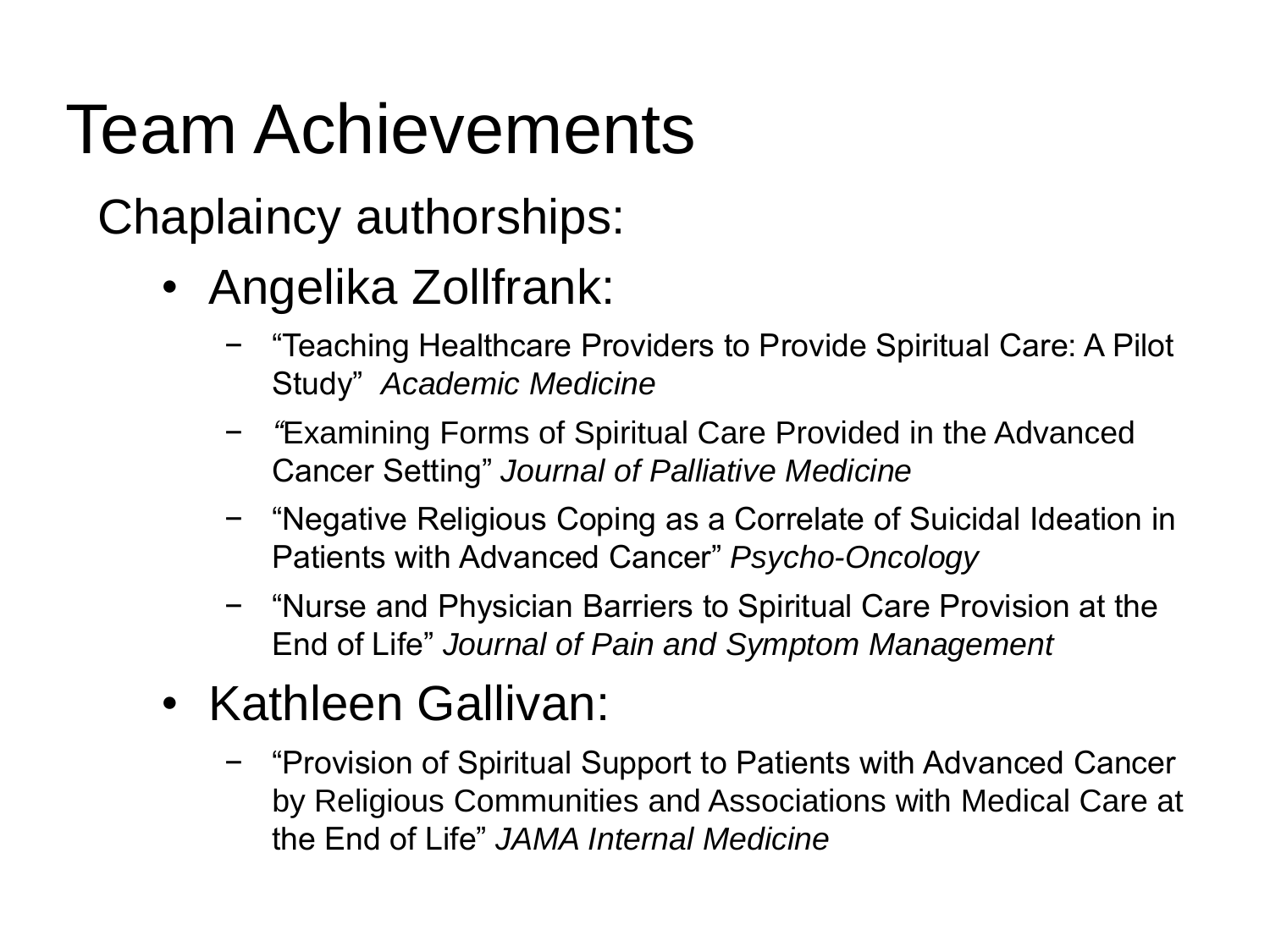## Team Achievements

- Zollfrank: 2013 ASBH poster presentation ("Is Spiritual Care from Nurses and Physicians Appropriate at the End of Life?")
- Zollfrank: 2014 APOS presentation (CPE for healthcare provider program)
- Team grant-writing activities to launch Program in Religion, Health, and Medicine at Harvard, includes chaplaincy research/research development as a core domain, NPCRC grant (both pending)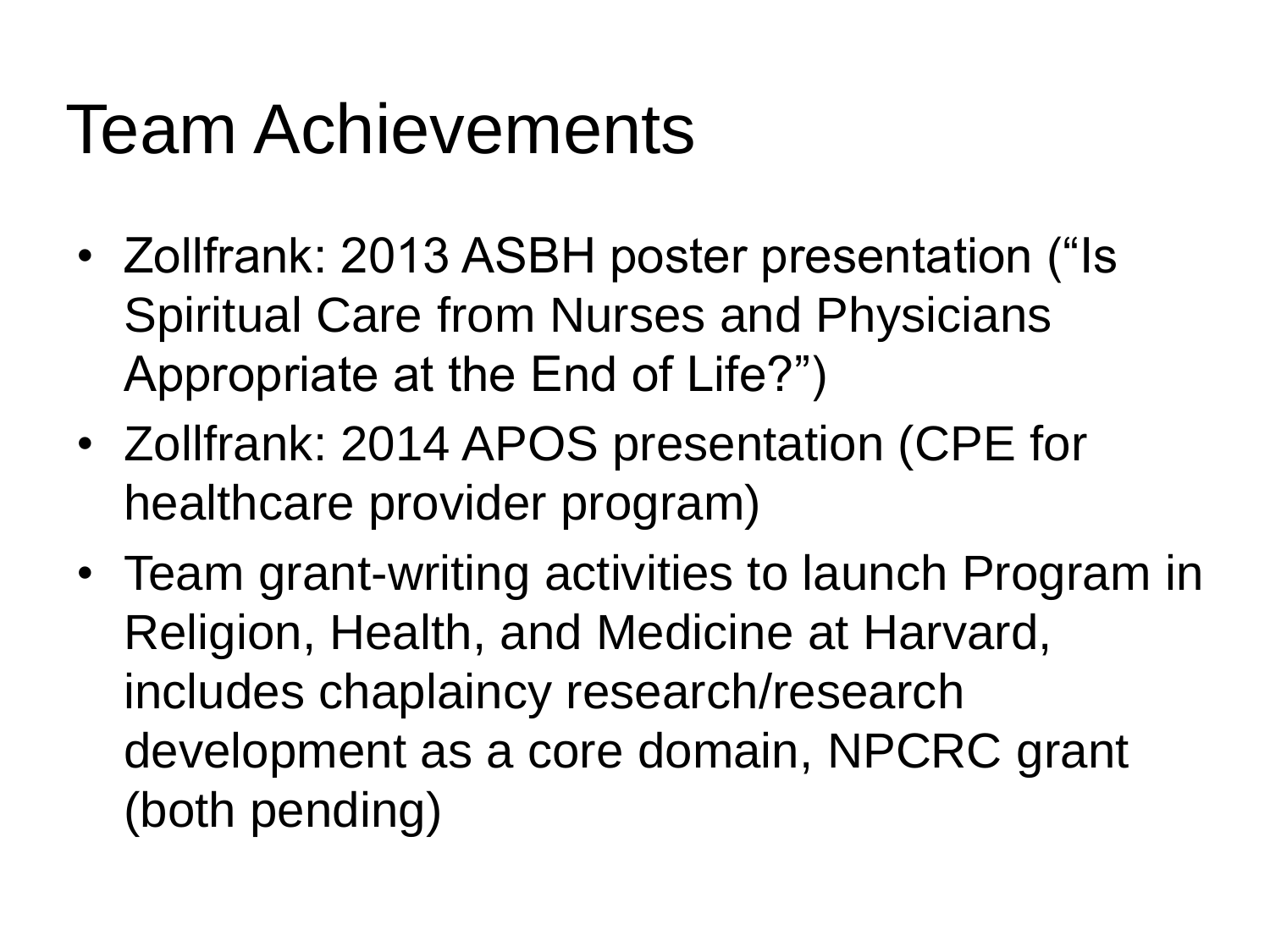## Team Achievements

- Our research assistant, Christine Mitchell, has an MDiv from Harvard Divinity School (2012), with 2 years of experience as a chaplain
- Co-author on "Nurse and Physician Barriers to Spiritual Care Provision at the End of Life"
- Accepted to PhD program in Practical Theology at Boston University
- Accepted to ScD program in Social and Behavioral Sciences at Harvard School of Public Health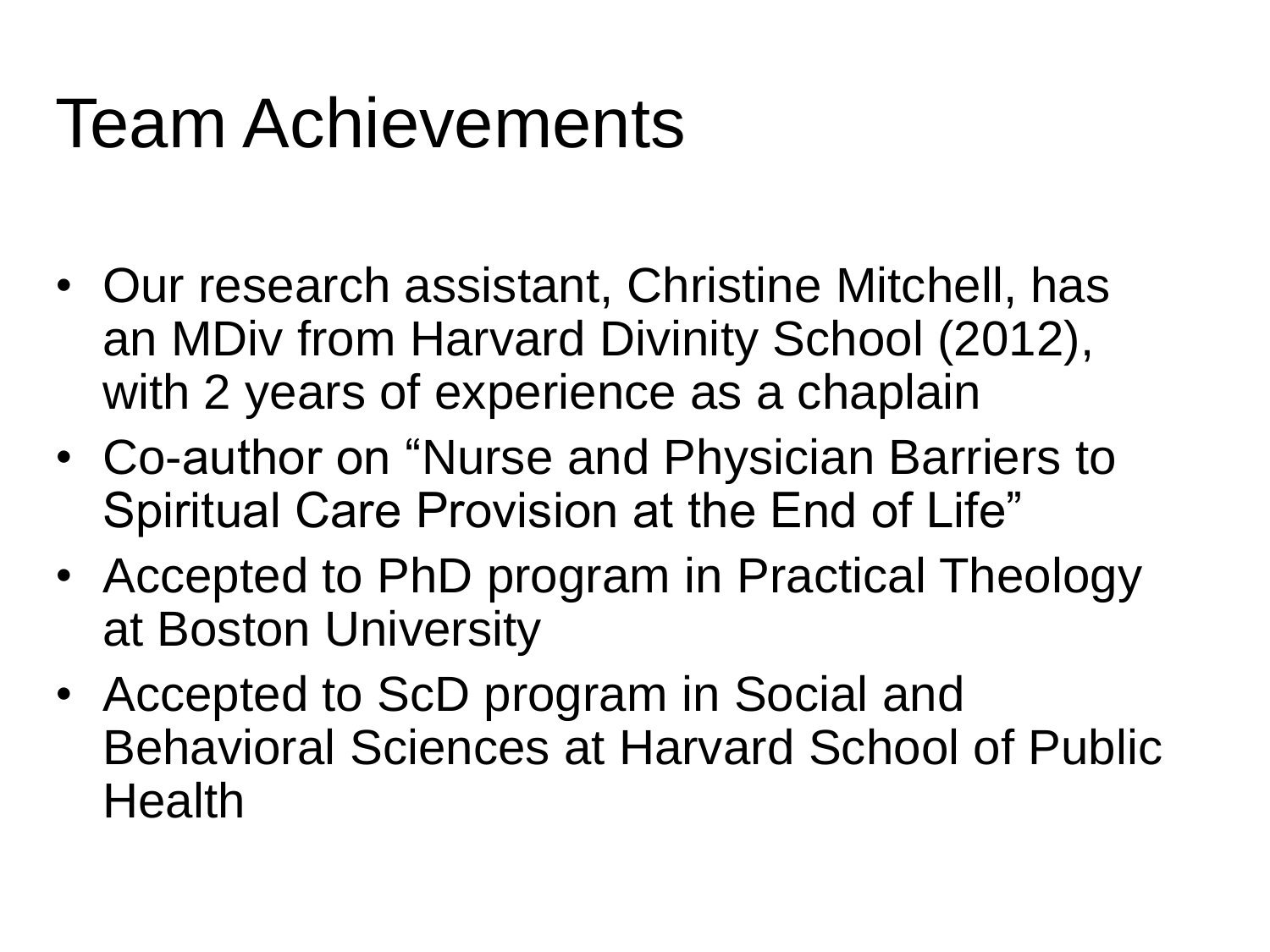## Teaching Healthcare Providers to Provide Spiritual Care: A Pilot Study

Rev. Angelika Zollfrank, BCC, ACPE Massachusetts General Hospital



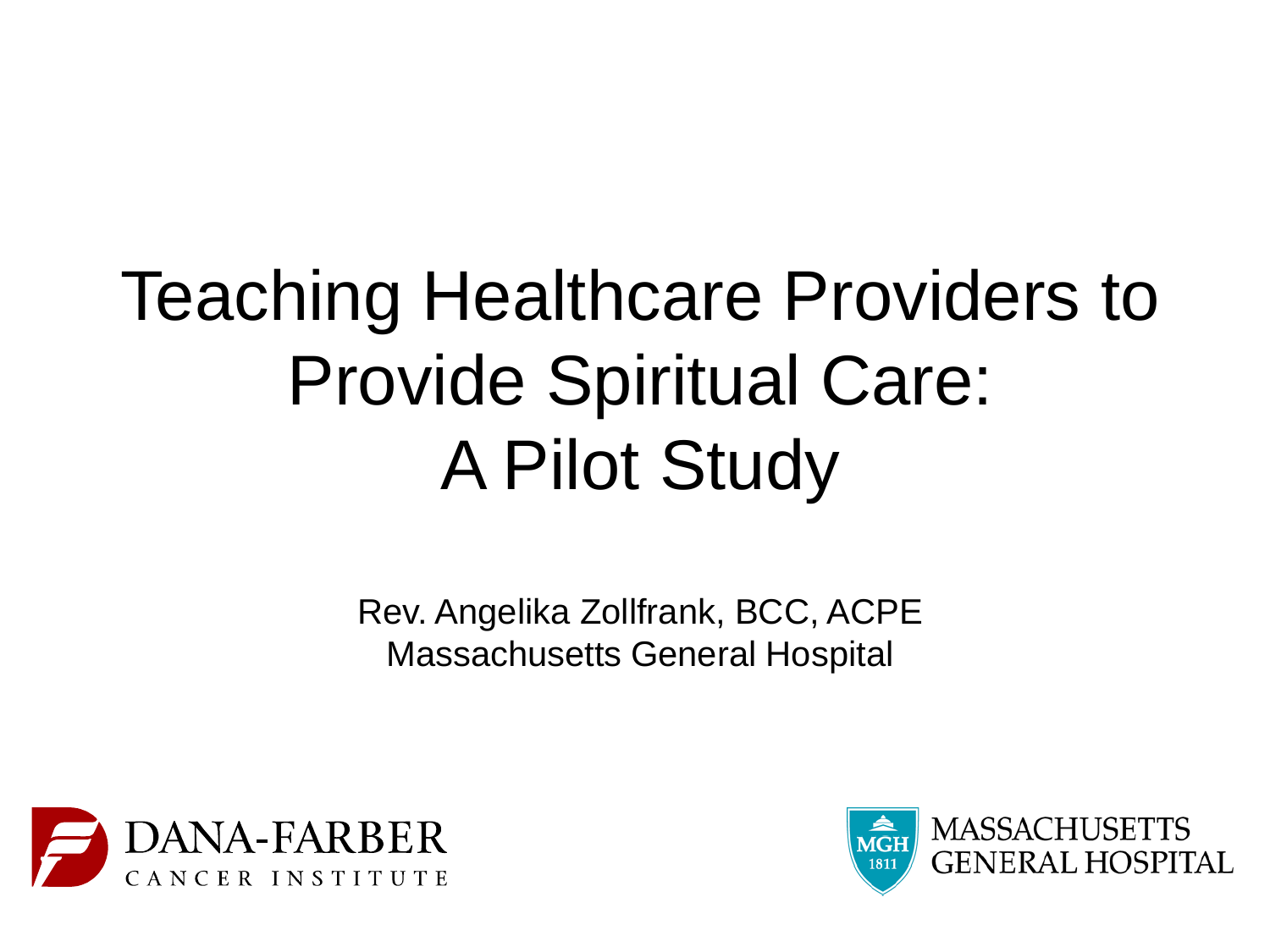## **Outline**

- 1. Background
- 2. Educational Intervention
- 3. Study Aims
- 4. Methods
- 5. Results
- 6. Discussion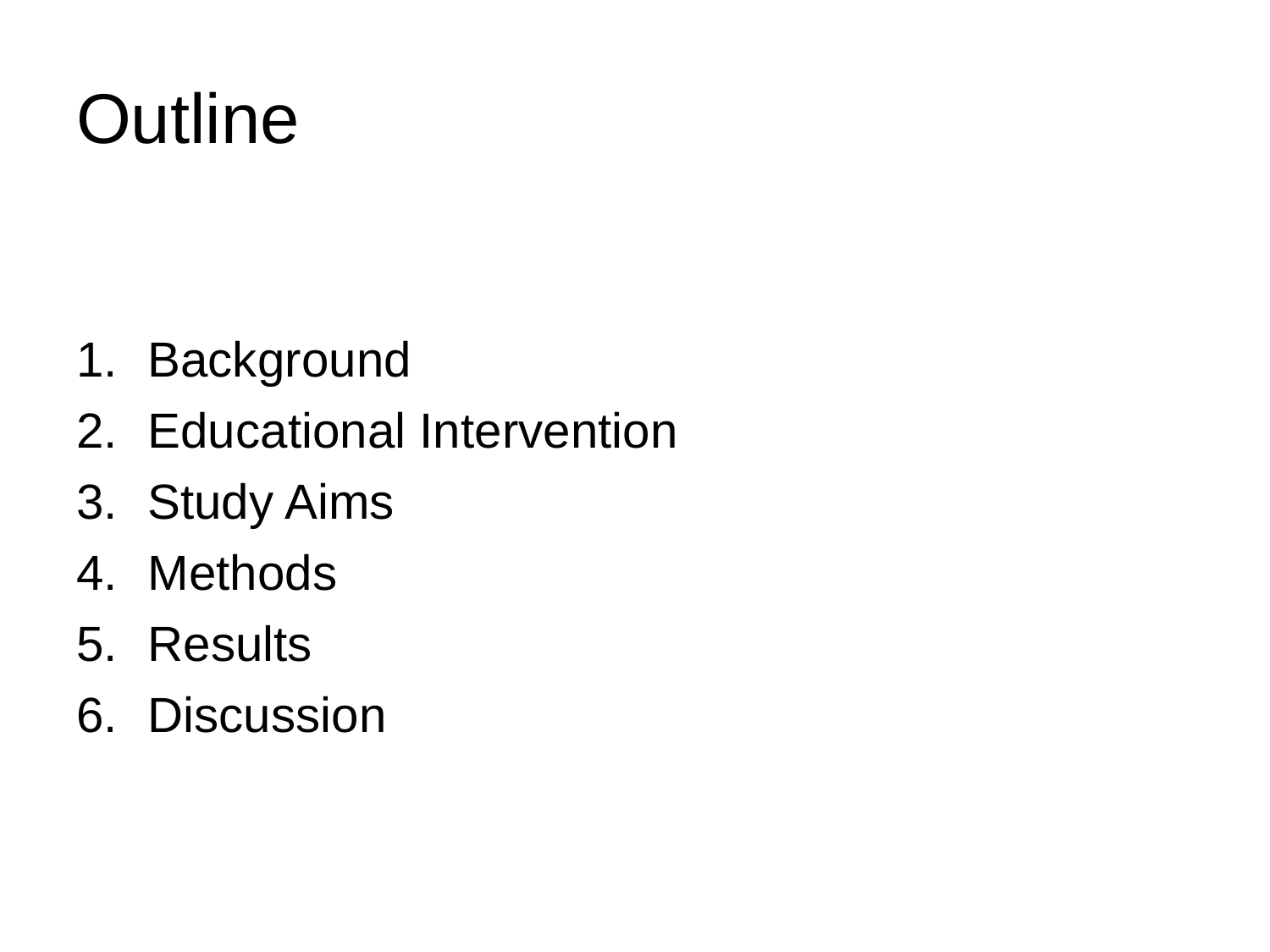- Patients want to be asked about R/S beliefs.
- R/S well-being has been associated with improved quality of life, happiness, hope, peace, and gratefulness.
- Spiritual well-being protects against despair at the EoL, leads to avoidance of burdensome treatment and increases hospice enrollment.
- Oncology patients' unaddressed R/S needs have been associated with decrements in quality of life.
- R/S care can strengthen patient-provider relationships.
- Practice standards recommend addressing patients' spiritual needs.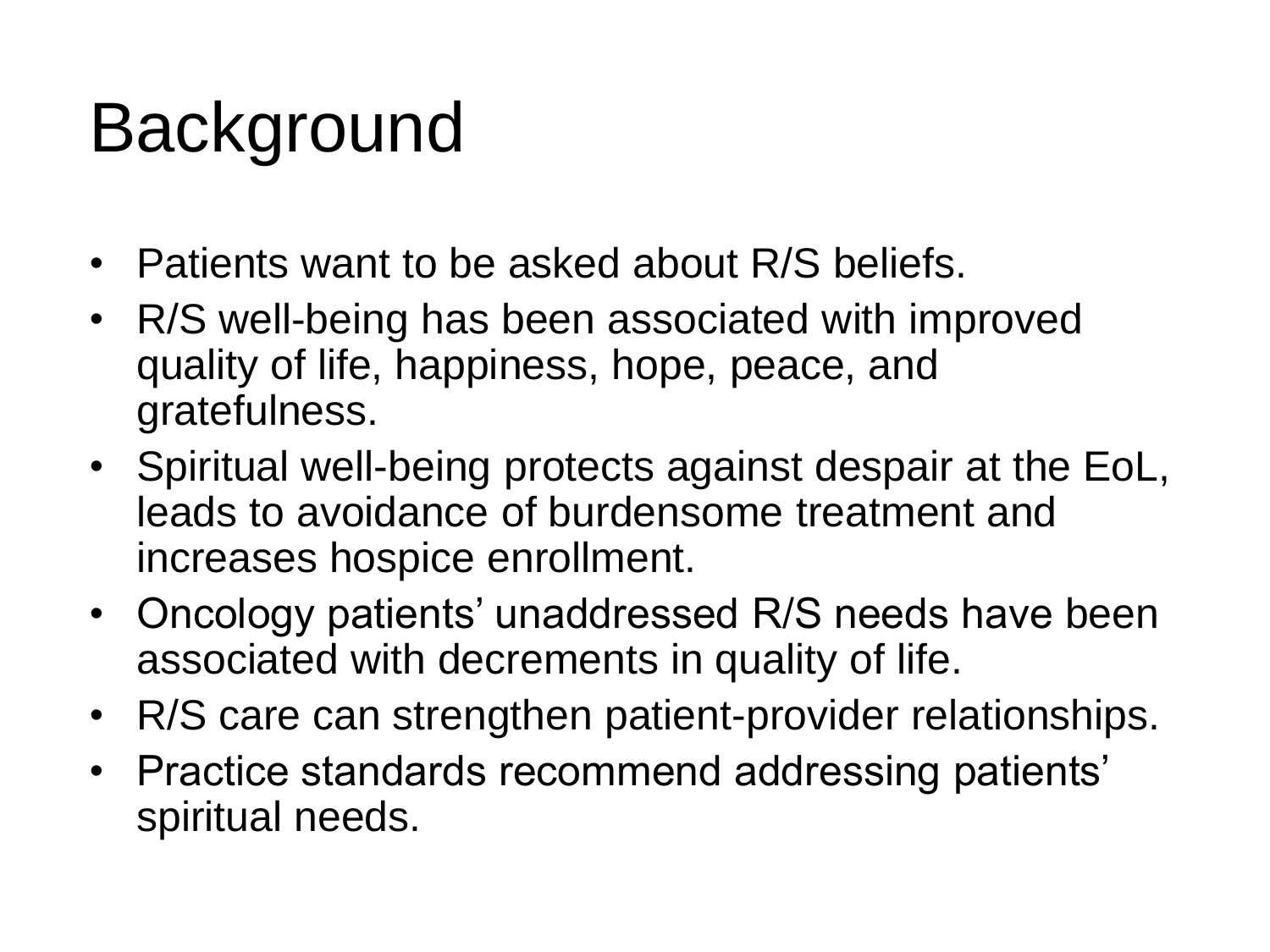- Many providers continue to overlook patients' R/S values
- Barriers to R/S care provision
	- Lack of education
	- Role conflicts
	- Providers' uncertainty about personal beliefs
	- Personal discomfort
	- Lack of time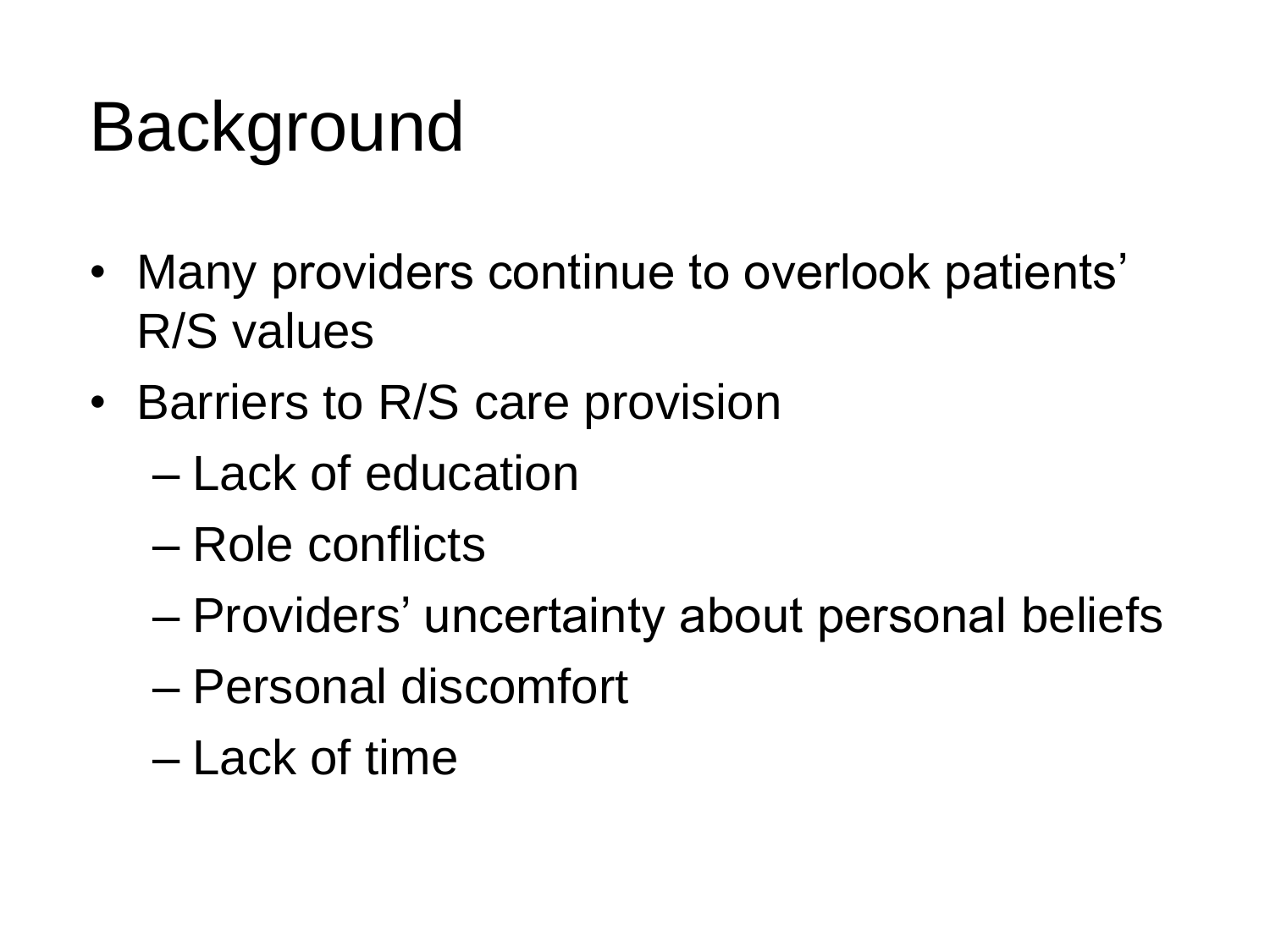## Clinical Pastoral Education for Health Care Providers (CPE-HP)

- CPE-HP is five-month fellowship in R/S care
- Since 1998 at the Massachusetts General Hospital, Boston
- 108 healthcare providers participated
- 23 participants in inpatient or outpatient oncology, palliative care, hospice, or general medicine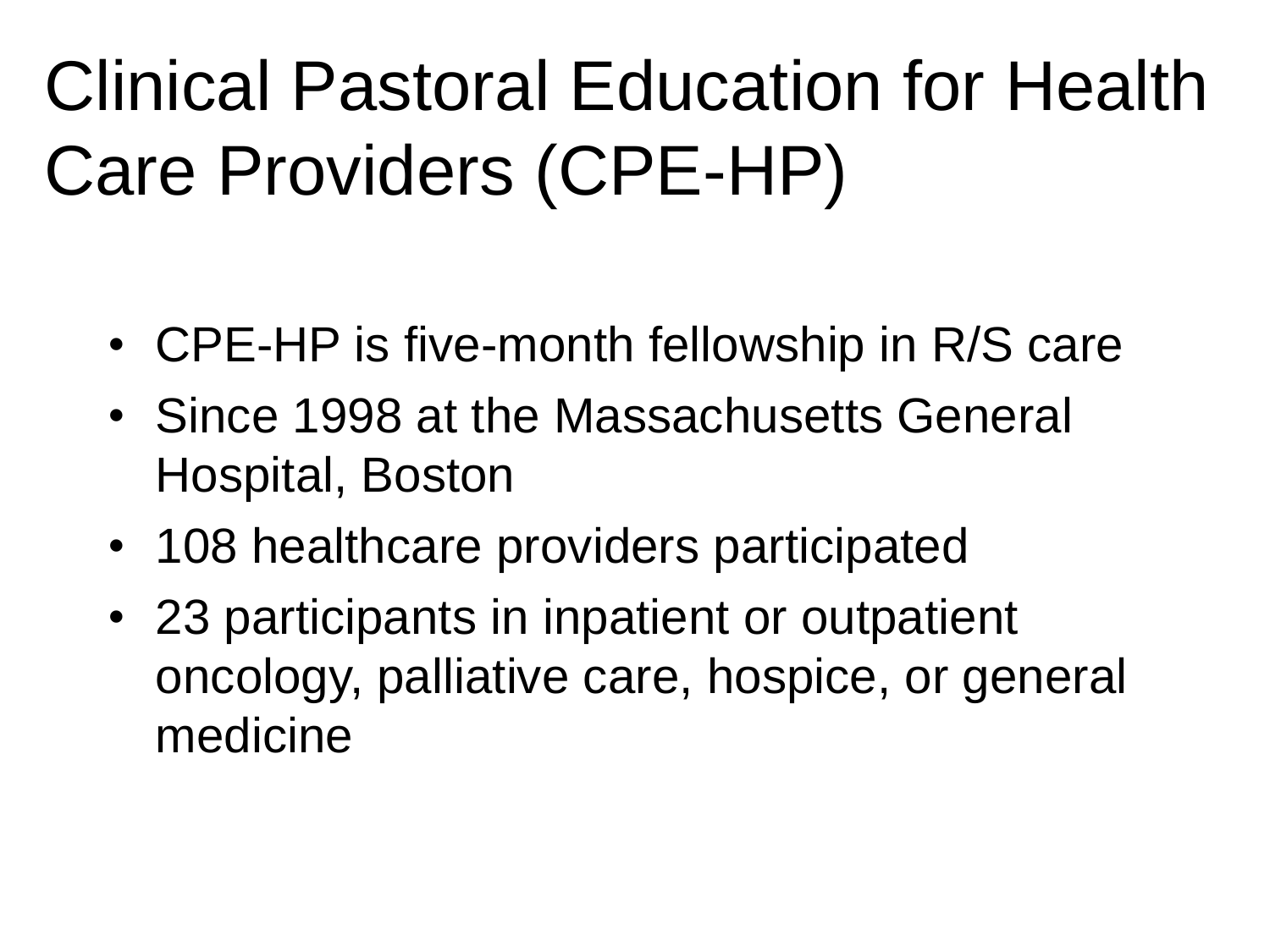## Educational Intervention: CPE-HP

### **Educational component of 100 hours**

- Didactics, case presentations, process group
- Weekly written reflection, case presentations, and papers on participants' R/S experiences, final paper describing changes relative to integration of R/S care and future plans.

### **Clinical component of 300-hour**

- Application of competencies in participants' professional home setting and provider role.
- Bi-weekly clinical supervision focusing on integration of spiritual care in each participant's clinical setting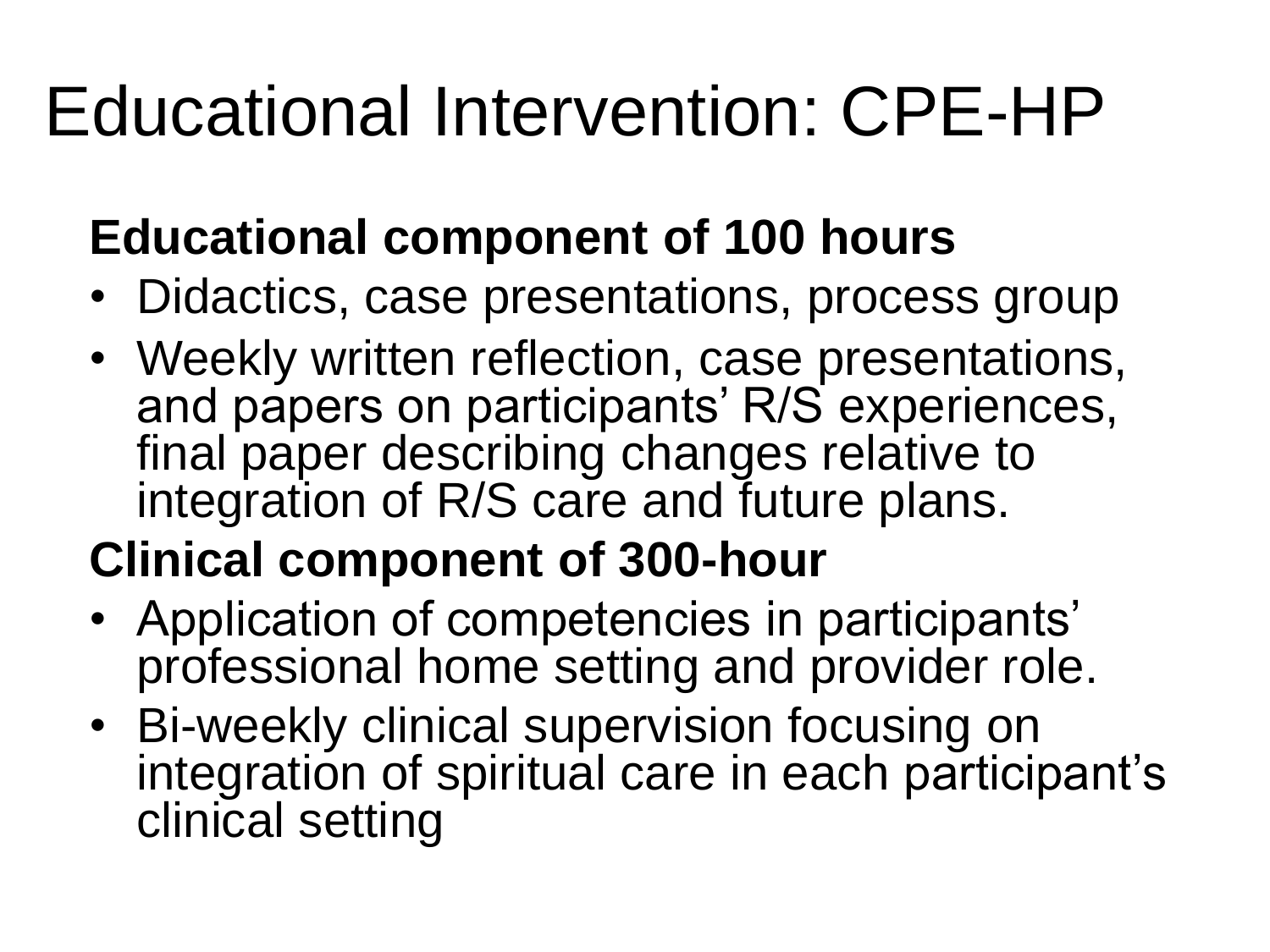## Goal: Integration of R/S care into clinical practice

- Basic spiritual assessments/histories
- Utilizing diverse religious and spiritual resources
- Referring to a board certified chaplain as needed
- Using similarities in different R/S beliefs to effectively navigate diversity
- Initiating and ending meaningful helping relationships
- Listening skills (non-verbal)
- Assessing underlying motivations
- Balancing interpersonal boundaries with empathy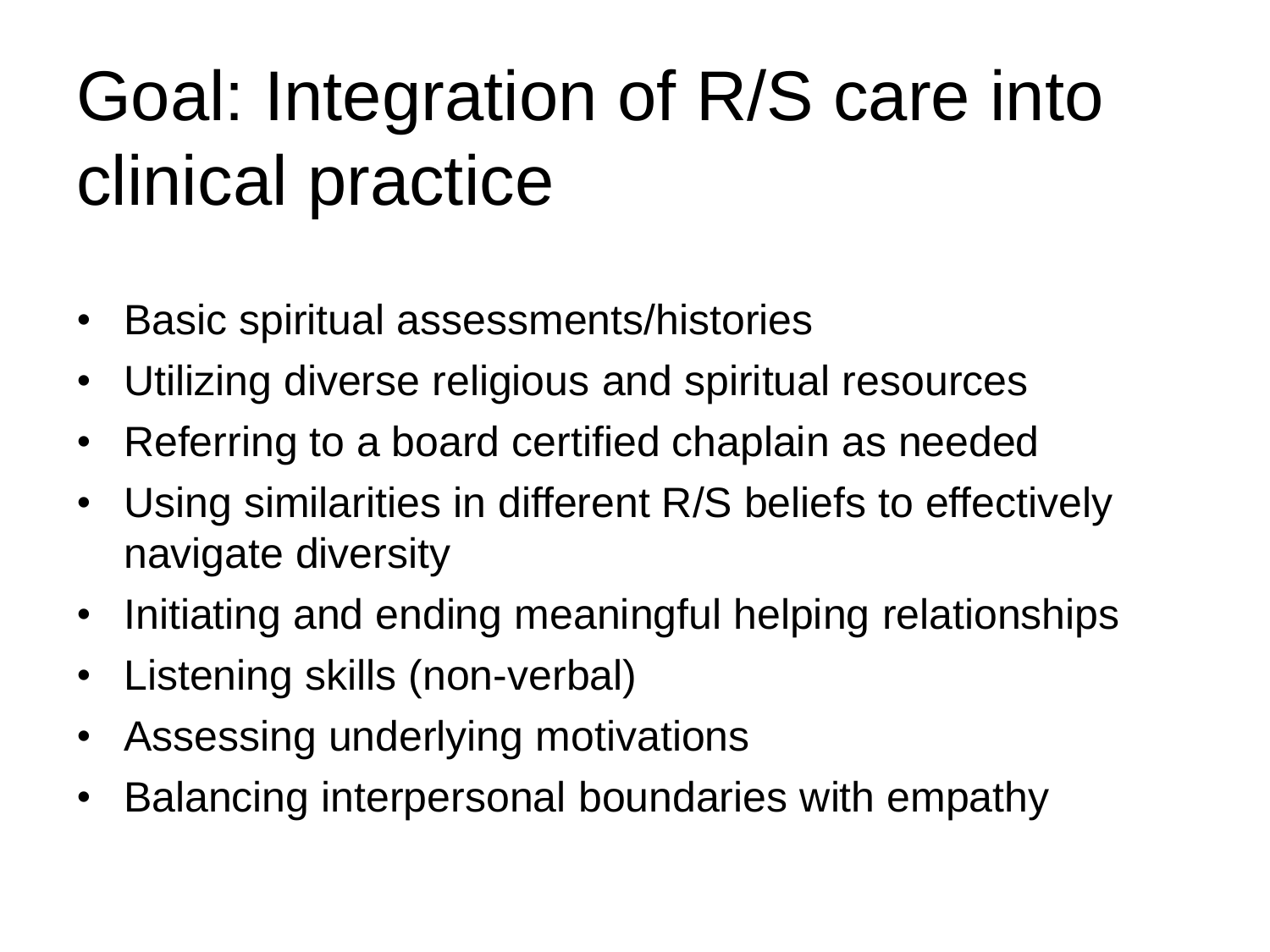## Paul's Story

- Advanced cancer
- Wife Mildred at the beside, fearful, no children.
- Couple was originally RC, had joined a Born Again Christian Church, otherwise isolated.
- Paul: "God is giving me signs that I will do well."
- Mildred: "We are praying for a miracle."
- His Nurse anticipated negative R/S coping as prognosis was poor. Diagnosis spiritual struggle. Ongoing engagement of R/S issues.
- Chaplain helped Paul to experience God's presence independent of outcomes; prayer and scripture reading; explored fears, facilitated conversation among the couple; talked about funeral, life after Paul's death for each of the partners.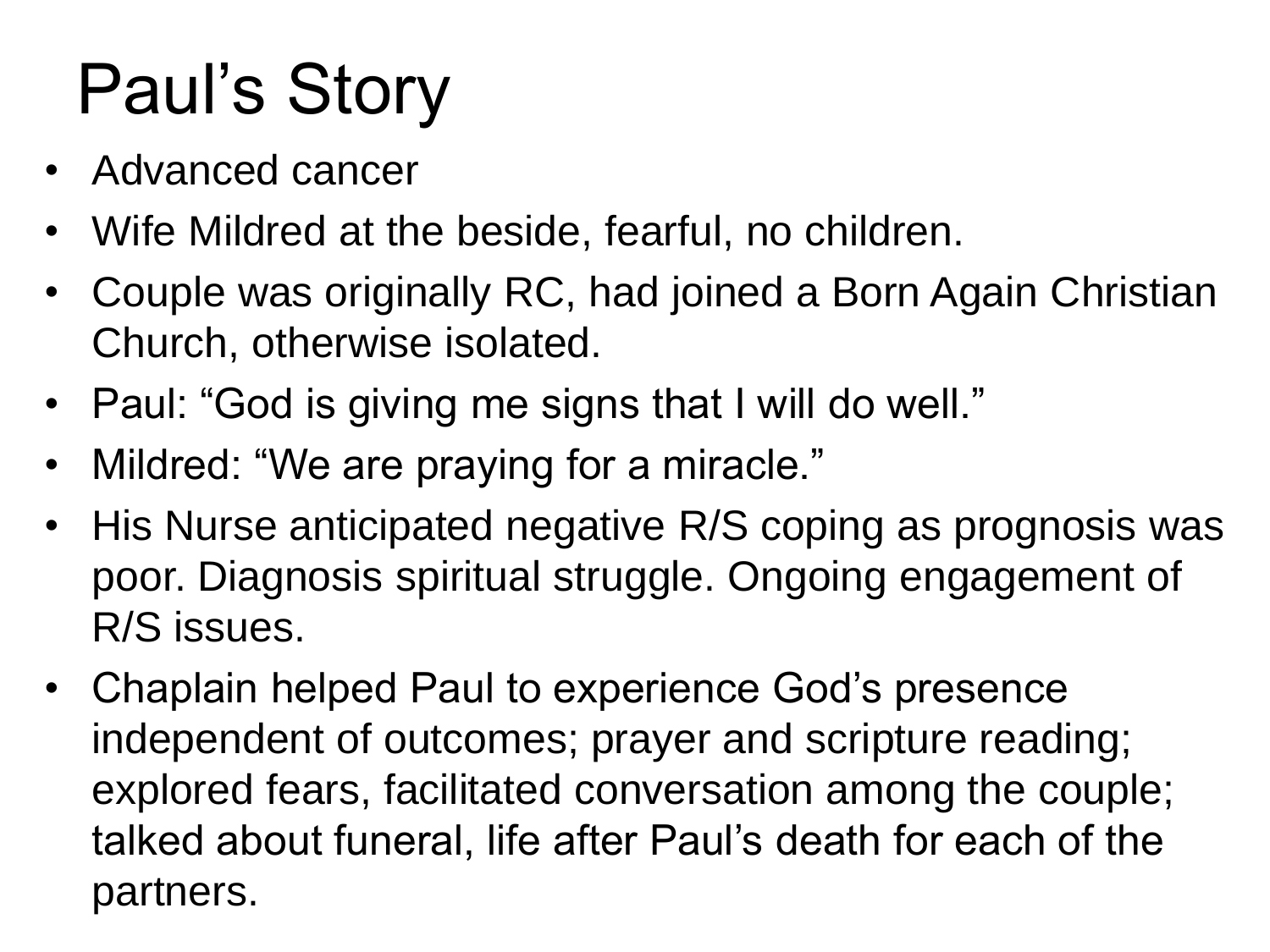## Study Aims

To study the impact of CPE-HP on health care providers':

- Ability to provide R/S care
- Confidence in R/S care provision
- Frequency of R/S care provision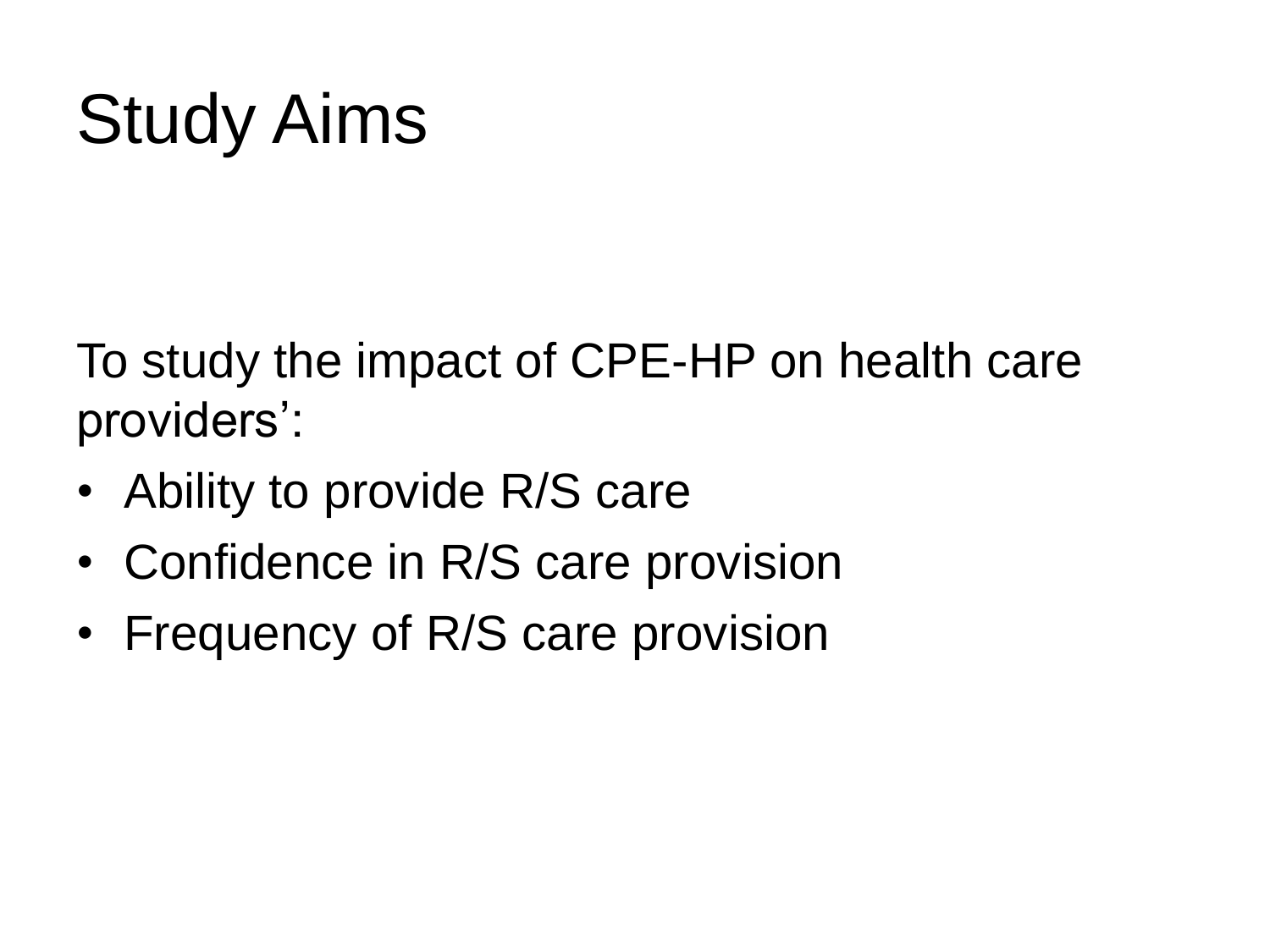## Study Hypothesis

*We hypothesized that comprehensive education in integrating R/S care into medical practice would lead to greater (1) health care practitioner confidence and perceived ability in providing spiritual care and (2) greater provision of spiritual care to patients.*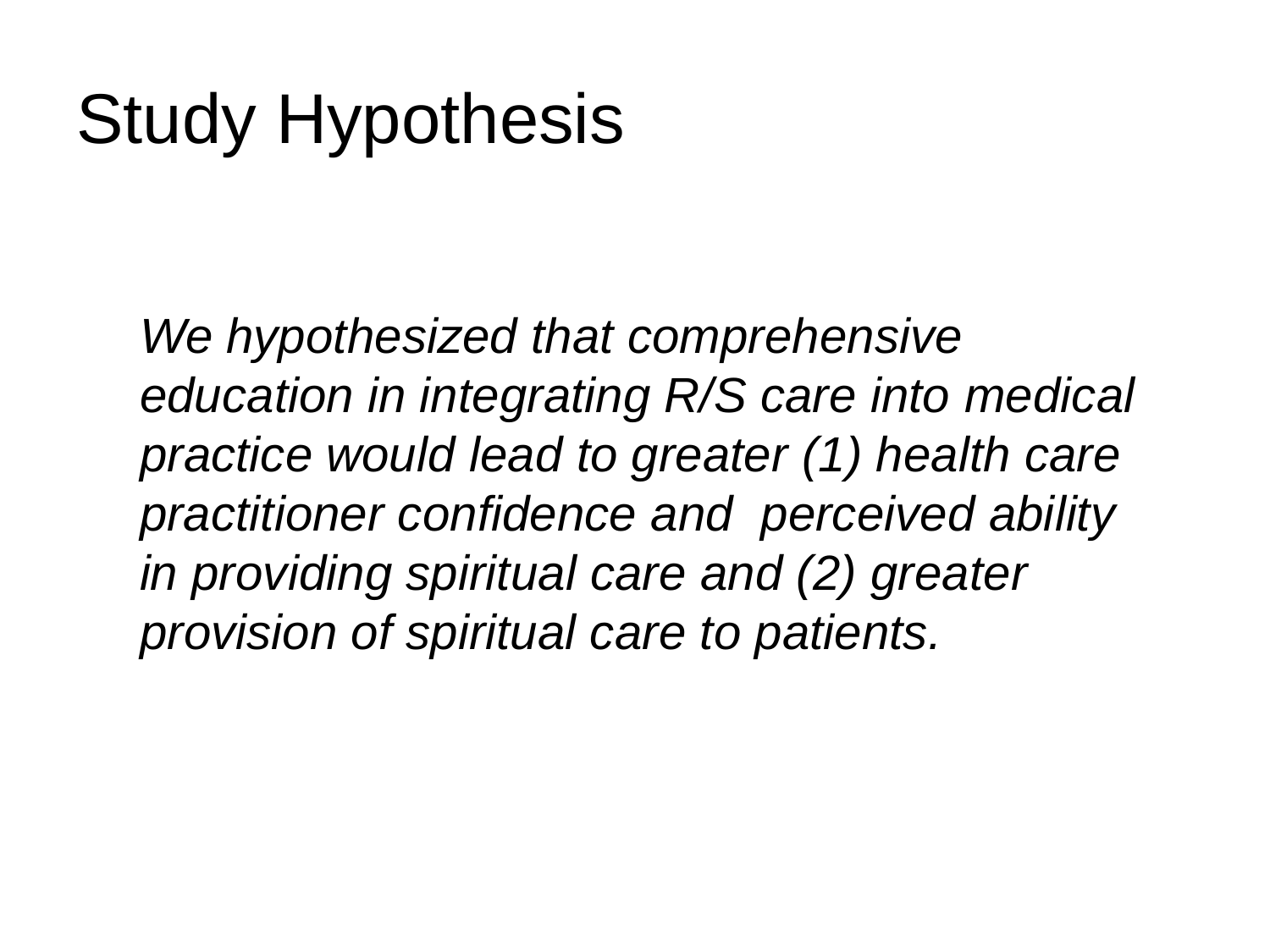## Study Measures

### *Ability to provide R/S care*

- identify R/S issues
- initiate conversations
- respond to R/S issues initiated by patients
- conduct spiritual assessments and implement care plans.

Five-point scale (1=no ability, 5=excellent).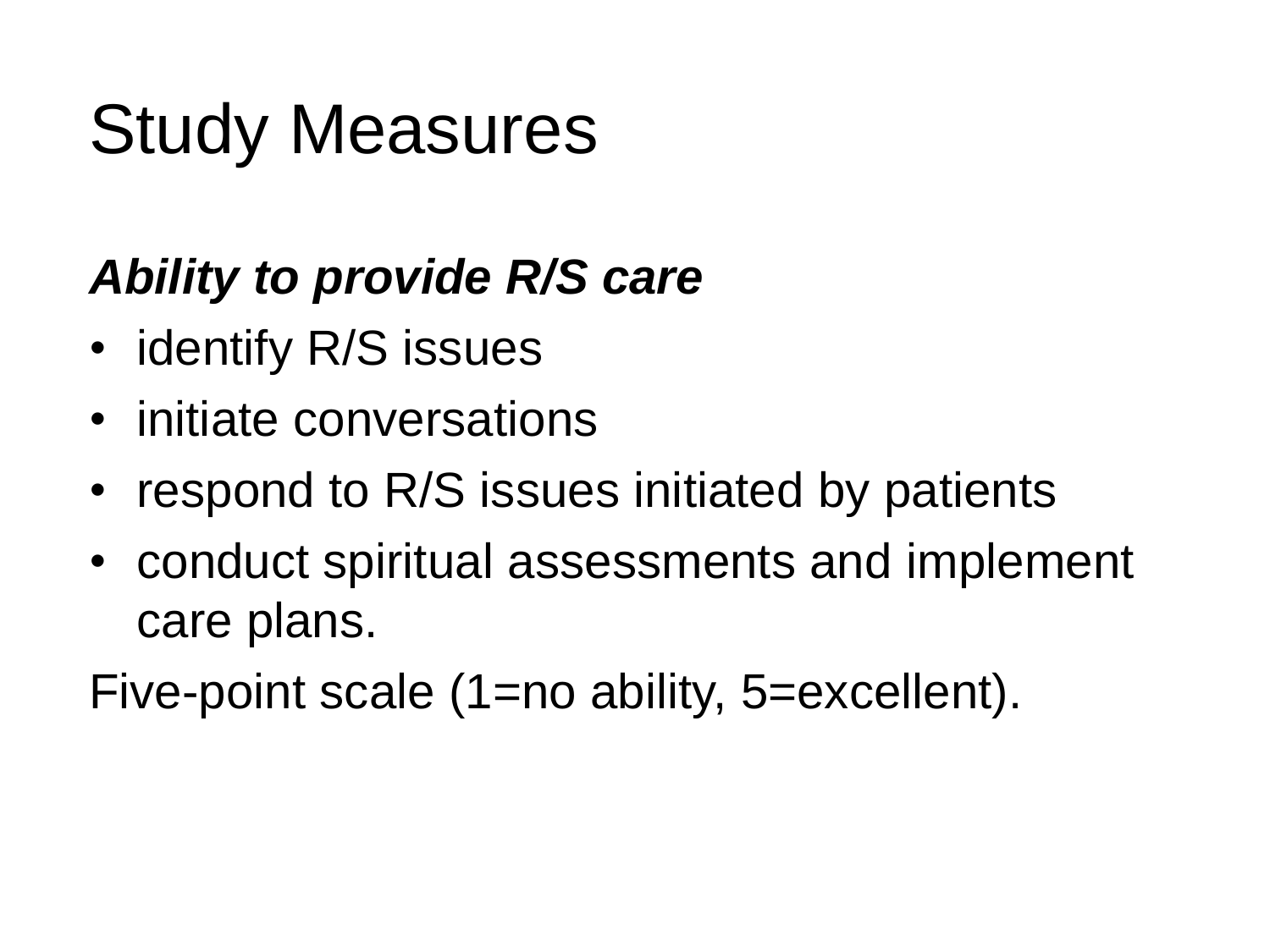## Study Measures

### *Frequency of R/S care*

• R/S care offered over the past two weeks (Patient initiated, provider initiated, prayer)

Five-point scale (1=0 times, 5=4 or more times).

### *Comfort using religious language*

• "I am comfortable using religious language with patients"

Five-point scale from 1 (strongly disagree) to 5 (strongly agree).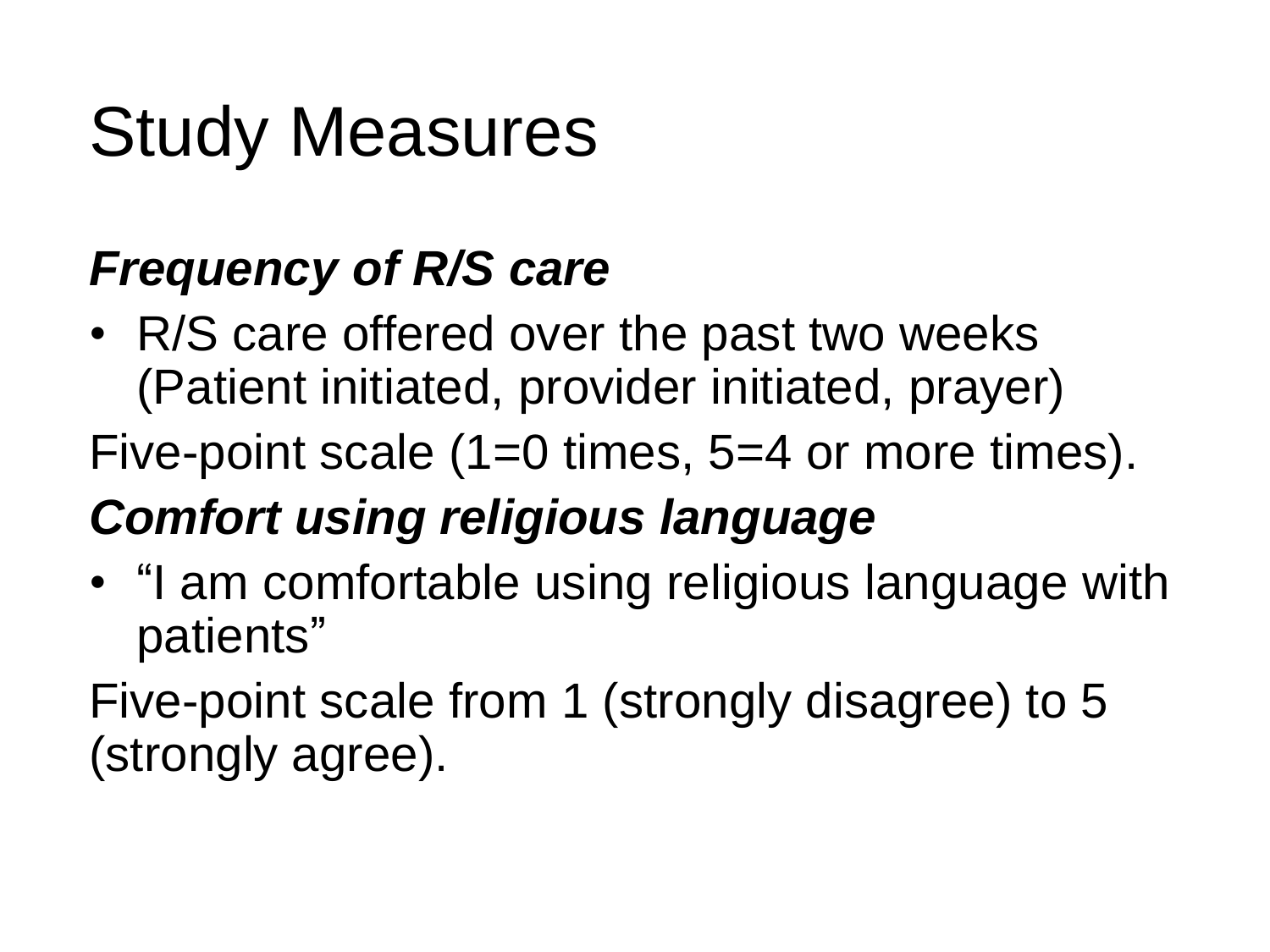## Study Measures

#### *Confidence in R/S care*

- Confidence in providing R/S care to Buddhist, Hindu, Jewish, Protestant, and Roman Catholic patients
- "I feel confident providing care to Buddhist patients"
- Five-point scale from 1 (strongly disagree) to 5 (strongly agree).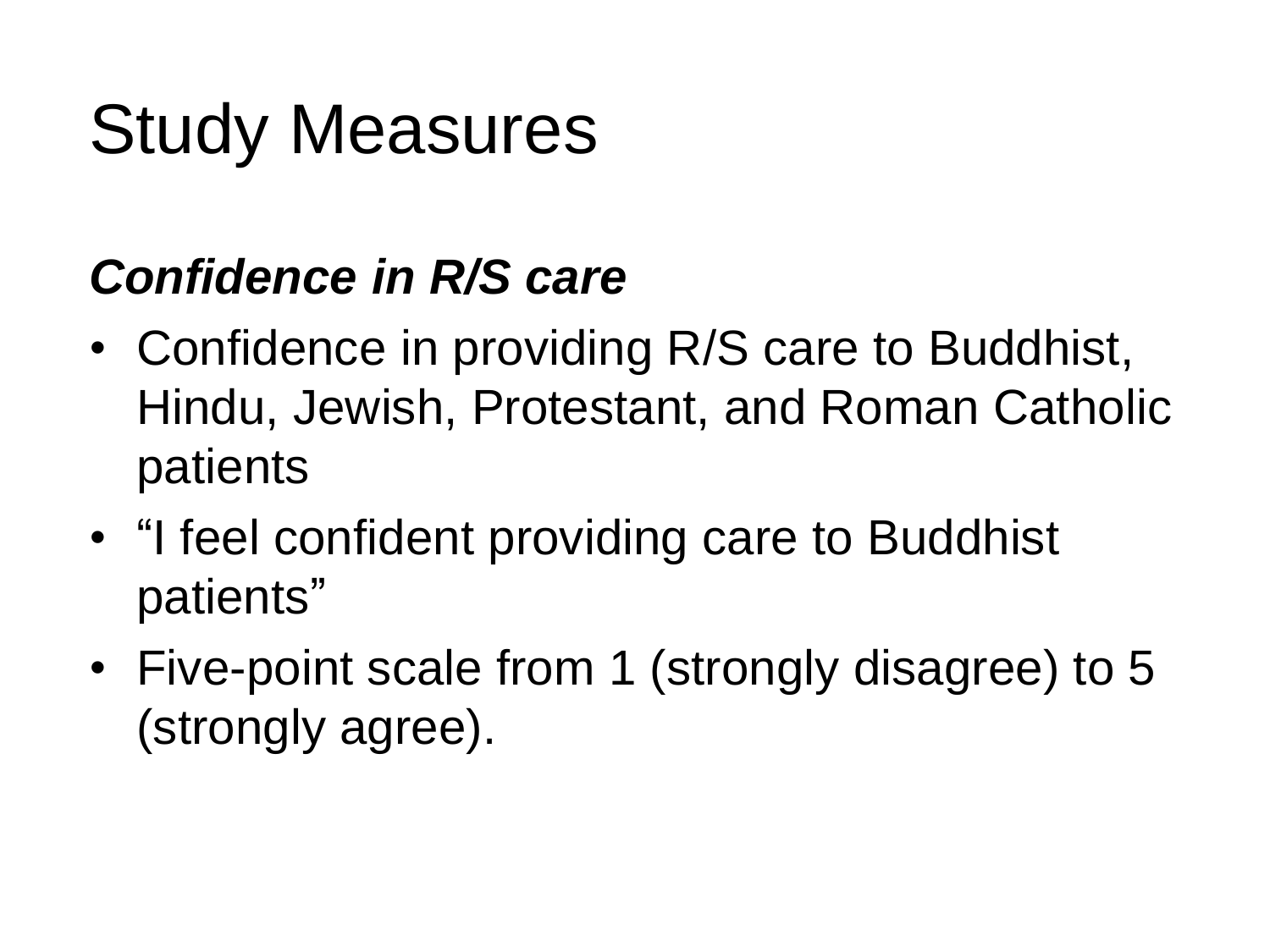## Study Results

**Demographics** 

- *n*=**50** (41 female, 9 male)
- **29** RNs, **13** MDs
- **20** Protestant, **10** Roman Catholic, **8** Jewish, **11** Other
- Average age: **47.1** years
- Experience in their profession: **20.2** years
- Number of patients with chronic and lifethreatening illness per week 36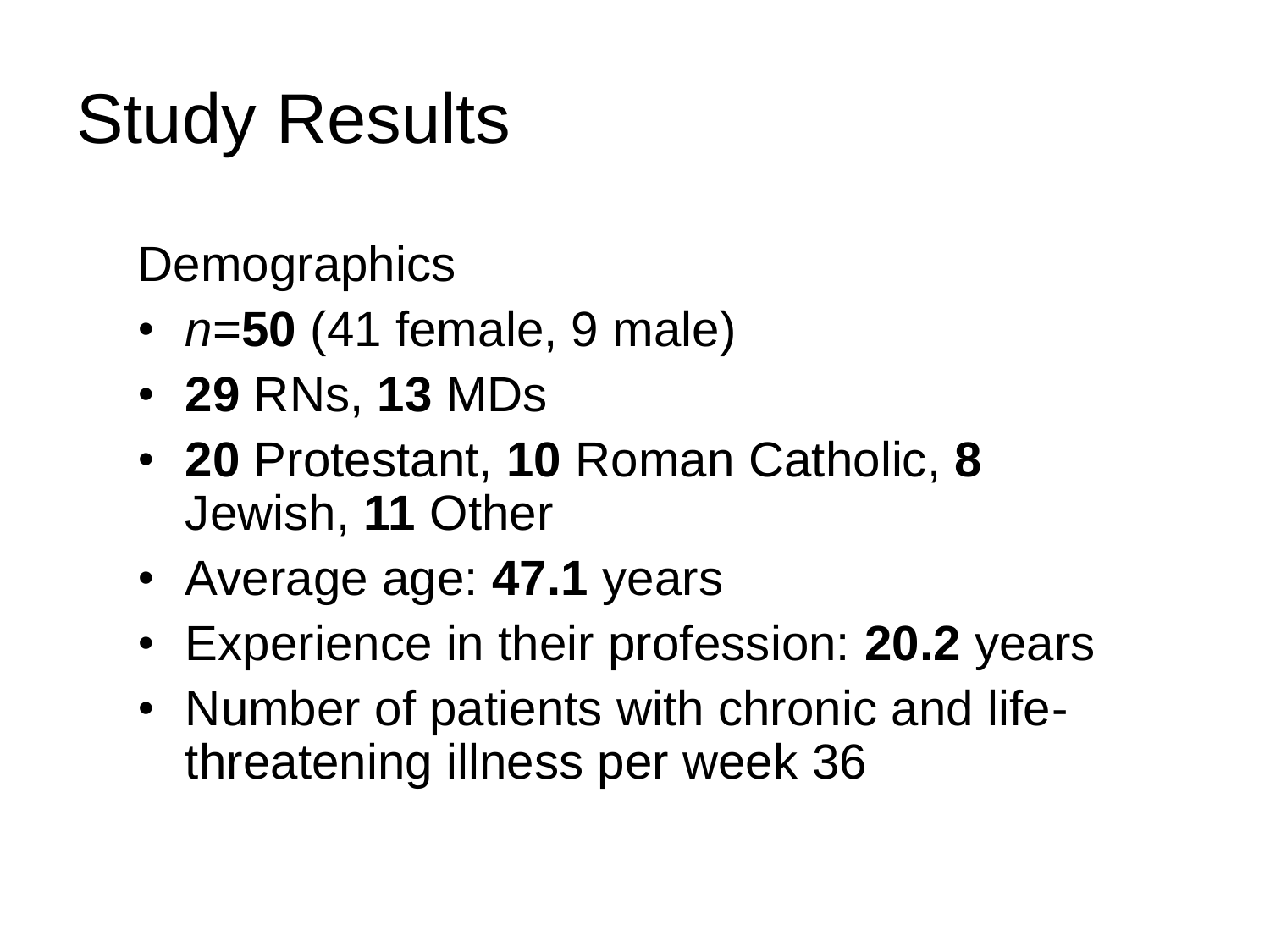### Participant Report in change in Spiritual Care Provision from Baseline to Post-training

#### *Ability to provide spiritual care*

• **33%** improvement over time

#### *Comfort using religious language*

• **29%** increase

#### *Frequency of R/S care provision*

- **75%** overall increase
- **61%** increase in frequency of R/S conversations
- **83%** increase in initiation of R/S conversations
- **95%** increase in provision of prayer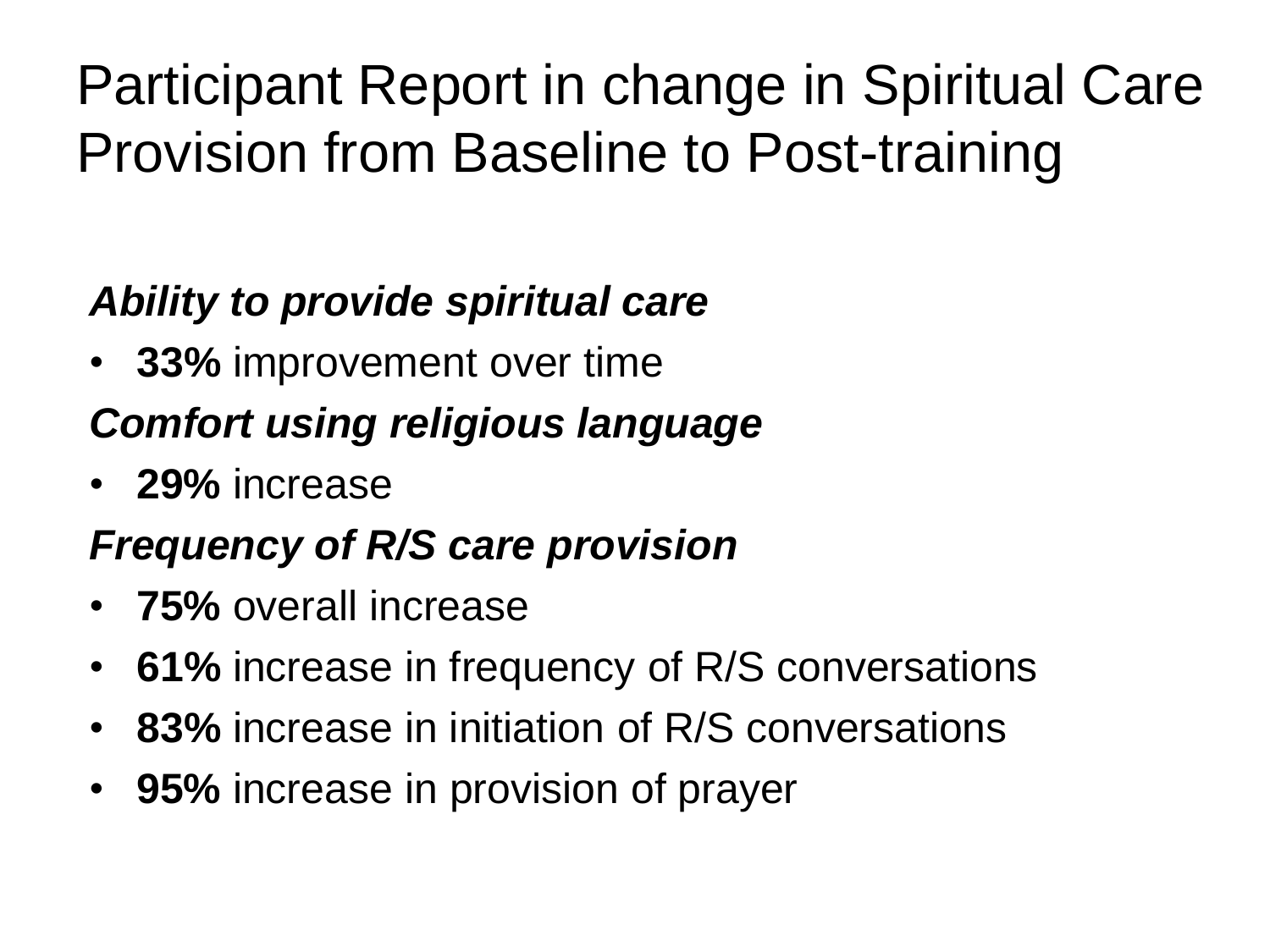## Confidence in Providing R/S Care

### *Total Sample*

- Increase over time of **36%**
- **20%** increase in R/S care to patients of the same R/S affiliation
- **43%** increase in R/S care to patients of different R/S affiliation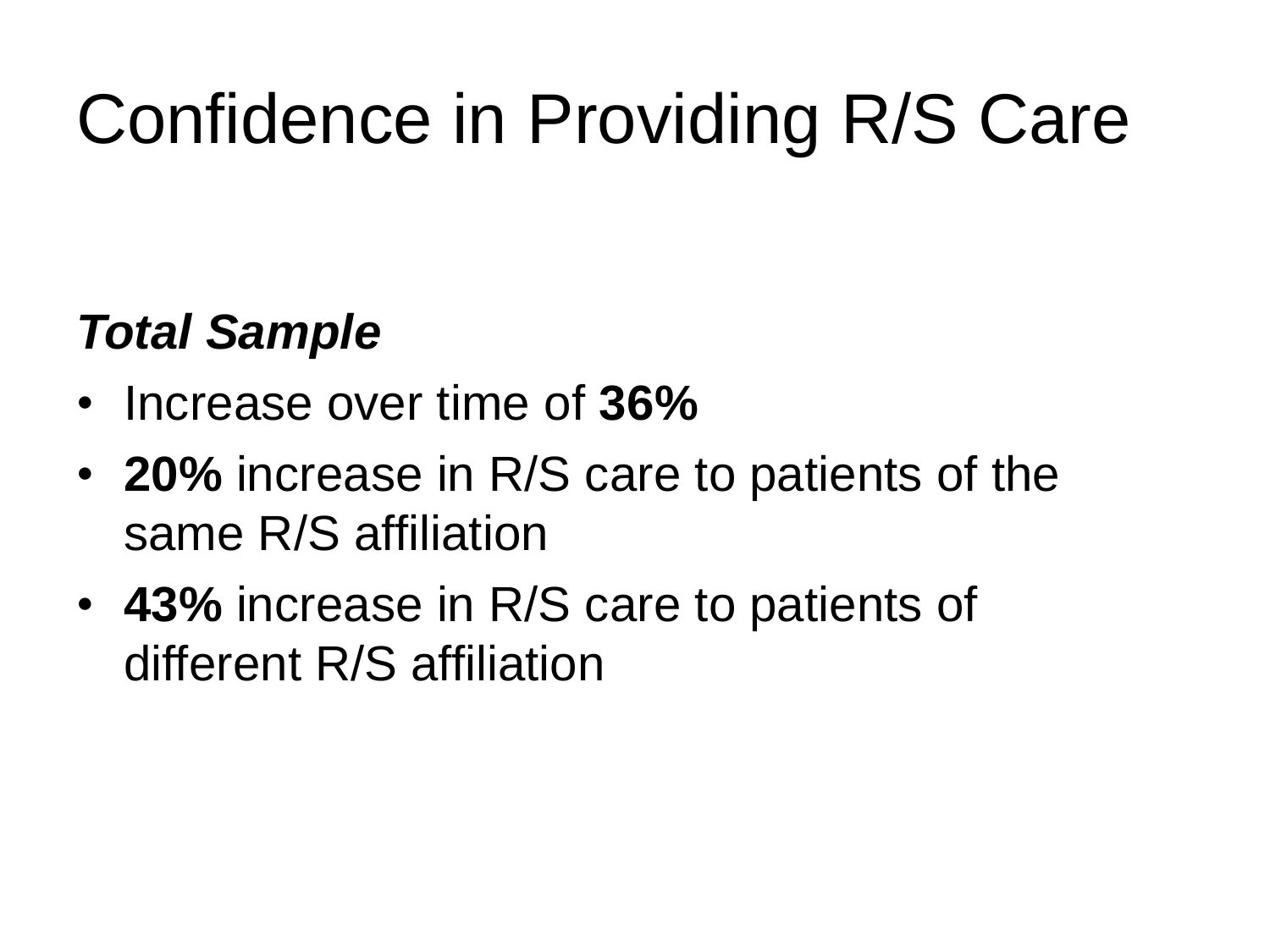## Confidence in Providing R/S Care

#### *Jewish participants*

**40%** overall increase **32%** in concordant R/S care **77%** in discordant R/S care

#### *Protestant participants*

**40%** overall increase **18%** in concordant R/S care **48%** in discordant R/S care

#### *Roman Catholic Participants*

**15 %** overall increase **9%** in concordant R/S care (not statistically significant) **15%** in discordant R/S care

#### *Other*

**28%** overall increase **31%** increase with Jewish patients **15%** increase with Roman Catholic patients **27%** increase with Protestant patients **32%** increase with Buddhist patients.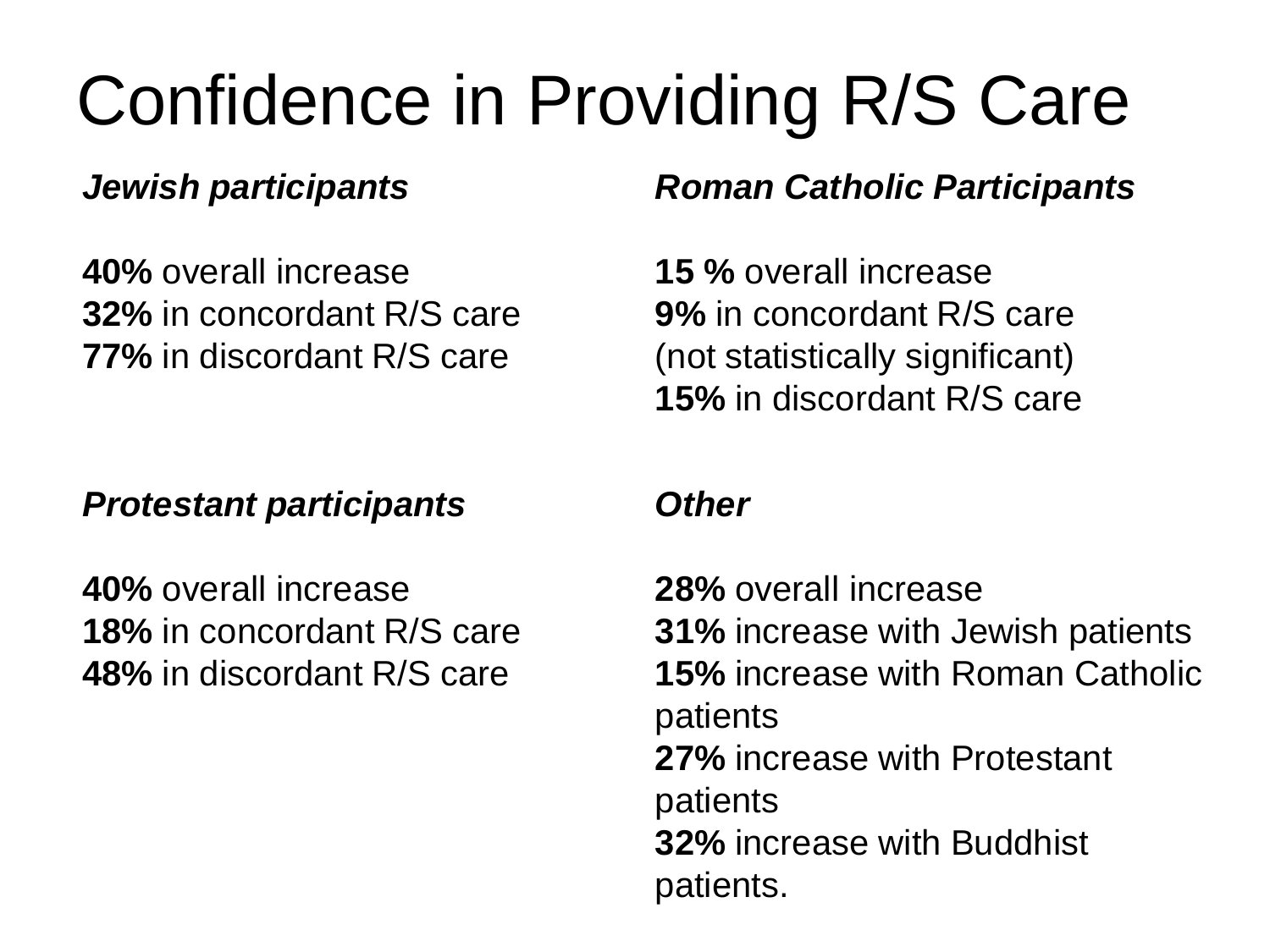## Confidence in Providing R/S Care

- Participants across religious affiliations reported greater confidence in ability to provide R/S care to patients of the same versus a different religious affiliation from baseline to post-training.
- The difference in participants' confidence in providing care to religiously concordant versus religiously discordant patients decreased over time.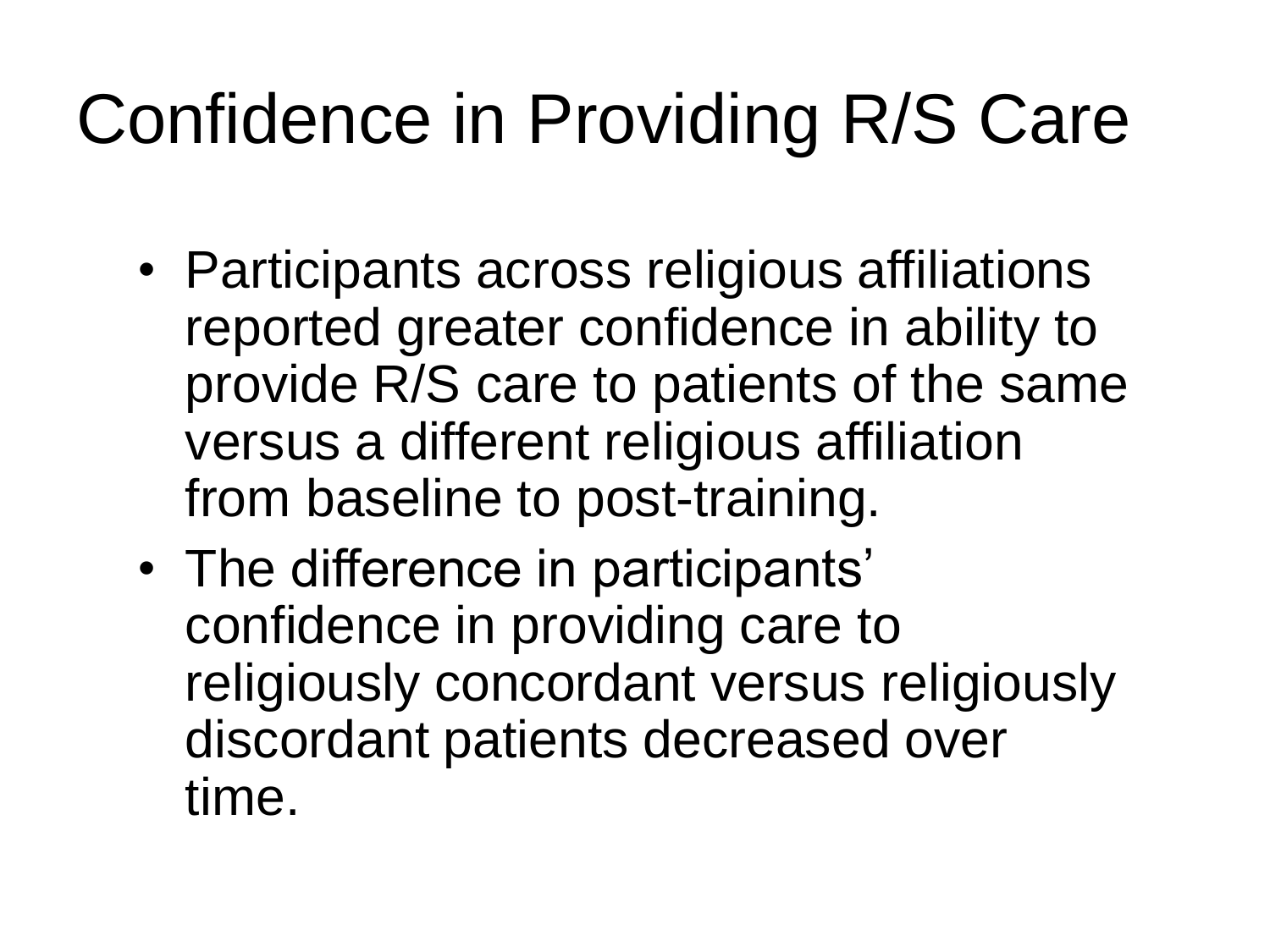### Figure: Change in Confidence in R/S Care Pre- and Post Training

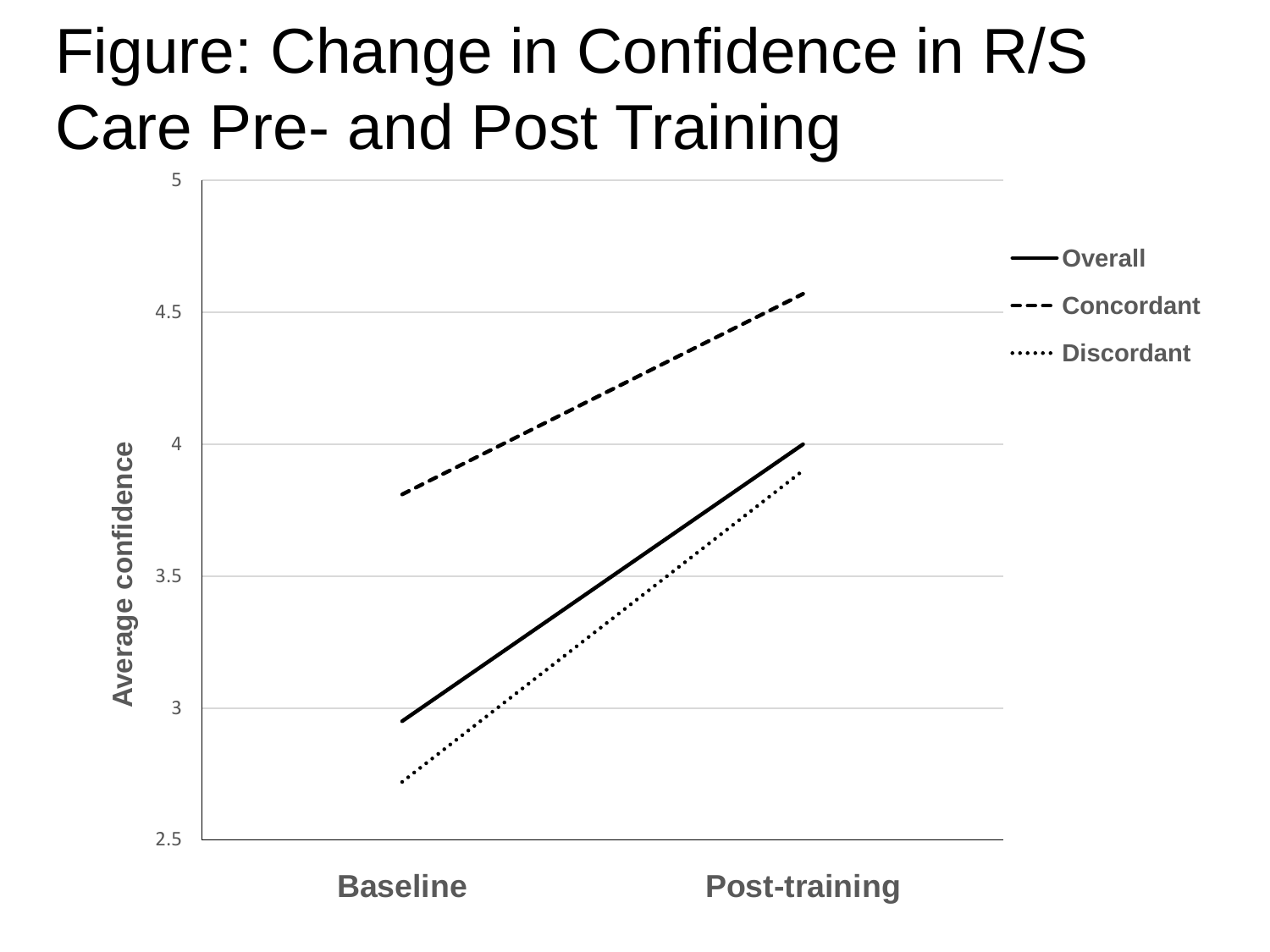## **Conclusions**

- From baseline to post CPE-HP training, participants' self-reported ability and confidence improved. Participants also reported providing spiritual care more frequently.
- Improvements in participants' confidence occurred whether the patient's religion was the same or different from the providers for participants of Protestant, Jewish, and "other" religious affiliation.
- CPE-HP improves participants' confidence in providing spiritual care for most participants independent of patient affiliation.